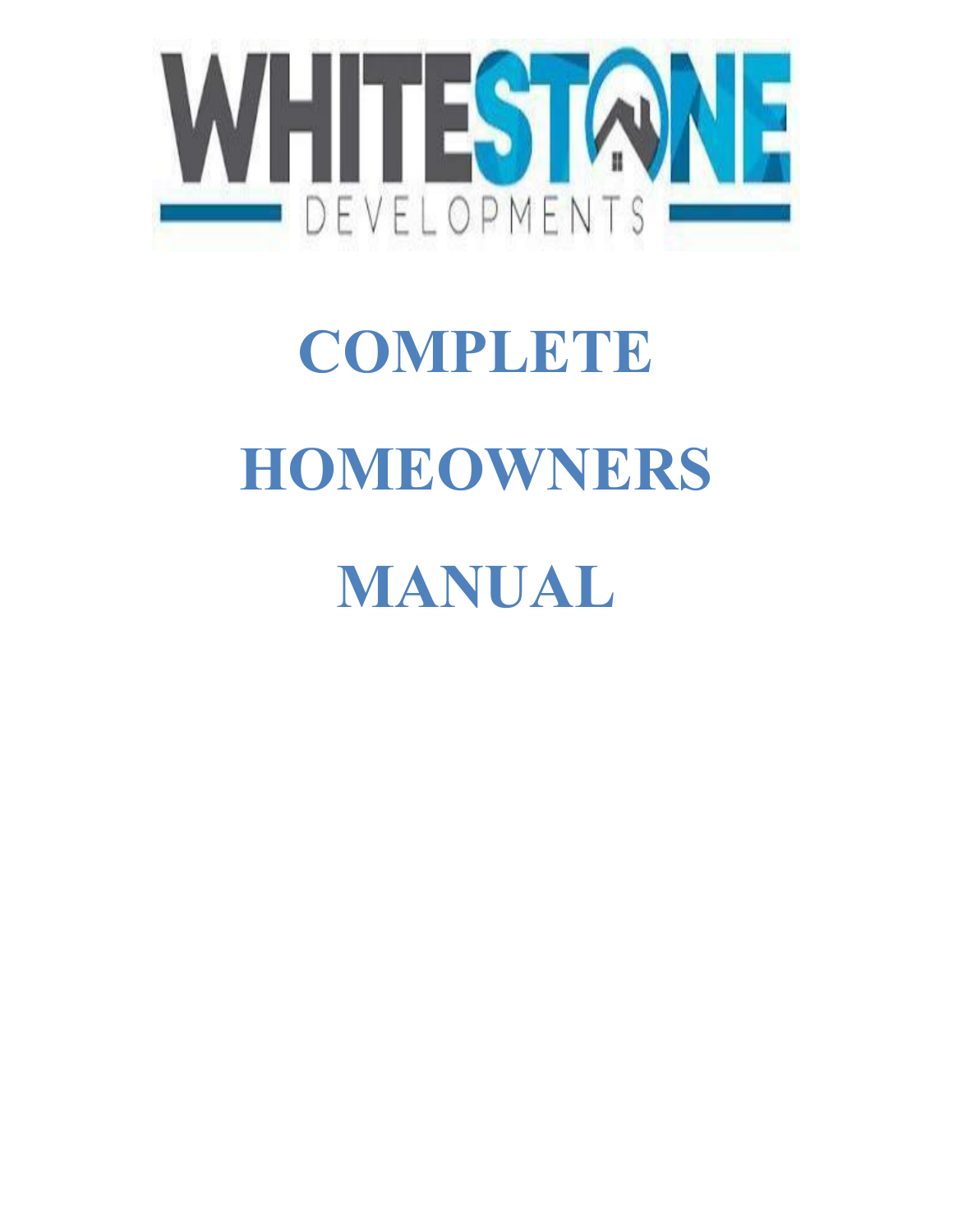## Page 1 of 39

# **Table of Contents**

| <b>Customer Care</b>                     | $\overline{2}$   |  |
|------------------------------------------|------------------|--|
| <b>Important Information</b>             | 3                |  |
| <b>Glossary of Terms</b>                 | $\overline{4}$   |  |
| WhiteStone Developments Limited Warranty | 6                |  |
| <b>Warranty Procedures</b>               | $\boldsymbol{9}$ |  |
| How to Request Customer Service          | 9                |  |
| <b>Trouble Shooting</b>                  | 15               |  |
| <b>Maintenance Checklist</b>             | 16               |  |
| <b>Use and Care of Your Home</b>         | 22               |  |
| Air Conditioning                         | 23               |  |
| Appliances                               | 24               |  |
| <b>Attic Access</b>                      | 24               |  |
| <b>Brass</b>                             | 24               |  |
| <b>Brick</b>                             | 27               |  |
| Cabinets                                 | 24               |  |
| Carpet                                   | 24               |  |
| Caulking                                 | 26               |  |
| Ceramic Tile                             | 26               |  |
| Concrete                                 | 26               |  |
| Condensation                             | 27               |  |
| Countertops                              | 27               |  |
| Cultured Marble, Tubs, and Vanity Tops   | 27               |  |
| Doors and Locks                          | 28               |  |
| Drywall                                  | 28               |  |
| Electrical                               | 29               |  |
| Expansion & Contraction.                 | 29               |  |
| <b>Fixture Finishes</b>                  | 30               |  |
| Foundation                               | 30               |  |
| Garage Overhead Door                     | 30               |  |
| Gas Shut-Off                             | 30               |  |
| Grading & Drainage                       | 30               |  |
| Gutters & Downspouts                     | 31               |  |
| Hardware                                 | 31               |  |
| Hardwood Floors                          | 32               |  |
| Insulation                               | 32               |  |
| Landscaping                              | 32               |  |
| Mold and Mildew                          | 33               |  |
| Paint and Stain                          | 33               |  |
| Plumbing                                 | 34               |  |
| <b>Resilient Flooring</b>                | 36               |  |
| Roof                                     | 36               |  |
| Siding                                   | 37               |  |
| <b>Smoke Detectors</b>                   | 37               |  |
| Vents                                    | 37               |  |
| Water Heater                             | 37               |  |
| Windows, Screens, & Patio Doors          | 37               |  |
| Wood Trim                                | 38               |  |

**Page**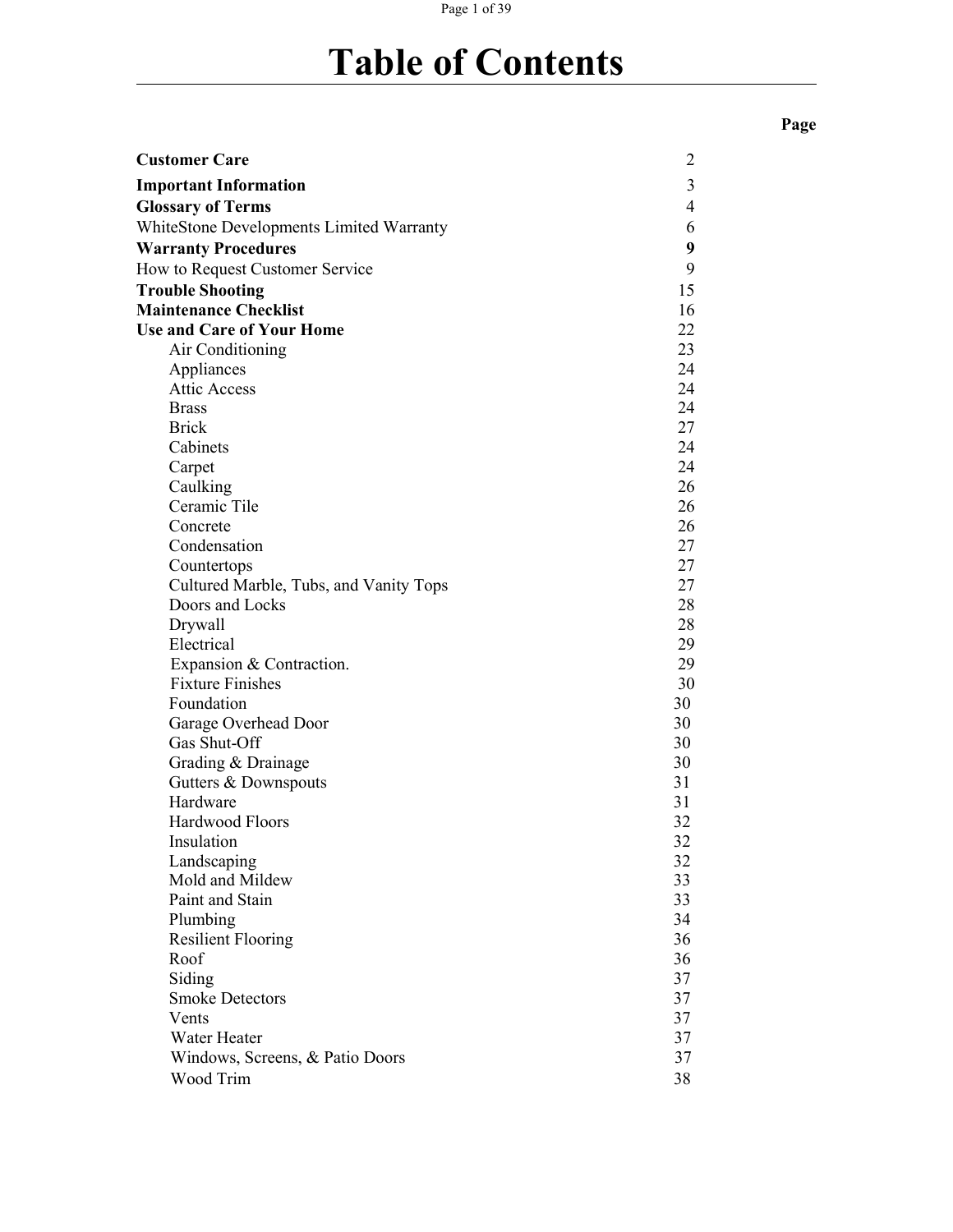# $\sim$ Customer Care $\sim$

WhiteStone Developments Customer Care Department administers the terms of your warranty program and ensures your satisfaction. Our representatives are trained to respond to your needs promptly , effectively, and professionally .

To assist WhiteStone Developments in handling your claim efficiently , please review this section of the manual carefully . Questions can be directed to the White Stone Developments Customer Care Department.

# ❖ **The Homeowner Orientation**

As your home nears completion, we will contact you to schedule a date and time for the Homeowner Orientation of your new home.<br>Please plan on one and one half hours for this orientation. Customer Please plan on one and one half hours for this orientation. Customer Care will perform the orientation with you to ensure that your home has been built in compliance with local building codes and WhiteStone Developments standards of quality. Please refer to the "Ten Year Homeowner Warranty" Section for a discussion of your ten year homeowner warranty.

Customer Care will provide you with a homeowner demonstration of vour new home and discuss the importance of an active maintenance  $\bullet$ your new home and discuss the importance of an active maintenance program. This orientation is your opportunity to inspect your new home and become familiar with its features and their operation. Prior to your walk through, your home is inspected by our Construction  $\leftrightarrow$ Managers, in conjunction with inspections by appropriate governmental inspectors, to ensure that your home was built to current building codes, and WhiteStone Developments standards of quality.

If you or Customer Care find any additional discrepancies or problems , they will be recorded on a *"Buyer Walk List"* form and scheduled for repair or replacement.

We will make every effort to complete walk through items before  $\ddot{\bullet}$ move-in, however, some items may, with your permission, be completed following the close of escrow and after you move in.

Take time during your walk through to discuss the proper operation of the components in your home. If literature is available for a manufacturer's item (appliances, etc.), it will be found with that item. **It is especially important that you know the location of the utility controls and shutoffs.**

At the end of the walk through you will be asked to sign the "Buyer" Walk List" form stating that you accept your home subject to any items needing attention . All items that require service, repair or replacement must be recorded on the "Buyer Walk List" form.

When the requested work has been completed, we will contact you to schedule a rewalk with WhiteStone Developments Customer Care to make sure that all the work has been completed in a satisfactory manner and to ask that you sign the "Buyer Walk List" form, acknowledging completion of all items.

Please make certain that any items that could be damaged during move-in are inspected and their condition is noted on the form. **Because of the potential for damage during the move-in, we will not be responsible for these items following the move-in:**

- **CARPET-** Carpet will not be cleaned after move in.
- **CERAMIC TILE** Broken or chipped tiles on countertops and floors.
- **CONCRETE** Damaged or stained concrete.
- **COSMETIC ITEMS-** Appearance items.
- **DRYWALL** Damaged or gouged drywall.
- **EROSION-** WhiteStone Developments is not responsible for weather related damage to unlandscaped yards after the closing date.
- **PLASTIC LAMINATE OR MARBLE TOPS OR PANELS-** Marred, scratched or chipped surfaces.
- **LANDSCAPING** Dead grass, trees, or shrubbery.
- **MIRRORS** Scratched, chipped or cracked mirrors.
- **PAINT** Marred or scratched paint on walls, trim and doorways; dirt stained exterior at the base of the home. You will be provided a "Touch up" kit at
- **PORCELAIN OR FIBERGLASS BATHTUBS OR SINKS** Scratched, chipped, dented or cracked porcelain or fiberglass.
- SCREENS- Torn, gouged or missing window and door screens.
- **VINYL FLOORING** Marred, scratched or dented vinyl.
- **WINDOWS** Scratched, chipped or cracked glass.
- **WOOD FLOORING** Stained, scratched or dented wood

Please review the warranty information in this manual and direct any questions to Customer Care/Warranty Dept.Complete details on how to request service on items covered by your warranty are contained in the following pages.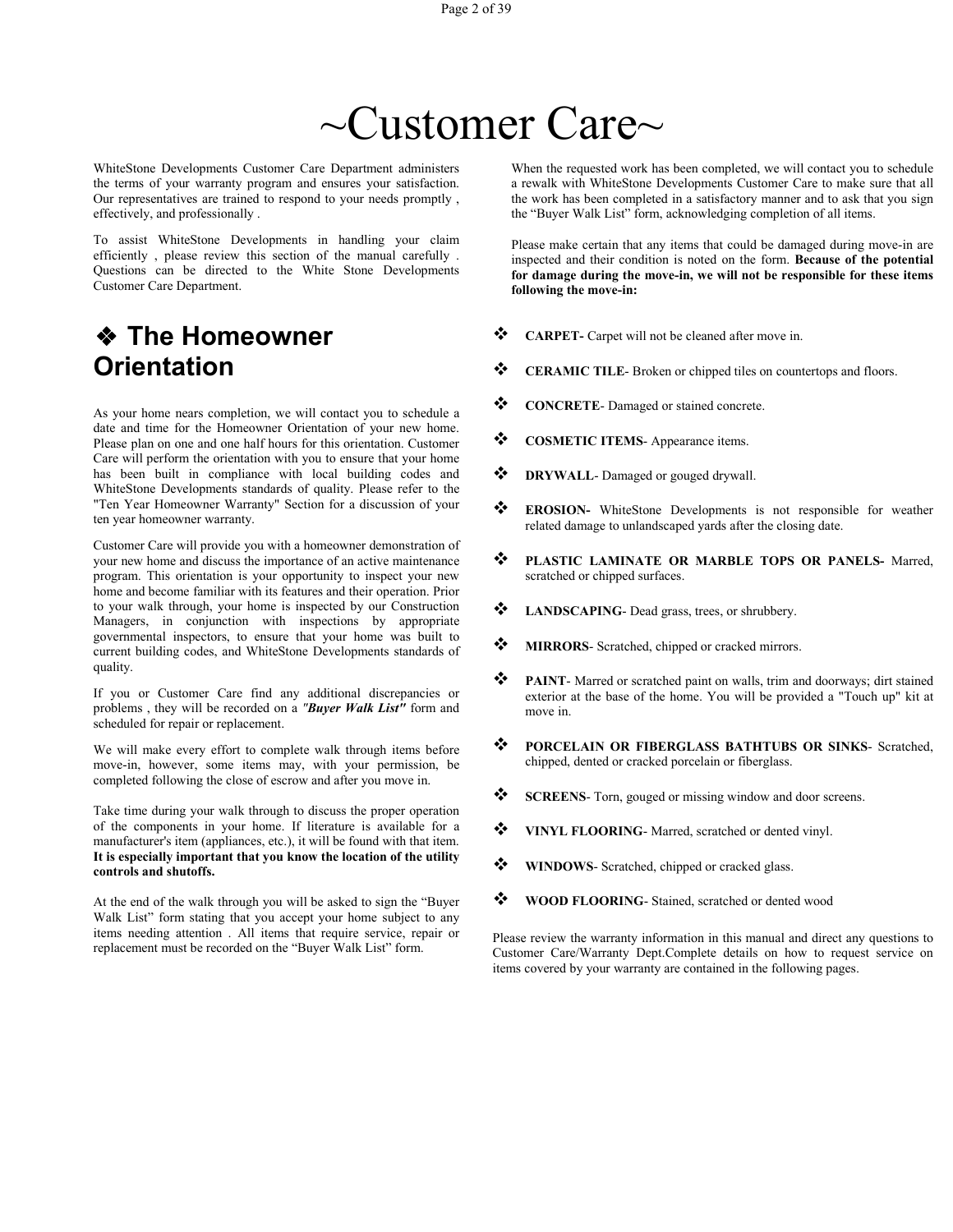# **Important Information**

# **Your New Home**

We are interested in providing you complete, accurate information regarding your new home. The following pages point out important facts about your new home, the materials used in the construction and other important details that will offer you more knowledge about your new home. Please review this section carefully.

In addition to the following information, it is possible that there are specific items that pertain only to your home. Your Customer Service Department are your best sources of additional information about your new home.

# **Construction Methods**

WhiteStone Developments builds homes that meet or exceed local building codes. Construction methods can differ from home to home due to variations in plans, elevations and the requirements of local building codes.

# **Easements and Utilities**

Your property may be subject to certain easements that should be reflected on your title policy or the lot survey that can be provided to you at your closing. Consult your title policy or a professional before any alterations are made to your new home or lot.<br>Additionally, in most cases, the municipality governing your

community requires the first ten feet behind the curb in front of your home as right-of-way. You do not own the ten foot rightof-way; utilities are often located in this footage. Always consult your utility providers about easements on the property prior to making changes, such as adding a swimming pool or other permanent structures.

# **Plans**

In a continuing effort to provide the best value and quality to our customer, WhiteStone Developments reserves the right to change plans, specifications and prices without notice.

# **Trees**

While WhiteStone Developments seeks to preserve trees, they can deteriorate and die due to a number of factors, including disease and disturbance to root systems. Over or under watering can harm trees. **No representation or warranty is made regarding the trees located on your lot.** You may wish to consult with an arborist to determine appropriate actions to preserve your trees.

# **Unauthorized Options and Upgrades by Buyers**

WhiteStone Developments does not permit the installation of options by anyone other than WhiteStone Developments and its subcontractors and suppliers **prior to** the close of escrow. The unauthorized use of independent contractors, other than those who are under contract with WhiteStone Developments, will void any warranty, implied or written, with respect to any and all damage caused, directly or indirectly, as a result of the work.

# **Views**

No representation or warranty is made with respect to the presence or absence of views or scenes that are visible from your new home. Such views and scenes can be blocked or changed by future development, the growth of plants and other activities.

# **Water Pressure**

Your WhiteStone Developments Limited Warranty does not include any representation or warranty that the current water pressure level will prevail in the future. Please contact your water utility provider.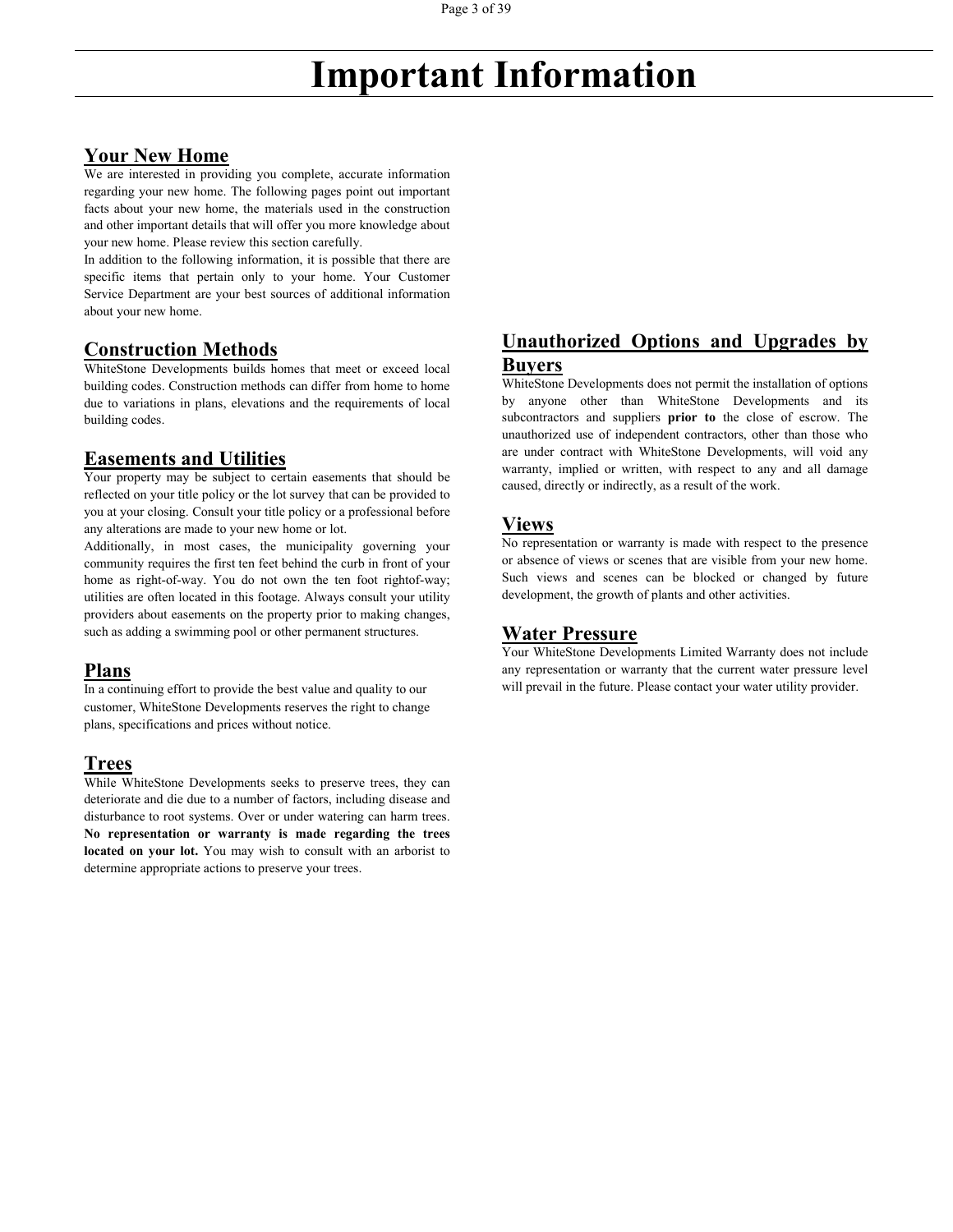# <span id="page-4-0"></span>**Glossary of Terms**

**AERATOR:** Located at the end of the kitchen and bathroom faucets. It mixes air with the water in order to provide a smooth, splash-free flow of water. Occasionally, debris may collect in the aerator and restrict the flow of water. If this happens, unscrew the aerator and remove the debris.

**BASEBOARD:** The strip of molding or trim at the bottom of walls. The baseboard adds an attractive finish and protects the wall from scuffs and damage from furniture or vacuum cleaners.

**BERM:** A small ridge of soil that directs the flow of rain and irrigation water toward drains or sewers.

**BUYER WALK LIST:** This form is used to record the condition of your home at the time of your orientation and walk through.

**CAULKING:** This material is used as a sealant around sinks, tubs and showers. Other applications for caulking include sealing window and door frames.

**CIRCUIT:** The electrical system in your home is separated into individual units referred to as circuits. Depending upon the layout of your home and electrical codes in your area, each circuit may te designed for a room, an area of the home or a single appliance.

**CIRCUIT BREAKERS:** Prevent electrical overload or shorting. The circuit breaker opens the circuit when an overload or short occurs,<br>thereby has higher the flavor of electricity. It are he goest meanally by thereby breaking the flow of electricity. It can be reset manually by moving the circuit breaker lever to the "off' position and then to the "on" position once the source of overload has been corrected. Refer to the "Use and Care of Your Home" section of this manual for more information.

**CONDENSATION:** The conversion of moisture in air to water, as on the warm room side of a cold wall; the forming of water on a surface can usually be prevented by insulating the inner wall so that its surface is kept warmer.

**CONDENSER:** The unit of a heating and air conditioning system that is located outside the home.

**CULTURED MARBLE:** This is a man-made product that has much of the durability and beauty of natural marble.

**DEFLECTION:** Bending of a beam or any part of a structure under an applied load.

**DRYWALL:** The interior walls of a home are usually constructed of drywall. This material also is called gypsum board or sheetrock. The material is functional and can be textured and painted to complement the style of any home.

**EFFLORESCENCE:** The white, powdery substance that sometimes accumulates on stucco, masonry, concrete and brick. Excessive efflorescence can be removed by scrubbing with a strong vinegar solution or a commercial product.

**EROSION:** The flow of water from irrigation systems or rain can erode landscaping and change the drainage pattern of the yard. Most erosion can be prevented by maintaining the original grading of the yard.

**EXPANSION JOINT:** A break or space in construction to allow for thermal expansion and contraction of the materials used in the structure.

**FLATWORK:** A concrete surface usually four to six inches thick used for patios, walkways, driveways, etc.

FLUORESCENT: The lighting fixtures that provide even, soft illumination in kitchens, bathrooms and other areas of the home.

**GFCI:** Abbreviation for Ground Fault Circuit Interrupter . Similar to a circuit breaker in that it is designed to interrupt the flow of electricity. GFCI's are usually located in the kitchen and/or the bathrooms. In the event of a short circuit, the GFCI is designed to break the electrical circuit immediately and reduce the chance of serious electrical shock.

**GRAPHITE:** A carbon-based powdered substance that is used as a lubricant for applications in which oil can be damaging. Graphite is usually recommended for use on your aluminum windows and doors.

**GROUT:** Grout is the cement-like material visible between squares of

**HARDWARE:** The hinges, locks, handles and other metal attachments to doors, cabinets and drawers are commonly referred to as hardware.

**HEADER:** The header is a relatively heavy, structural wood piece that spans open spaces such as doors and window frames. The header supports other structural lumber.

HEAVE: The rising of the floor of an excavation in soft silt or clay.

**HOMEOWNER MAINTENANCE:** As a new homeowner you need to routinely maintain the various features of your home. Some of these maintenance items have been indicated in the "Use and Care of Your Home" section of this manual. This continuing maintenance is your responsibility.

**INCANDESCENT:** Lighting fixtures that use traditional light bulbs are called incandescent fixtures. Incandescent lighting is used for lamps, spot lighting and exterior lighting.

**MANUFACTURER'S WARRANTY:** The appliances and certain other components of your new home are covered by warranties that are supplied by the original manufacturers. These warranties are passed on to you. They include components of the plumbing and electrical systems, heating and air conditioning system, water heater and other manufactured items.

**MASONRY:** The stonework and brickwork on a home.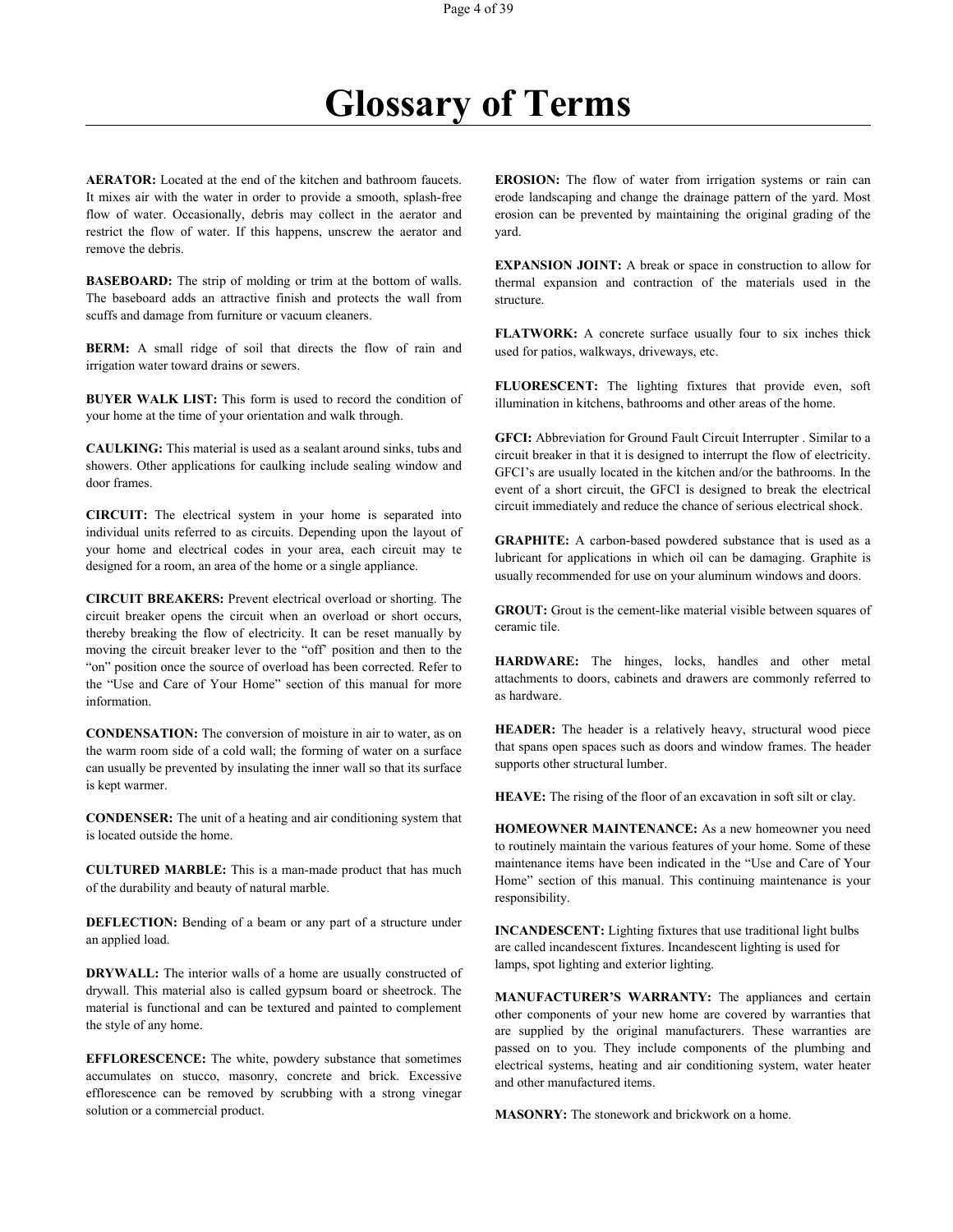**WHITESTONE DEVELOPMENTS LIMITED WARRANTY:** The one year limited warranty made by WhiteStone Developments to you described in the "Warranty Procedures" section on Page 13 of this manual.

**MILDEW:** Mildew results when moisture accumulates in a confined area. Excessive watering of landscaping can cause mildew. Due to humidity, mildew can also form on the underside of eaves, porches or box windows. Moisture can also cause mildew to form on bathroom walls.

**NAIL POPS:** The natural expansion and contraction of wood can cause the nails that hold the wall surfaces in place to move or pop out of place. The nails can be reset and, if necessary, touchup paint can be applied.

**PORCELAIN ENAMEL:** Your tubs and sinks may be constructed of porcelain enamel. Made of a silicate paint that is fired onto steel at high temperatures, it forms a durable smooth and shiny surface much like glass.

**RETURN AIR VENT:** Because modern homes feature almost airtight seals, the heating and air conditioning systems require return air vents to draw air back to the heating and cooling system.

**SCUTTLE:** The opening in the ceiling that gives access to the attic space.

**SETTLING:** In the first months and for years after a new home is built, some settling can occur as the underlying soil gains and loses moisture. Minor settling is normal, particularly in the first months after a new home is built. Small shrinkage cracks do not affect the structural integrity of your foundation.

**SILICONE:** Any of a group of semi-organic polymers of siloxane, characterized by high lubricity and thermal stability, extreme water repellence, and physiological inertness. It is used in adhesives,lubricants, paints, insulation, and synthetic rubber.

**SPACKLE:** The puttylike material that is used to fill surface irregularities in drywall. Its most common use is to fill nail holes in walls before repainting.

**SPALLING:** The cracking or flaking of particles from a surface.

**SUBCONTRACTOR:** Most homes in our area are built by specialized trades people, or independent contractors, who contract with larger builders or developers to perform their area of specialization. This allows the builder to select those trades with the highest standards and the best reputation. Examples of subcontractors are plumbers, roofers and electricians.

**SWALE:** A swale is similar in purpose to a berm, but it is a depression in the ground. It is designed to channel rain and irrigation water away from structures and toward sewers and drains.

**TACK STRIPS:** The devices between the flooring and carpeting that are used to hold wall-to- wall carpeting in place.

**THERMOSTAT:** The wall-mounted device that controls the heating and air conditioning units is a thermostat. By cycling the heating or air conditioning units on and off, itwill maintain a desired temperature in the home.

**TUCK POINTING:** The filling in with fresh mortar of cut-out or defective mortar joints in old masonry.

**VITREOUS CHINA:** The kiln-fired, pottery material that is used in most toilet bowls and tanks. It is very durable and impervious to water but can be broken by sharp blows from hard objects.

**WARP:** Shape distorted by twisting, especially in too rapidly dried wood.

**WEEP HOLES:** Small holes in door, masonry and window frames that allow water to drain away are called weep holes. They should be kept free of dirt and debris.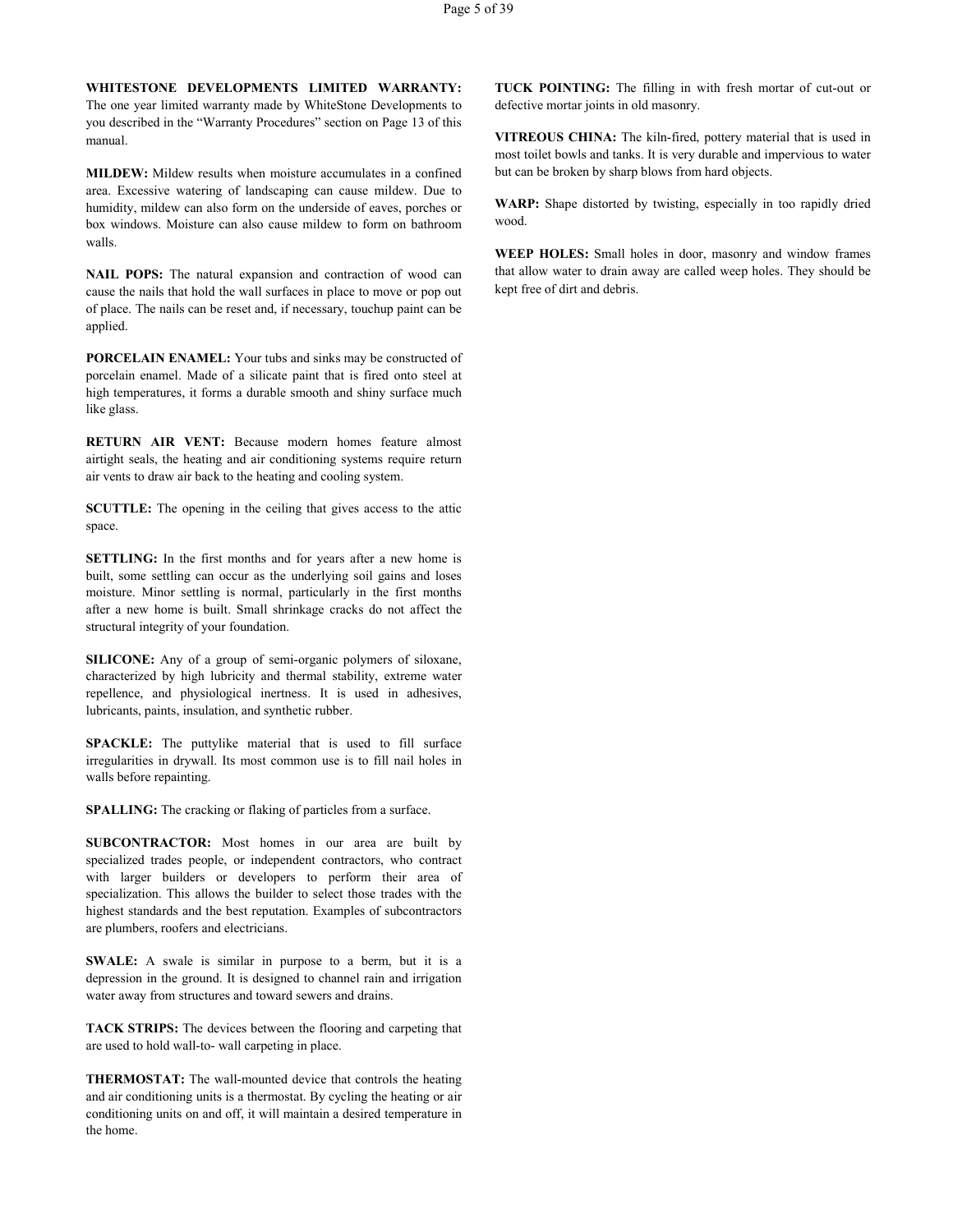#### Page 6 of 39

# **THE LIMITED WARRANTY**

WhiteStone Developments warrants that every WhiteStone Developments home has been constructed with materials and workmanship, of a quality that meets or exceeds industry standards. WhiteStone Developments warrants that your home will be free of defects for a period of one year, from the date of closing of the purchase. This warranty is limited to repairs and replacements that are necessary as a result of defective workmanship or materials.

WhiteStone Developments will make any warrantable repairs or replacements under such warranty provided that WhiteStone Developments' Customer Care Department has received written notice of such claim within the one year period described above. Please refer to the "Customer Care" section of this manual for complete instructions on how to file a claim for warranty service.

In the first year of ownership, WhiteStone Developments will assist you in the warranty of your appliances. In the event you have a problem, please contact our Customer Service Department **(in writing),** and we will ascertain the origin of the problem. After our assessment, we will instruct you on who to call (manufacturer) to correct the problem or deficiency. If a problem occurs after the first year of ownership, please refer to the "Appliances" section under the tab "Use and Care of Your Home" for further instruction.

Manufactured items are covered under each manufacturer's own warranty. **Manufactured surfaces are warranted if visible damage or defects are noted during the initial walk through or the rewalk.** Manufactured surfaces include, but are not limited to: porcelain, fiberglass, carpets, mirrors, glass, sheet vinyl, wood flooring, ceramic tile, plastic laminate tops and marble. It is important that you note any damage or defects on the "Buyer Walk List" form **prior to move-in**.

This warranty shall **NOT** apply to any defects caused by, or arising from, climatic conditions, normal characteristics of certain building materials, expansion, contraction, moisture, humidity or any damage resulting from negligence, improper maintenance or abnormal use.

**Buyer's rights and WhiteStone Developments' obligations under this warranty** are limited to repair and/or **replacement. This one year limited warranty shall NOT apply to any defects caused by, or arising from, moving into the home, climatic conditions, normal characteristics** of certain building materials, **expansion, contraction, moisture, humidity or any damage resulting from negligence, improper maintenance or abnormal use. Without limiting the foregoing, this one year limited warranty is subject to, and limited by, the same Conditions, Exclusions, and Warranty Standards as set forth in "Section II.D.—Conditions" (other than II.D.1 which shall not apply to this warranty) and "Section II.E.—Exclusions".**

WhiteStone Developments reserves the right to make repairs or correct any defects for which it is responsible, according to the terms stipulated in this warranty, at the time and in the manner deemed most advisable by the company.

# **Appliances are warranted by the manufacturer. Please refer to your appliance owner's manual for more information regarding appliance warranties.**

**Please be advised, using contractors or vendors other than those used during the construction of your home may void all or part of the warranty on your home. This includes** but is not limited to concrete, **electrical, framing, foundation, garage doors, heating and air conditioning, masonry, plumbing, phone and cable, roofing, security system and windows.**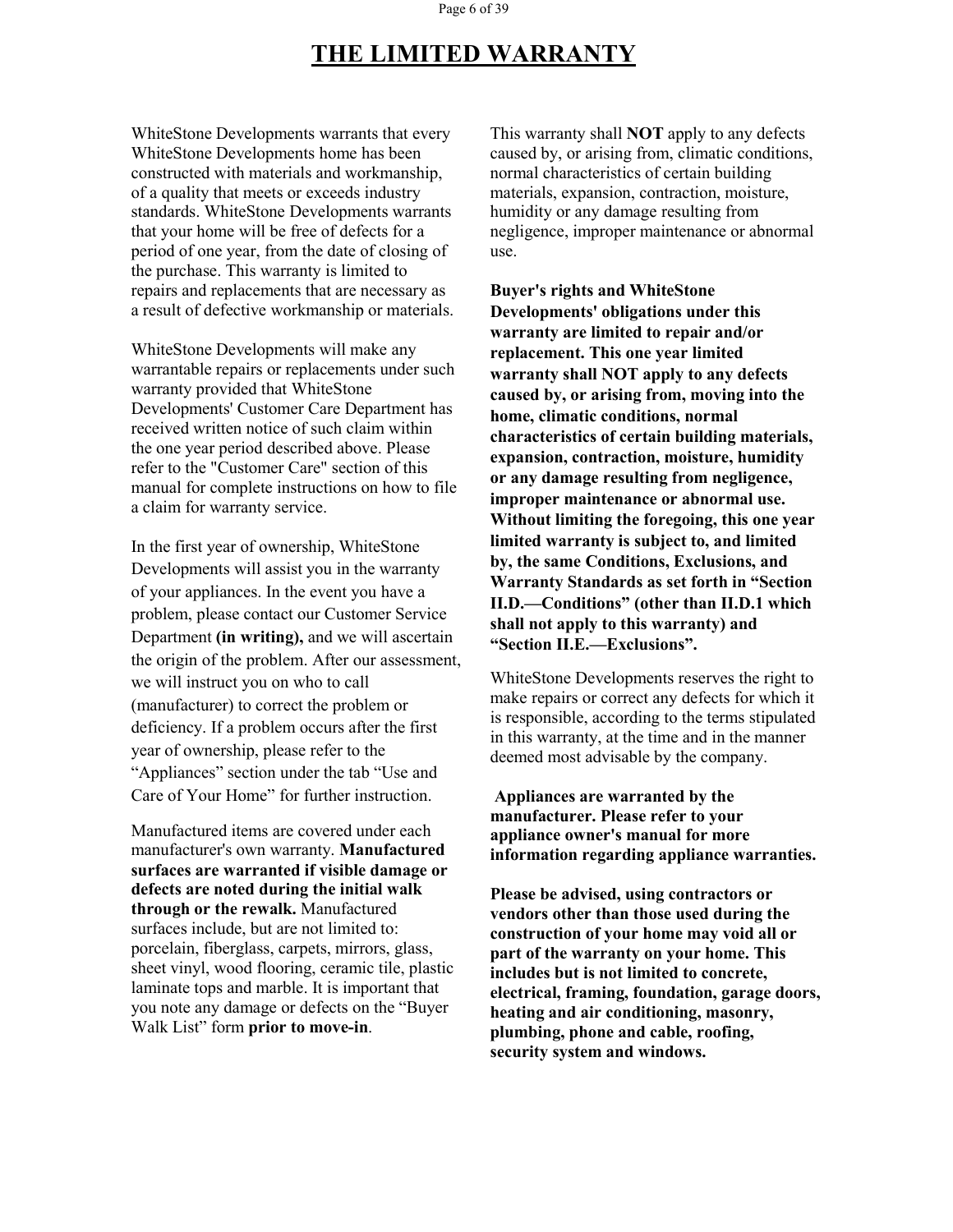# The Limited Warranty

**Your "WhiteStone Developments Limited Warranty" does not cover repair or replacement due to negligence or improper maintenance.** Please refer to the "Maintenance of Your Home" section of this manual for a discussion of house maintenance.

*Appliances - Appliances are not covered by this warranty.* The manufacturer's warranties are a minimum of 1 year parts and labor. See yourappliance manuals for further warranty information. Some manufacturers offer extended warranties.In addition, White Stone<br>Developments provides a "Ten Year Homeowner and soil erosion by completing the landscaping of your Developments provides a "Ten Year Homeowner Warranty". Please refer to the "Ten Year Homeowner Warranty" documents for a complete explanation of such warranty .

*Counter tops -* Protect the finished surface from hot items with a heat protector pad. Remember countertops are heat resistant - not heat proof! Placing hot items directly on countertops or allowing moisture buildup may cause deterioration of laminated surfaces. Do not allow water to stand on counter tops, especially on the seams. Warped counter tops due to water on seams are not warrantable.

*Dry wall and Texture -* Although every effort is made to minimize their appearance, seams may appear under certain lighting conditions. The texture is hand applied and its consistency will vary with temperature, humidity and other conditions present during application. Inconsistencies in the texture will not be addressed under this warranty. We will address drywall cracks one time during the first year. Repair decisions will be based on RWC guidelines. You may wish to wait until the latter portion of the year to request service.

*Electrical System -* The electrical system (light fixtures, switches, outlets, fans, etc.) is covered for 1-year parts and labor. The electrical delivery system consisting of wires, panels, breakers, fuses, switches and receptacle outlets is covered for two years. The phone, cable and security wiring are not considered part of the electrical system.

*Electrical Ground Fault Circuit Interrupter -* A ground fault interrupter, or GFI, is a highly sensitive safety device installed in your home and service areas where shock potential is highest. These have been installed for your protection specifically to eliminate electrical shock. Note: Unattended appliances such as freezers,<br>refrigerators, etc. cannot be used on GFI circuits. Please refer to "Ground Fault Interrupt Devices" in the "Maintenance of Your Home" section of this manual for further discussion.

*Heating and Air Conditioning -* All heating and air conditioning equipment is warranted for 1 year parts and labor. The delivery system consisting of duct work, refrigerant lines, vents, grills and registers are covered for two years. The homeowner is responsible for maintenance including but not limited to changing filters, checking primary drain for proper drainage etc.

*Landscaping and Drainage -* Landscape care begins when you close on your home. There is no warranty expressed or implied on grass, trees or shrubs. After closing is it your responsibility to control weed growth yard. WhiteStone Developments will not be responsible for soil erosion after closing. Direct all irrigation away from your foundation, patio, porch, fence and sidewalks. Excessive or uneven irrigation at or near the foundation will increase the likelihood of soil expansion or settlement, which may result in movement of the foundation and cracking of the super structure. We do not recommend the use of soaker hoses around the perimeter of your foundation. Properly designed, installed, and maintained landscaping will best control the moisture in the soils around your home. Do not change the swales on your property**.** Swales are graded areas designed by WhiteStone Developments to direct the flow of water away from your house. Alteration of the swales can result in serious damage to your foundation, or further drainage issues. Fill material next to the foundation that may have settled needs to be replaced and the original grade reestablished to prevent ponding of water against the fence or home. This is normal maintenance, which should be performed by the homeowner.

*Plumbing System -* Pipes and fixtures (faucets, valves, toilets, etc.) are warranted for 1 year parts and labor. Coverage for year two consists of delivery systems. Delivery systems are defined as water and gas pipes, sewer and drain lines, fittings and valves. Cosmetic defects are excluded from the one year warranty.

*Sheet Vinyl or Vinyl Tile Products -* Resilient vinyl products are soft materials. Indentations will appear where furniture legs or other objects sit in one place for a period of time. Protect your finished floors at all times. Do not push, shove or scoot heavy appliances or furniture into place because this can damage your floors. You also can expect physical damage to result from spiked heels, a variety of furniture legs and certain types of throw rugs, which may cause discoloration. Damages of this nature are not warrantable.

.*Roofing -* The roof on your home is warranted against leaks for a period of one year parts and labor, including coverage for any resulting damage to the home itself (personal property is not covered). You may wish to contact your Homeowner's Insurance carrier regarding items not covered by this warranty The roofing shingles on your. home have a pro- rated warranty provided by the manufacturer.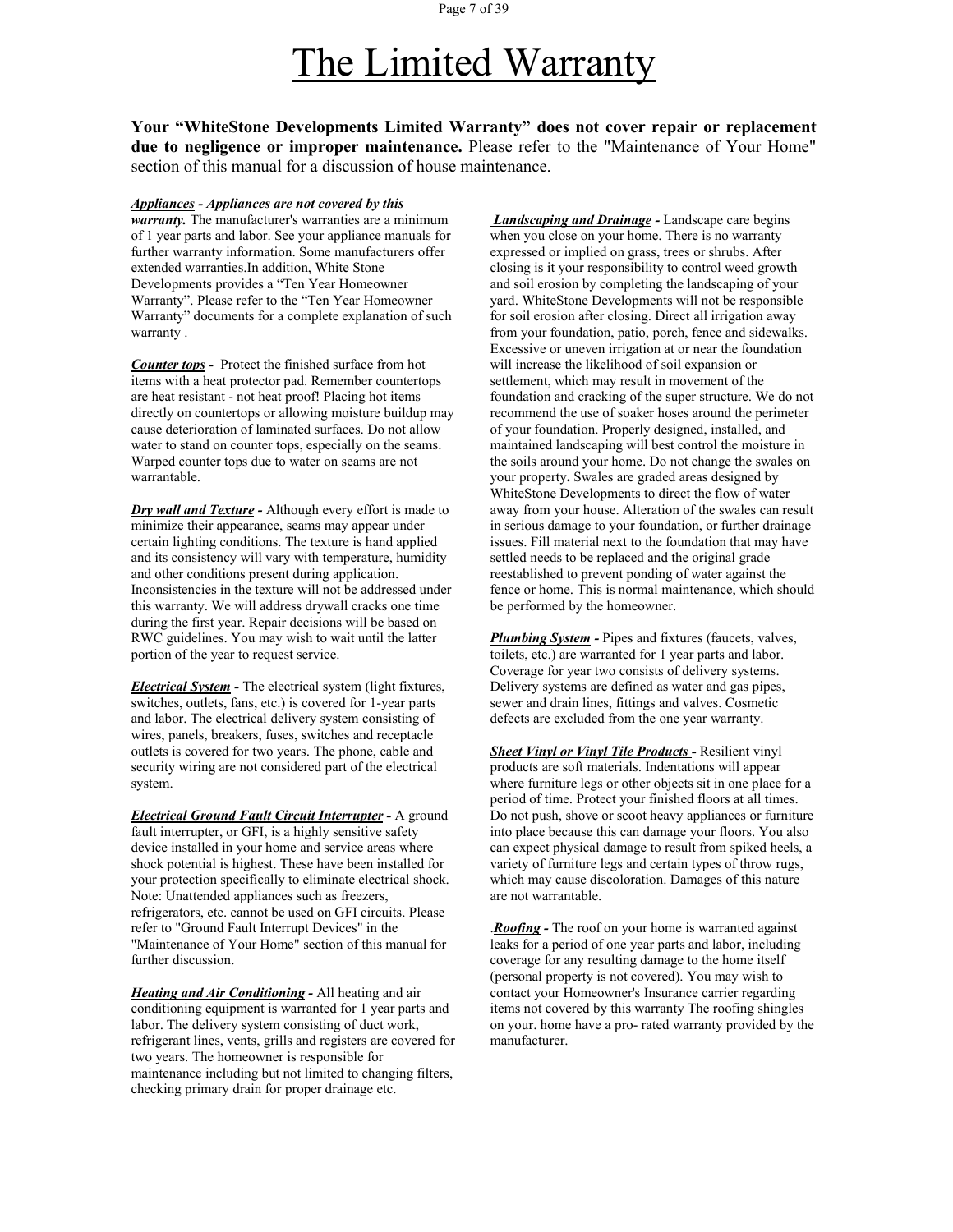# <span id="page-8-0"></span>**WhiteStone Developments 10 Year Limited Warranty**

# **Ten Year Homeowner Warranty**

White Stone Developments is providing you with a "Ten Year Homeowner Warranty", in addition to the "White Stone Developments Limited Warranty" (described in the "WhiteStone Developments Limited Warranty" section).

Your "Ten Year Homeowner Warranty" rights and responsibilities are outlined in detail in the insurance warranty booklet, a sample of which is located in the jacket at the end of this manual. Your official insurance warranty booklet will be provided to you at closing. You should take time and review the ten year warranty documents to fully

understand your coverage and exclusions.<br>Please call our Customer Service Department if you have questions after you have reviewed the insurance warranty booklet.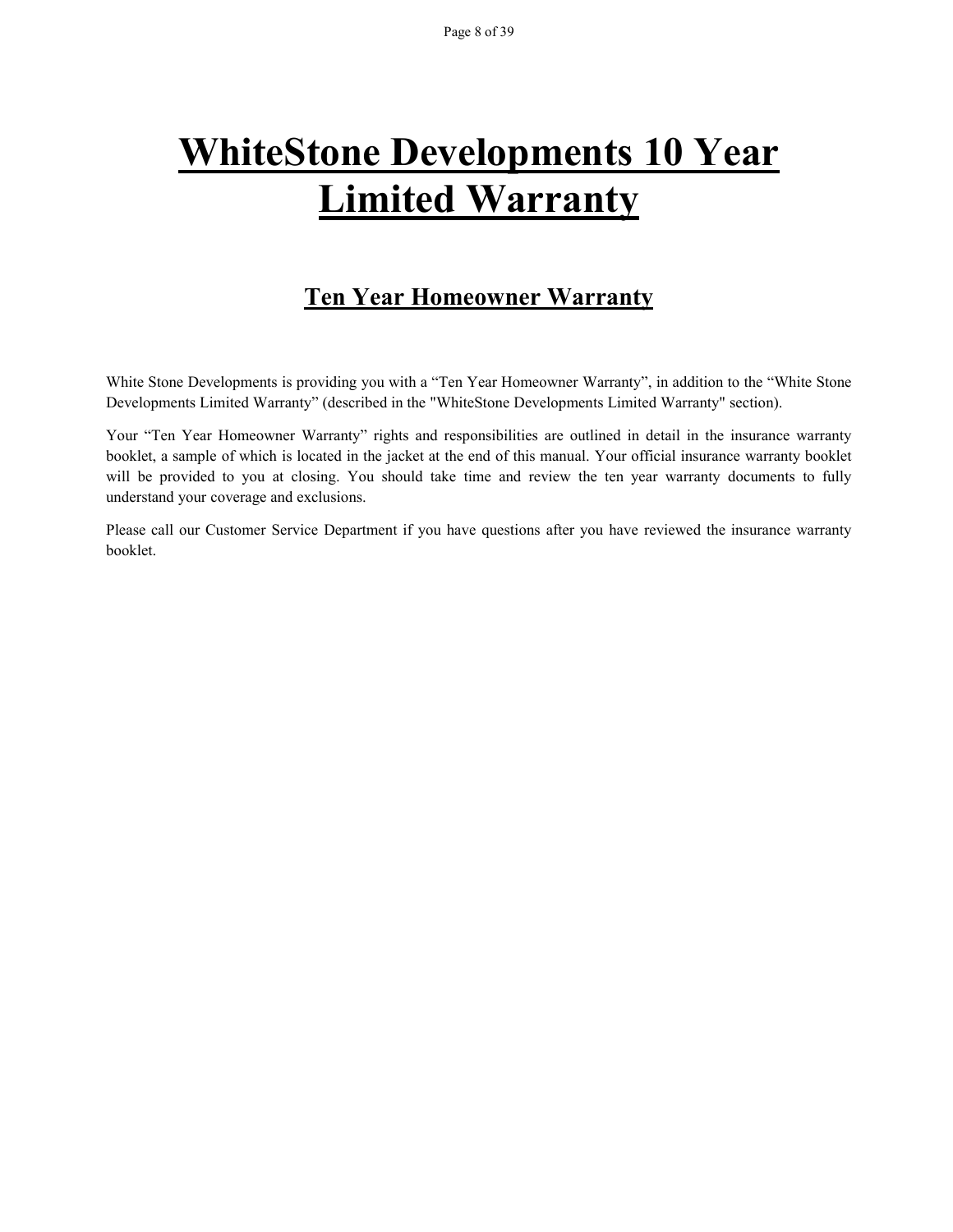# **Warranty Procedures**

# **How to Request Customer Service**

#### ● **Normal Procedures**

In order to assure quality, efficient service, and so that we (and you) may maintain a complete file on your property, requests for service **must** be submitted in writing. To submit a request for service, please fill out the Customer Service Request Form or go to our web site and complete the request on-line. Please be sure to include a description of the work requested and its location in your home. For example, please indicate the room, the location in the room and a general description of the problem.

In order for our service program to operate atmaximum efficiency, as well as for your own convenience, we suggest that you wait sixty **(60)** days after closing before submitting any warranty lists. This allows you sufficient time to become settled into your new home and thoroughly examine all components. In the event you feel a part of your home is being damaged as a result of a defect, please report it to us immediately. Warranty repairs will be scheduled for completion within ten (10) days of our receipt of your written request. Occasionally, due to circumstances beyond our control, this process may take more than ten (10) days. Delays can be caused by shortages ofmaterials, back ordered parts, labor problems, weather and/or scheduling conflicts.

When we receive your request for service, we will make a determination whether the item is covered by the WhiteStone Developments Limited Warranty and the manufacturer or if it is the homeowner's responsibility.

Typically we will inspect the problem so that we have a complete understanding of the request. Appointments are available **Monday through Friday from 8:00 a.m. to 5:00 p.m.**

A letter will be sent to you reminding you to schedule your 11 month inspection along with a service request form for you to list any outstanding issues that need to be addressed prior to the 1 year warranty expiration.

Building industry standards will be used to select the materials and the workmanship practices that are employed in warranty service repairs and replacements.

We will not be responsible for expenses, including lost wages and materials, that you incur for work that is done by others, or time spent to schedule repairs. Our Customer Service Representatives in the field do not have permission to authorize repair work by others, and they do not have the authority to extend or alter your White Stone Developments Limited Warranty or your Ten Year **Homeowner Warranty in any way.**

We take pride in the subcontractors who have been selected by WhiteStone Developments. If you are dissatisfied with the quality of work or the level of professionalism displayed by one of our subcontractors, please contact our Customer Care/Warranty Department. Your comments help us to maintain the high level of service that you deserve.

#### **Emergency Service**

Emergency situations, as defined by the limited warranty, include the following:

- Total loss of heating or air conditioning during **extreme** weather conditions.
- Total loss of electricity. (Check with the utility company prior to reporting this circumstance to WhiteStone Developments or an electrician.)
- **•** Plumbing leak that requires the entire water supply to be shut off or causes damage to the home or its contents.
- **•** Total loss ofwater. (Again, check with your water company to determine if there is a general outage in your area).
- **•** Gas leak. (Contact your utility company or a plumber if the leak is at the furnace or water heater supply lines.).
- **•** Electrical problem that is a fire hazard or a source of danger.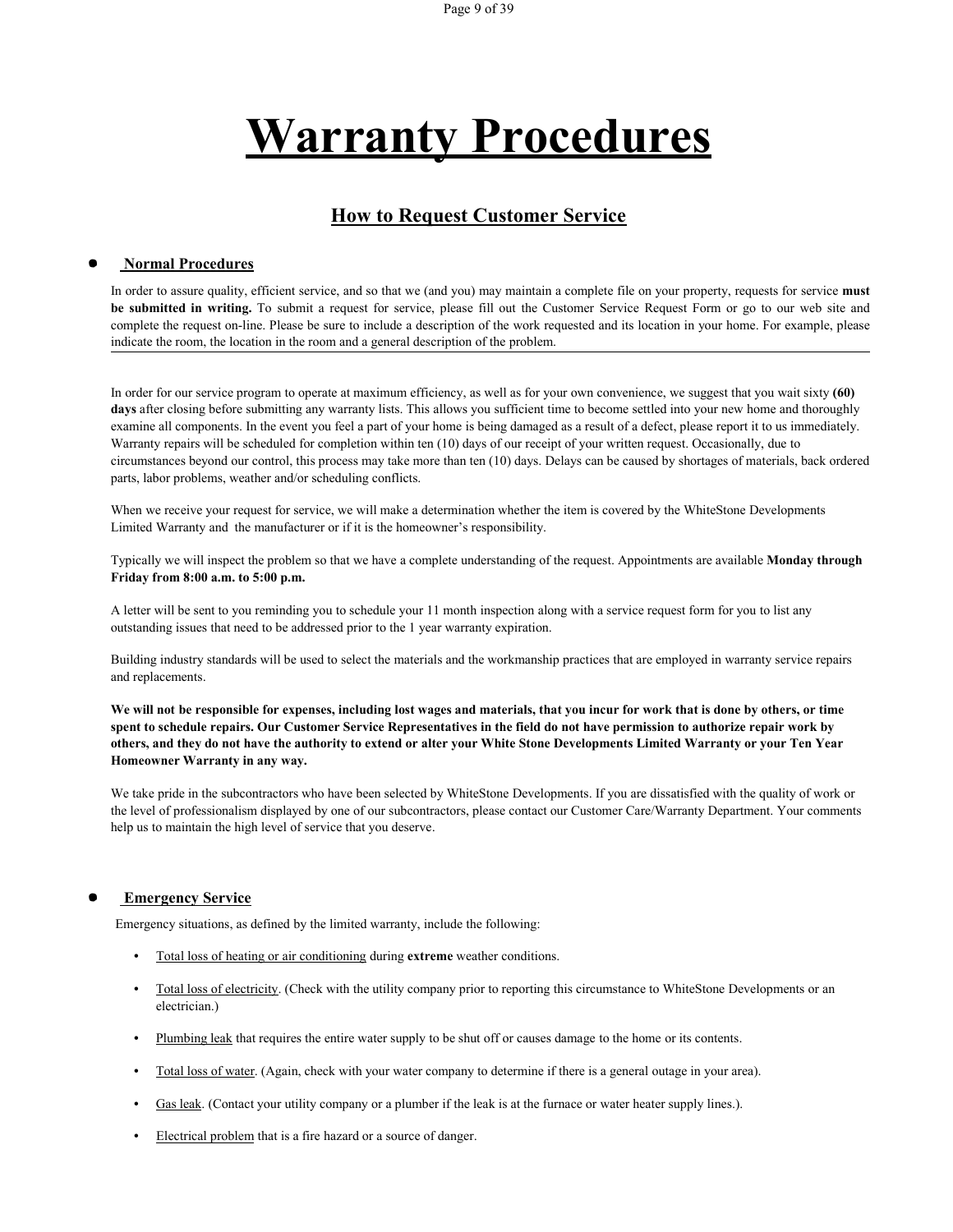- **•** A total stoppage of the plumbing drain system (e.g., the main sewer line is clogged making it impossible to utilize the plumbing system in your home).
- **•** Any other problem that, without immediate correction and precautionary measures, creates a potential for bodily harm that cannot be reasonably avoided.

#### In case of an emergency, your first step should be to protect your family from harm. Once you are sure of their safety, and if your safety **will not be jeopardized, you should takesteps to correct or lessen the effects ofthe emergency.**

Damage from a water leak can be minimized by turning off the water to a particular fixture or turning off the water main to your home. Please refer to the "Plumbing" section of this manual on Page 61 for further discussion of the water shut-off locations.

In case of an emergency, please call the Customer Care/Warranty Department at (239) 560-0702, Monday through Friday from 8:00 a.m. to 5:00 p.m. If after these hours, please call the applicable tradesman to assist you via your emergency vendor call list, located in the drawer next to refrigerator. On the next business day contact the Warranty Department to inform us so we can follow up with repairs to ensure that all repairs get completed.

Do not delay in reporting an emergency. Subsequent damage caused by a delay in reporting an emergency will not be the responsibility of WhiteStone Developments. Damage to personal property is not covered by the WhiteStone Developments Limited Warranty.

If your situation does not fall within the emergency guidelines, please use the procedures outlined at the beginning of this section for requesting routine warranty service.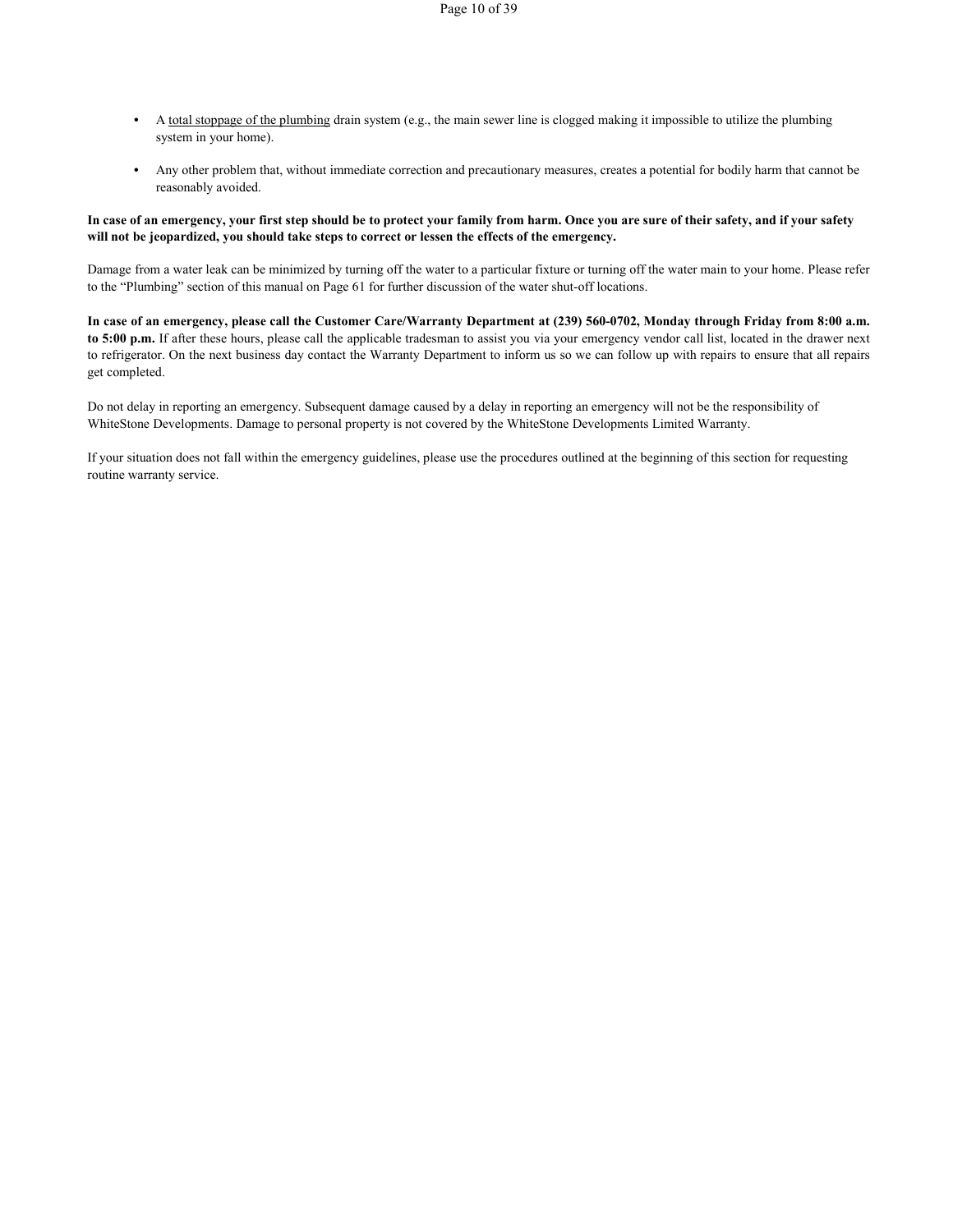Page 11 of 39

# WHITESTONE DEVELOPMENTS,LLC

# **Customer Care Request**

(Requests are addressed as they are received. The Customer Care Department will call you for an appointment.)

INSTRUCTIONS: For Warranty Service, please complete this form and fax or mail it to:

WhiteStone Developments, LLC Customer Care Department 4637 Vincennes Blvd Cape Coral, FL 33904 (239) 560-0702

Homeowner's Name:

Home Phone No.: **Office Phone No.: Office Phone No.:** 

Property Street Address:

Date Home Closed: Construction Manager:

Description of the warranty work requested (include its specific location in your home):

| 2. $\overline{\phantom{a}}$ |
|-----------------------------|
| $\frac{3}{2}$               |
| 4. $\overline{\phantom{a}}$ |
|                             |
|                             |
|                             |
| 8.                          |
| 9. $\overline{\phantom{a}}$ |
|                             |

| <b>FOR OFFICE USE ONLY</b> | WARRANTY WORK COMPLETED & APPROVED |
|----------------------------|------------------------------------|
| DATE RECEIVED:             | SIGNATURE:                         |
| CONSTRUCTION MANAGER:      | DATE SIGNED:                       |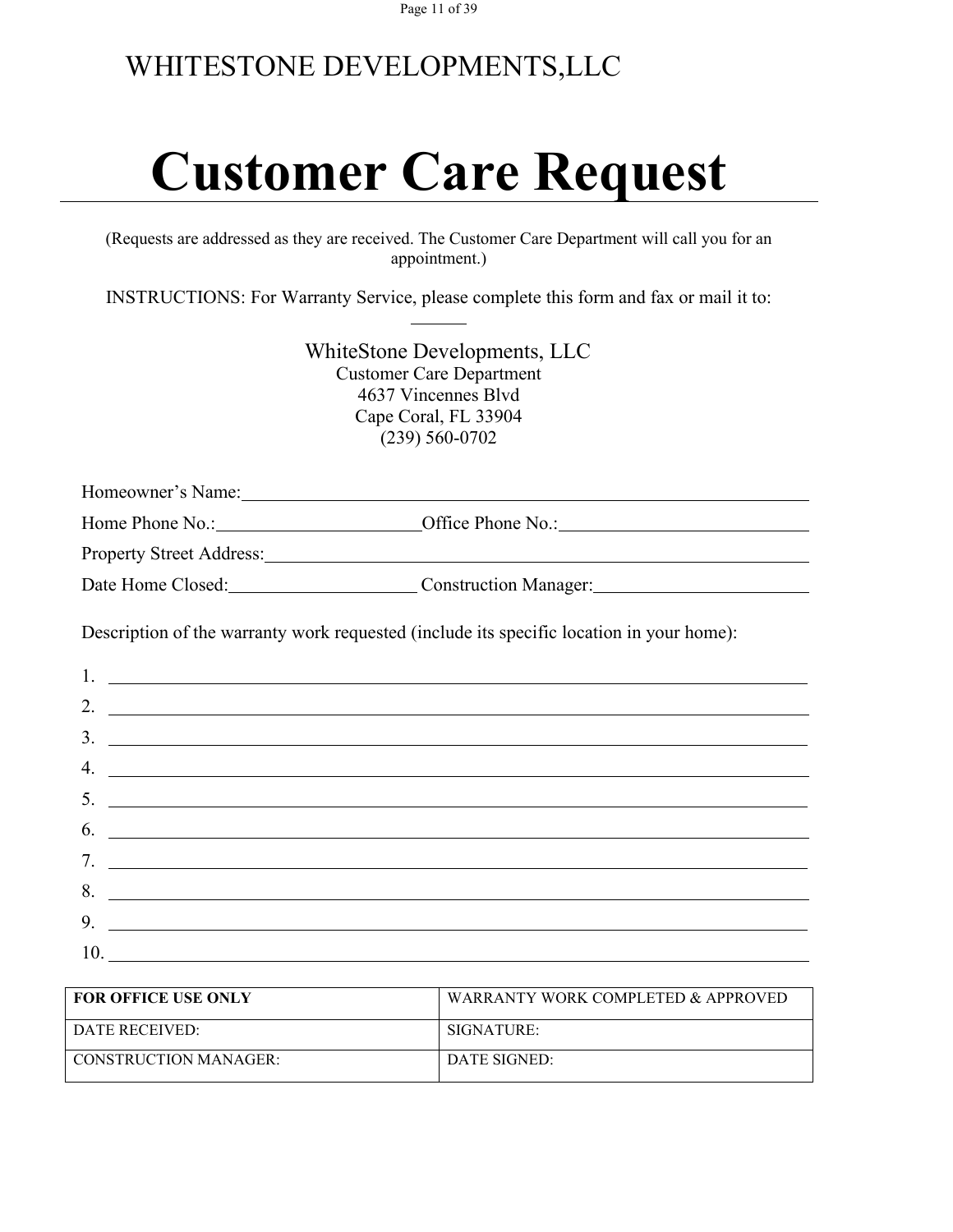Page 12 of 39

# WHITESTONE DEVELOPMENTS,LLC

# **Customer Care Request - 60 Days**

(Requests are addressed as they are received. The Customer Care Department will call you for an appointment.)

INSTRUCTIONS: For Warranty Service, please complete this form and fax or mail it to:

WhiteStone Developments, LLC Customer Care Department 4637 Vincennes Blvd Cape Coral, FL 33904 (239) 560-0702

Home Phone No.: Office Phone No.:

Property Street Address: Manual Address: All Annual Address: Annual Address: Annual Address: Annual Address: Annual Address: Annual Address: Address: Address: Address: Address: Address: Address: Address: Address: Address:

Date Home Closed: Construction Manager:

Description of the warranty work requested (include its specific location in your home):

| $16.$ $\overline{\phantom{a}}$ |
|--------------------------------|
|                                |
|                                |
| 19.                            |
| 20.                            |

| <b>FOR OFFICE USE ONLY</b> | WARRANTY WORK COMPLETED & APPROVED |
|----------------------------|------------------------------------|
| DATE RECEIVED:             | SIGNATURE:                         |
| CONSTRUCTION MANAGER:      | DATE SIGNED:                       |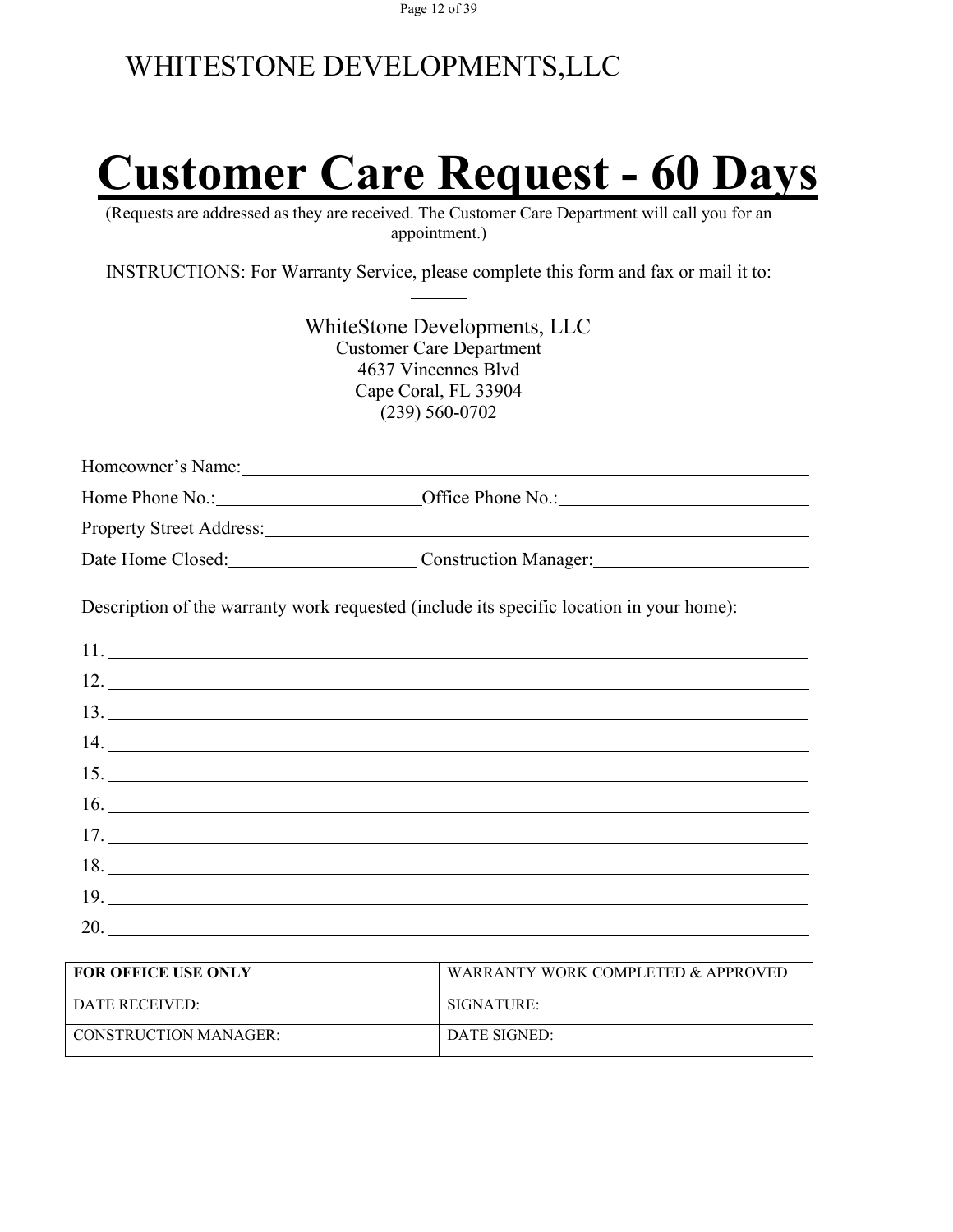# **Customer Care Request - 6 Months**

(Requests are addressed as they are received. The Customer Care Department will call you for an appointment.)

INSTRUCTIONS: For Warranty Service, please complete this form and fax or mail it to:

WhiteStone Developments, LLC Customer Care Department 4637 Vincennes Blvd Cape Coral, FL 33904 (239) 560-0702

Homeowner's Name:

Home Phone No.: Office Phone No.:

Property Street Address:

Date Home Closed: Construction Manager:

Description of the warranty work requested (include its specific location in your home):

| $22.$ $\overline{\phantom{a}}$ |
|--------------------------------|
|                                |
| 24.                            |
|                                |
|                                |
|                                |
| 28.                            |
| 29.                            |
| 30.                            |

| <b>FOR OFFICE USE ONLY</b> | WARRANTY WORK COMPLETED & APPROVED |
|----------------------------|------------------------------------|
| DATE RECEIVED:             | SIGNATURE:                         |
| CONSTRUCTION MANAGER:      | DATE SIGNED:                       |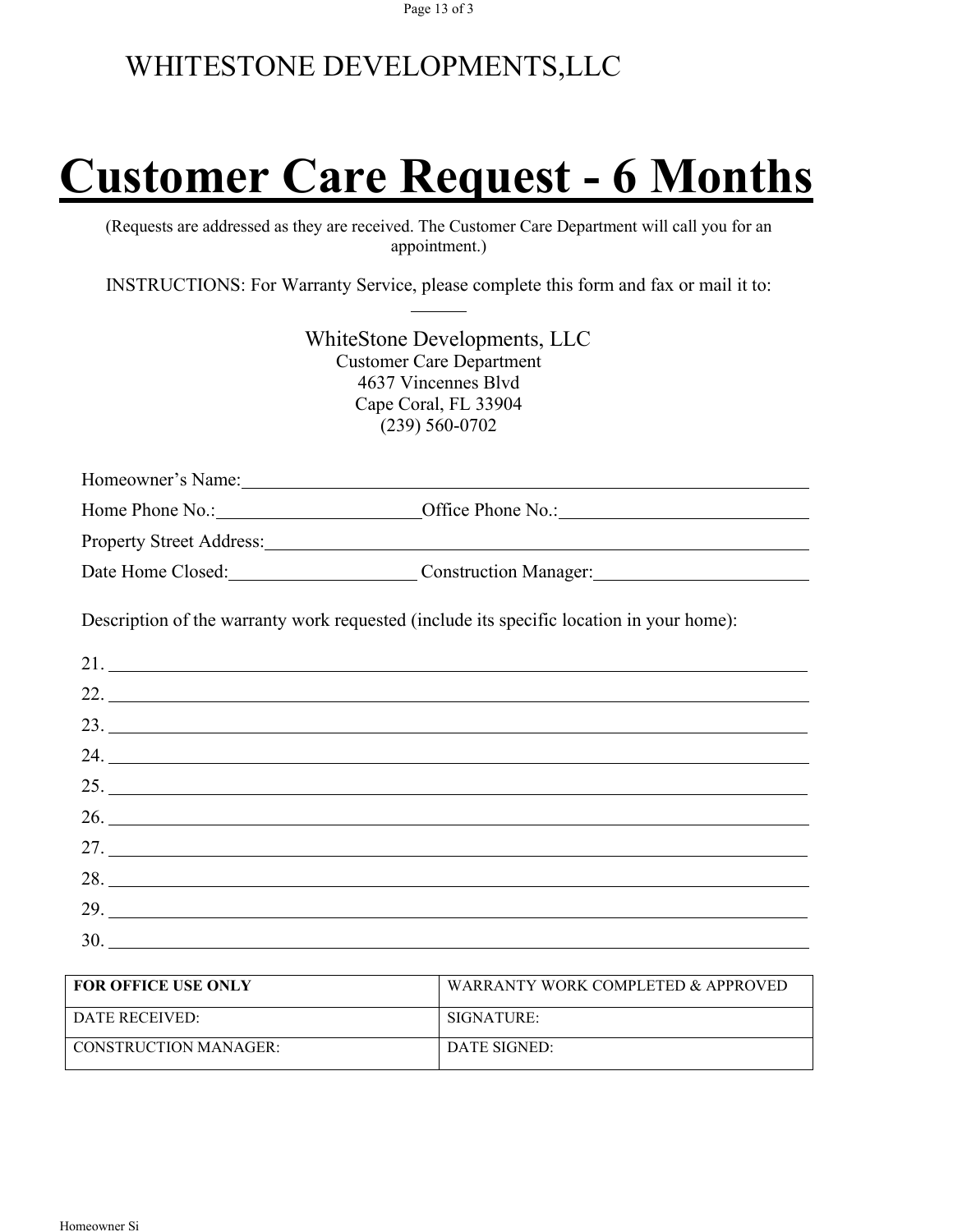# **Customer Care Request - 11 Months**

(Requests are addressed as they are received. The Customer Care Department will call you for an appointment.)

INSTRUCTIONS: For Warranty Service, please complete this form and fax or mail it to:

| WhiteStone Developments, LLC<br><b>Customer Care Department</b><br>4637 Vincennes Blyd<br>Cape Coral, FL 33904<br>$(239) 560 - 0702$ |  |
|--------------------------------------------------------------------------------------------------------------------------------------|--|
|                                                                                                                                      |  |
|                                                                                                                                      |  |
|                                                                                                                                      |  |
| Date Home Closed: Construction Manager: Construction Manager:                                                                        |  |
| Description of the warranty work requested (include its specific location in your home):                                             |  |
| 31.                                                                                                                                  |  |
|                                                                                                                                      |  |
|                                                                                                                                      |  |
|                                                                                                                                      |  |
| 35.                                                                                                                                  |  |
|                                                                                                                                      |  |
|                                                                                                                                      |  |
|                                                                                                                                      |  |
| 39.                                                                                                                                  |  |
|                                                                                                                                      |  |

| <b>FOR OFFICE USE ONLY</b>   | WARRANTY WORK COMPLETED & APPROVED |
|------------------------------|------------------------------------|
| DATE RECEIVED:               | SIGNATIIRE:                        |
| <b>CONSTRUCTION MANAGER:</b> | DATE SIGNED:                       |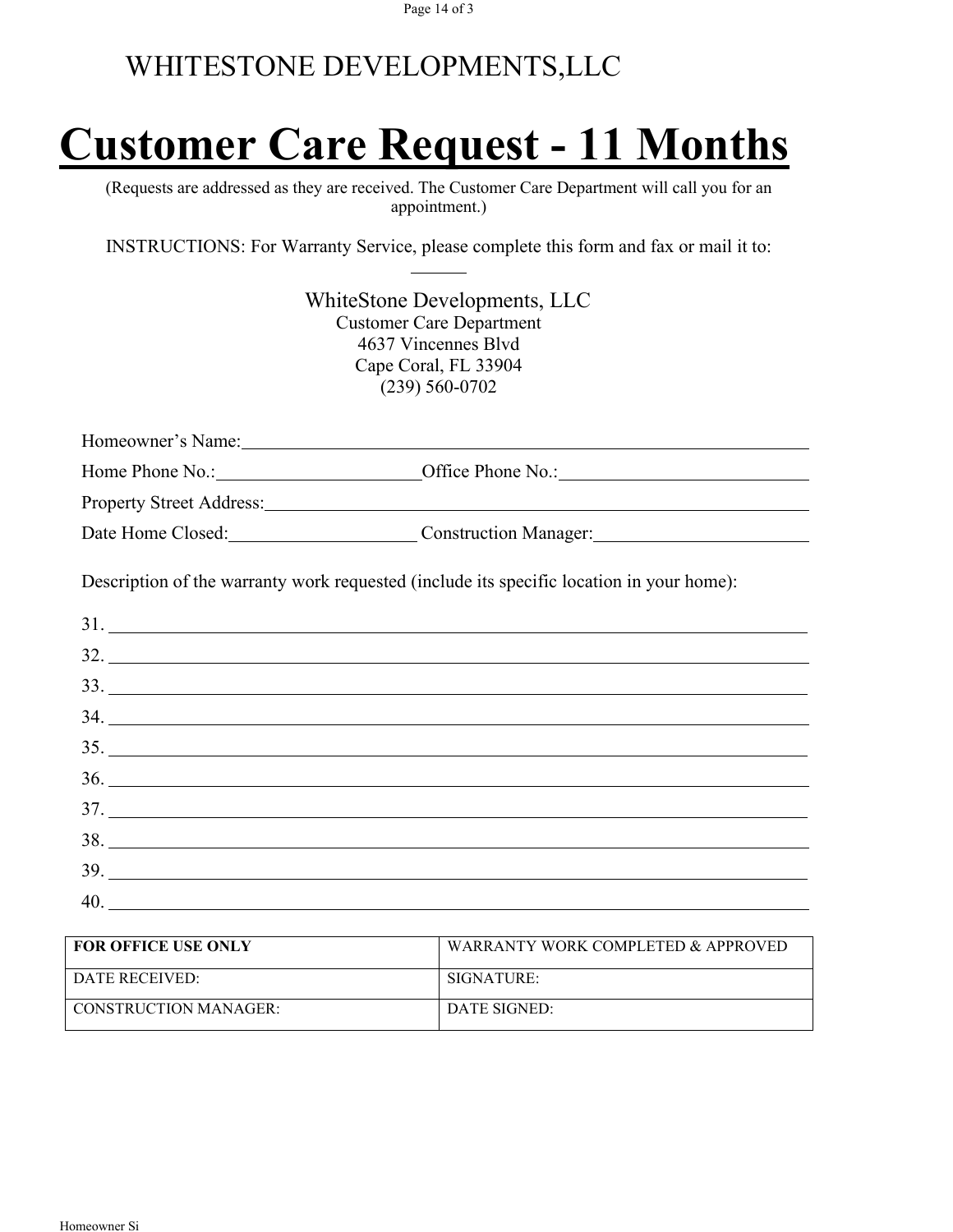# **Troubleshooting Guide**

For other problems that arise, we provide these Troubleshooting Suggestions for your convenience.

# **Plumbing**

- 1. If a water main breaks or a major plumbing leak develops, turn off the main water valve. An additional shutoff is located in a ground level box near the street.
- 2. If you notice a leak under a sink or toilet, turn off the water by using the shutoff valves located under or behind the unit and immediately arrange for service.
- 3. If a toilet becomes clogged, turn off the water to the fixture. Follow the procedures outlined in the Maintenance section of this manual.
- 4. If you notice a leak in the tub or shower, turn off the water at the main shutoff valve and immediately arrange for service. Do not use the shower or tub until service can be provided.
- 5. If there is a leak in the water heater, turn the shutoff valve on top of the heater to 'off. Turn the gas supply off and drain the water heater.
- 6. If you notice water spots (darkened areas) on your walls or ceilings, you may have a water leak. Determine the source of water if possible and take steps to prevent further damage. If the leak can be traced to one location (one toilet, sink or tub), turn off the water to that fixture. Immediately contact WhiteStone Developments Customer Service department for service. If the leak cannot be isolated, turn off the main water service.
- 7. If you notice water dripping from the PVC pipe coming out of the overhand, there could be a problem with the air handler in your attic. Call for service immediately.

# **Electrical**

If a complete power outage occurs, look to see if your neighbors have electrical power. If the power is off in your neighborhood, call the electric company to report the outage. If the outage islimited to your home, inspect all circuit breakers, including the main breaker. If a breaker appears damaged leave it off and call your electrical subcontractor. If the breakers are not damaged, turn them all off and back on again one at a time.

## **IMPORTANT NOTE: IF YOUR MAIN CIRCUIT BREAKER TRIPS OR IS TURNED OFF, WAIT 2-3 MINUTES BEFORE TURNING IT ON, THEN, RESTORE POWER TO THE OTHER CIRCUITS ONE BY ONE. THIS AVOIDS OVERLOADING THE SYSTEM.**

**.**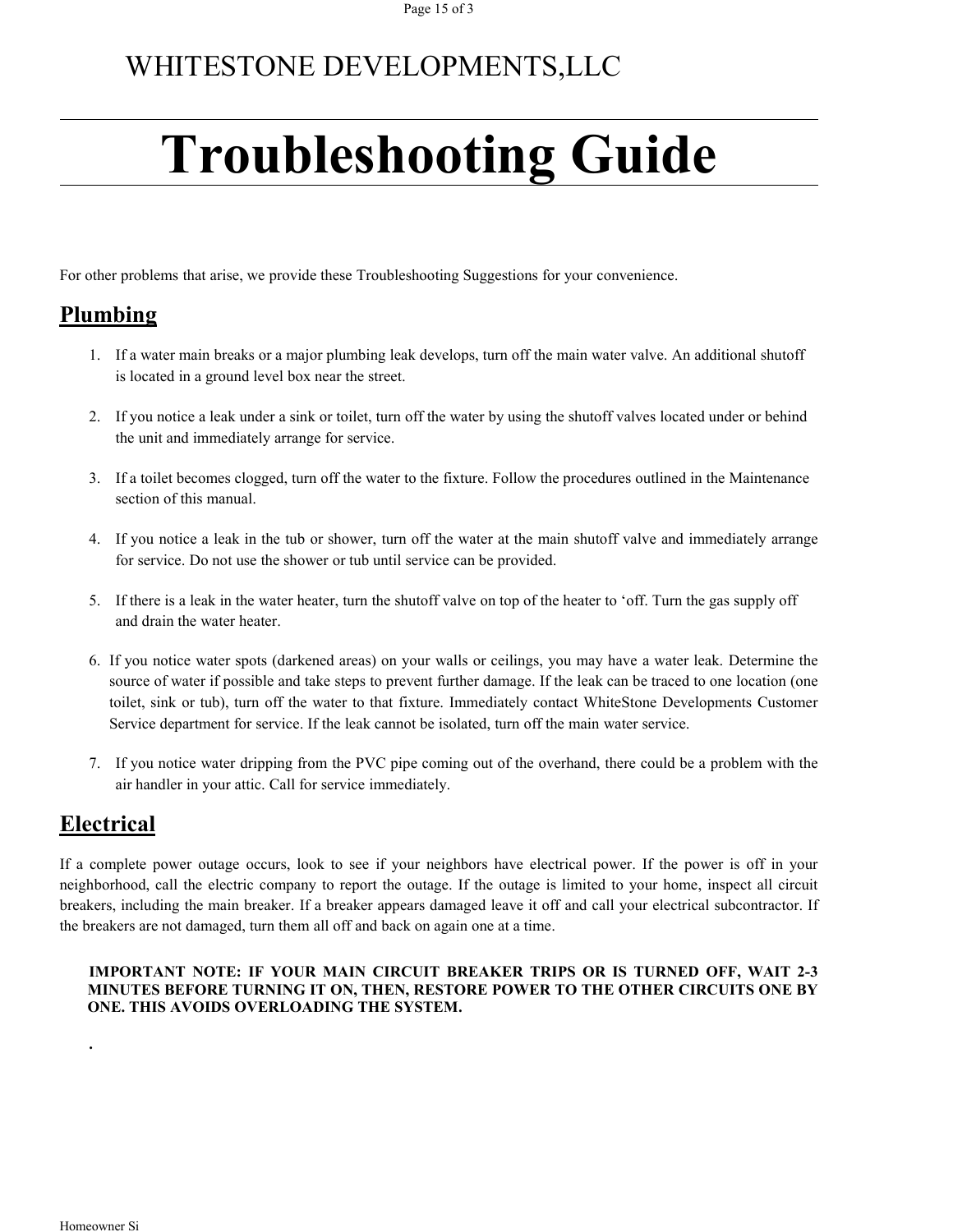- 1. If you notice sparks or smell burning, find the location of the odoror sparks. If an appliance isplugged into that outlet, check the appliance for a short in the cord or other problem and unplug it. If this is not the problem, shut off the problem circuit and call the electrical subcontractor listed on your Emergency Sticker. IMPORTANT NOTE: Immediately call the fire department if there isany possibility of fire.
- 2. If there is no power in a bathroom, kitchen, and garage or outside receptacle, these receptacles may be connected to a Ground Fault Interrupt (GFCI) device designed to interrupt the flow of electricity preventing electrical injury or damage. Locate the nearest GFCI outlet. If the reset button has tripped, unplug the appliance; press the reset button to restore power. If power is not restored, determine if the circuit is being overloaded. Two hair dryers or other appliances being used on one circuit could cause the breaker to trip. Defective appliances can trip a GFCI. When they will not trip a standard breaker. Rarely will a GFCI be too sensitive and require replacement. Contact Customer Service if you have questions about the GFCI outlets in your home.
- 3. IMPORTANT NOTE: Do not use power tools, refrigerators, freezers orappliances in GFCI outlets. Do not plug an appliance with a separate transformer or an item with a timing device (such as an irrigation system) into GFCI outlets.
- 4. If there isno power to an electrical outlet, make sure all fluorescent bulbs are installed properly. Adjust any tubes that are flickering or buzzing. Check wall switches and circuit breakers.

# **Heating and Air Conditioning**

- 1. If the heating system is not working properly, make sure the thermostat is set to a temperature higher than the room air and the thermostat is turned to the 'heat' position. Make sure the circuit breaker is in the on position. If you are unable to isolate the problem, call WhiteStone Developments' Custom Service Department.
- 2. If your air conditioning unit shuts down or will not start, make sure the thermostat is set to a temperature that is cooler than the room air. Then, turn the air conditioner off at the thermostat and inspect the circuit breaker. If the breaker is tripped, reset it and restore power to the unit. On some units, if the air condition does not restart, check for a bad fuse. This fuse is in the disconnect box located near the compressor.

# **Maintenance Checklist**

# **Introduction**

The importance of maintaining your new home on a regular basis is directly comparable to maintaining a brand new car. If you never change the oil or get the car tuned up, little problems will eventually become big problems.

Similarly, your home has numerous components and equipment that require periodic maintenance. By implementing the following preventative maintenance guidelines, you can help keep the components ofyour home functioning properly with as few problems as possible.

To help you pinpoint when specific maintenance items should be performed, this checklist is divided into distinct time periods: After Move-In, Every Month, Six Months, Annually, plus Spring and Fall. For additional information regarding the subjects presented here, please refer to the appropriate manufacturer's operating instructions and/or the specific subject discussions contained in this manual.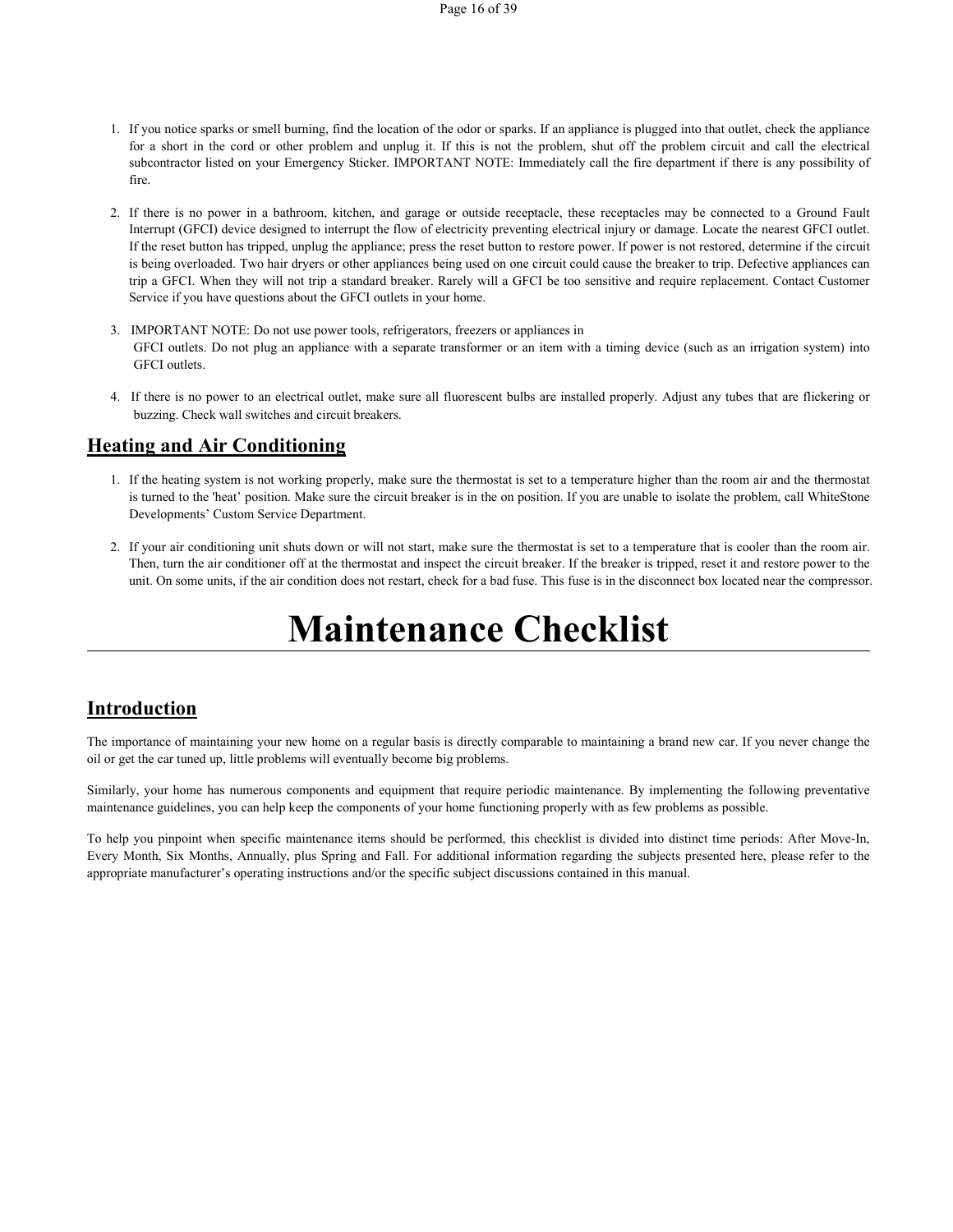# **Recommended Homeowner Maintenance Schedule**

| Item                                         | Page | Monthly Interval (1 thru 6) |                |                |                |                |                   |
|----------------------------------------------|------|-----------------------------|----------------|----------------|----------------|----------------|-------------------|
|                                              |      | 1                           | $\mathbf{2}$   | 3              | 4              | 5              | 6                 |
| Air Filter-HVAC System                       | 28   | Replace                     | Replace        | Replace        | Replace        | Replace        | Replace           |
| Caulking - Exterior (entrances &<br>windows) | 36   |                             |                | Inspect        |                |                | Inspect           |
| Caulking - Interior (wet areas)              | 36   |                             |                | Inspect        |                |                | Inspect           |
| Clothes Dryer Lint Duct & Filter             | 31   |                             |                |                |                |                | Clean             |
| Condensation Line - HVAC System              | 29   | Inspect                     | Inspect        |                | Inspect        |                | Inspect           |
| <b>Exterior Drainage</b>                     | 50   |                             |                |                |                |                | Inspect           |
| <b>Faucet Aerator</b>                        | 61   |                             |                | Clean          |                |                | Clean             |
| Front Door Finish Wood<br>Metal              | 41   | Clean<br>Clean              | Clean<br>Clean | Clean<br>Clean | Clean<br>Clean | Clean<br>Clean | Varnish<br>Clean  |
| Garage Doors                                 | 48   |                             |                | Lubricate      |                |                | Lubricate/Inspect |
| Garbage Disposal                             | 63   | Flush/Clean                 | Flush/Clean    | Flush/Clean    | Flush/Clean    | Flush/Clean    | Flush/Clean       |
| Gutters/Downspouts                           | 51   |                             |                |                |                |                | Inspect/Clean     |
| <b>HVAC System Check</b>                     | 28   |                             |                |                |                |                | Inspect           |
| <b>Plumbing Drains</b>                       | 61   |                             |                | Inspect/Clean  |                |                | Inspect/Clean     |
| Screens (doors & windows                     | 68   |                             |                | Inspect        |                |                | Inspect/Clean     |
| <b>Smoke Detectors</b>                       | 66   | Test                        | Test           | Test           | Test           | Test           | Test              |
| <b>Water Heater</b>                          | 67   |                             |                |                |                |                | Flush             |
| Weep Holes                                   | 32   |                             |                |                |                |                | Inspect/Clean     |

| Item                                         | Page            | Monthly Interval (7 thru 12) |                |                |                |                |                   |
|----------------------------------------------|-----------------|------------------------------|----------------|----------------|----------------|----------------|-------------------|
|                                              |                 | $\overline{7}$               | 8              | 9              | 10             | 11             | 12                |
| Air Filter-HVAC System                       | 28              | Replace                      | Replace        | Replace        | Replace        | Replace        | Replace           |
| Caulking - Exterior (entrances &<br>windows) | 36              |                              |                | Inspect        |                |                | Inspect           |
| Caulking - Interior (wet areas)              | 36              |                              |                | Inspect        |                |                | Inspect           |
| Clothes Dryer Lint Duct & Filter             | $\overline{31}$ |                              |                |                |                |                | Clean             |
| Condensation Line - HVAC System              | 29              | Inspect                      | Inspect        |                | Inspect        |                | Inspect           |
| <b>Exterior Drainage</b>                     | 49              |                              |                |                |                |                | Inspect           |
| <b>Faucet Aerator</b>                        | 60              |                              |                | Clean          |                |                | Clean             |
| Front Door Finish Wood<br>Metal              | 41              | Clean<br>Clean               | Clean<br>Clean | Clean<br>Clean | Clean<br>Clean | Clean<br>Clean | Varnish<br>Clean  |
| Garage Doors                                 | 48              |                              |                | Lubricate      |                |                | Lubricate/Inspect |
| Garbage Disposal                             | 61              | Flush/Clean                  | Flush/Clean    | Flush/Clean    | Flush/Clean    | Flush/Clean    | Flush/Clean       |
| Gutters/Downspouts                           | 51              |                              |                |                |                |                | Inspect/Clean     |
| <b>HVAC System Check</b>                     | 28              |                              |                |                |                |                | Inspect           |
| <b>Plumbing Drains</b>                       | 60              |                              |                | Inspect/Clean  |                |                | Inspect/Clean     |
| Screens (doors & windows)                    | 68              |                              |                | Inspect        |                |                | Inspect/Clean     |
| <b>Smoke Detectors</b>                       | 66              | Test                         | Test           | Test           | Test           | Test           | Test              |
| Water Heater                                 | 67              |                              |                |                |                |                | Flush             |
| Weep Holes                                   | 32              |                              |                |                |                |                | Inspect/Clean     |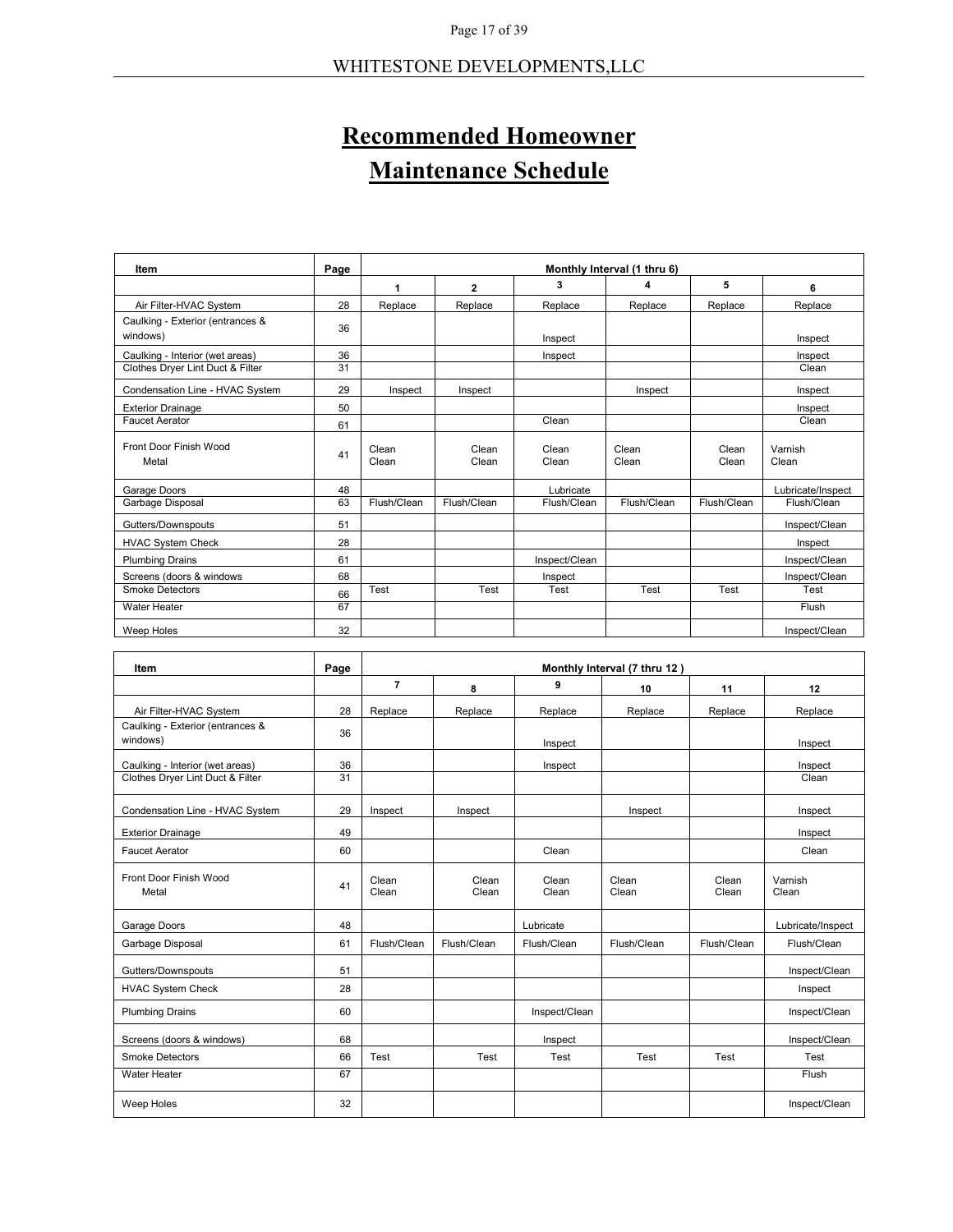# **After Move-In Checklist**

#### *Electric*

Locate the main circuit breaker in the electric panel box and show family members how to turn it off in case of emergency.

#### *Fire Extinguisher*

Purchase a general-purpose fire extinguisher for the garage and each floor of the home plus one small kitchen extinguisher for grease fires. Demonstrate proper usage to family members in case of an emergency.

#### *First Aid Kit*

Keep first aid materials and a book on first aid procedures in an accessible location.

#### *Flooring*

Attach furniture protectors underneath furniture legs to protect hardwood, resilient, and ceramic tile floors.

#### *Household tools*

● Acquire basic tools to help you with normal home maintenance. You will need: pliers, adjustable wrench, flat-blade and Phillips head screwdrivers, claw hammer, hand saw, tape measure, caulk and caulking gun, putty knife, paint roller and brush, power drill and bits, nails, brads, screws, nuts, bolts, sandpaper, utility knife, toilet plunger, and flashlight.

#### *Landscaping*

Review recommendations in the Landscaping and Grading Section of this Manual.

#### *Plumbing*

Locate and label the main water line shutoff valve and show all family members how to close it in case of a plumbing emergency.

#### *Water Erosion*

After first heavy rain, check foundation for erosion and fill eroded areas. Ensure that splash blocks are correctly positioned to divert rainwater away from the home.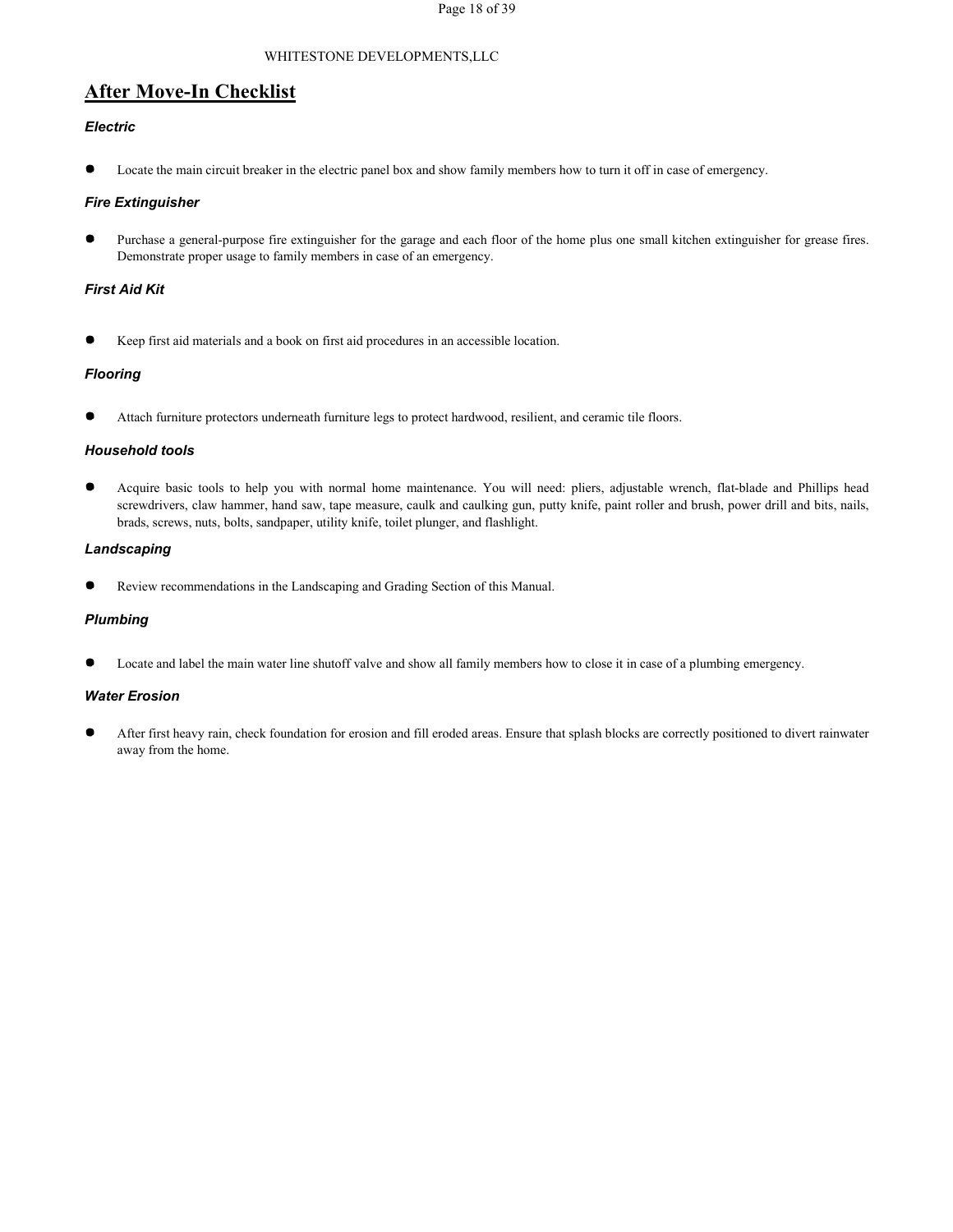# **Every Month Checklist**

#### *Air Conditioning and Heating*

- Check air filters and clean or replace as necessary.
- Vacuum air supply and air return registers to remove dust and lint.

#### *Fire Extinguishers*

Check fire Extinguishers to ensure that they are fully charged.

#### *Garbage Disposal*

Clean disposal blades by grinding up ice cubes. Freshen it with baking soda and by grinding up citrus fruit rinds.

#### *Interior Caulking*

Check for cracks or separations around sinks, bathtubs, toilets, faucets, countertops and backsplashes, ceramic walls, resilient and ceramic floors, windowsills, and any other areas originally caulked by your builder. To repair these areas, use an appropriate caulking compound and follow the caulking instructions in the Interior Walls and Ceilings and Plumbing Fixtures Sections ofthis Manual.

#### *Range Hood Fan*

Clean or replace dirty filter.

#### *Roofing*

Check gutters and valleys, and clean off any leaves or debris buildup.

#### *Smoke Detector*

Test smoke detectors.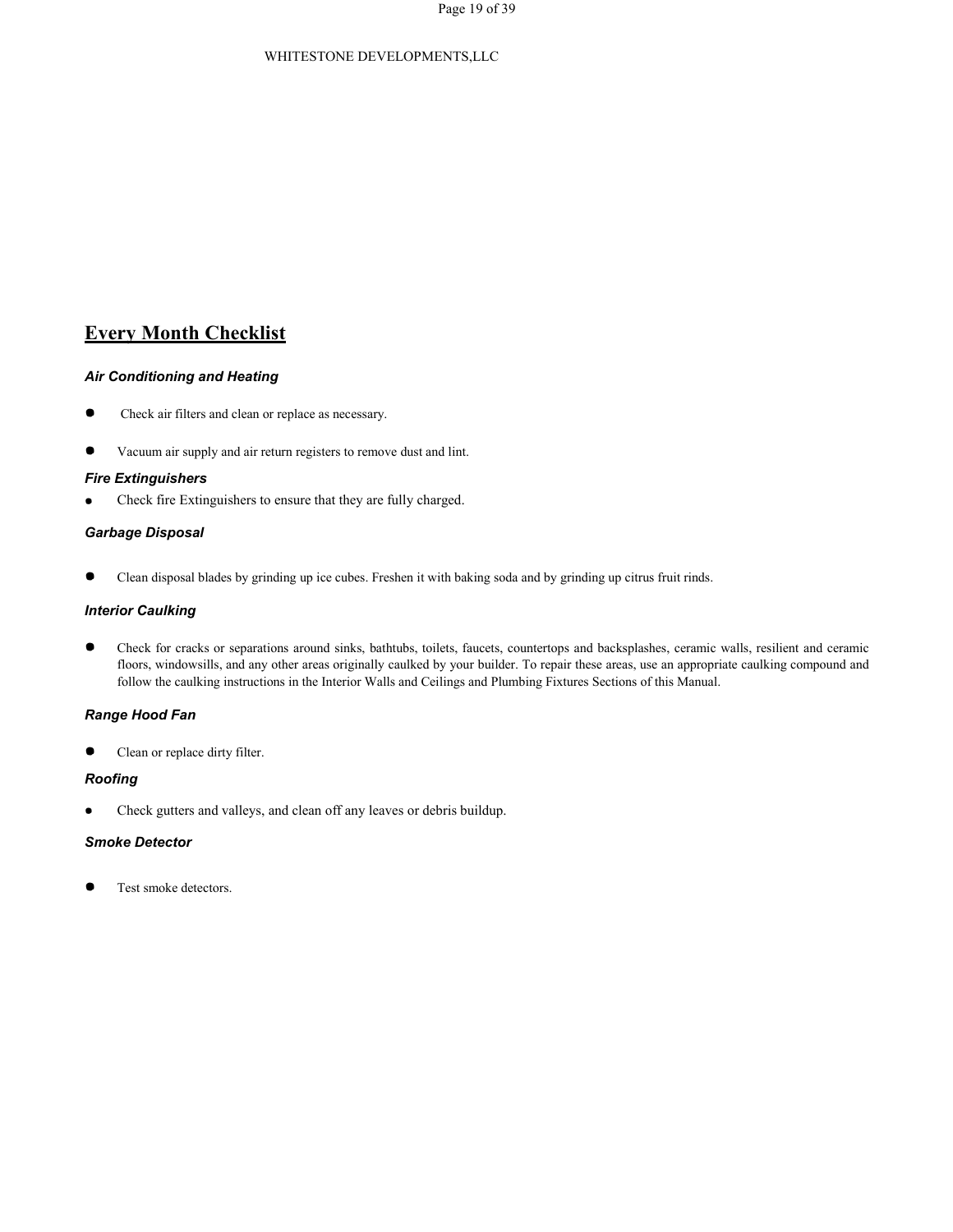# **Every Six Months Checklist**

#### *Cabinets*

Clean and apply a light coat of furniture wax or lemon oil.

#### *Doors*

- Check screws on door lockset, hardware and tighten as necessary.
- Lubricate bi-fold and by-pass doors as necessary.
- Clean sliding door tracks and apply silicone spray to tracks as necessary.
- Oil moving parts of garage door.

#### *Electric*

- Test and reset all Ground Fault Circuit Interrupter (GFCI) receptacles.
- Check electrical extension and appliance cords. Replace frayed or split cords.

#### *Exterior Finishes*

- Check for cracks and voids in exterior caulking and re-caulk as necessary.
- Check exterior painted surfaces for wear and deterioration. To repair, follow the maintenance instructions contained in the Painting Section of the manual.

#### *Plumbing*

Check for leaks on water supply lines and valves to sinks and toilets.

Check out faucet aerators, spray nozzles and drains.

- Check pipes and drains for water leakage.
- Remove water heater residue following instructions in the Plumbing Section of the manual.

#### *Foundation*

Check foundation for settlement, ponding or potential drainage problems. Review the Water Infiltration and Condensation Section of this manual.

#### *Windows*

- Check sills for caulking cracks or separations and re-caulk as necessary.
- Check weather-stripping around windows and repair as necessary.
- Check windows for smooth opening and closing operation. Clean tracks and lubricate as necessary.
- Inspect window screens and repair or replace as necessary.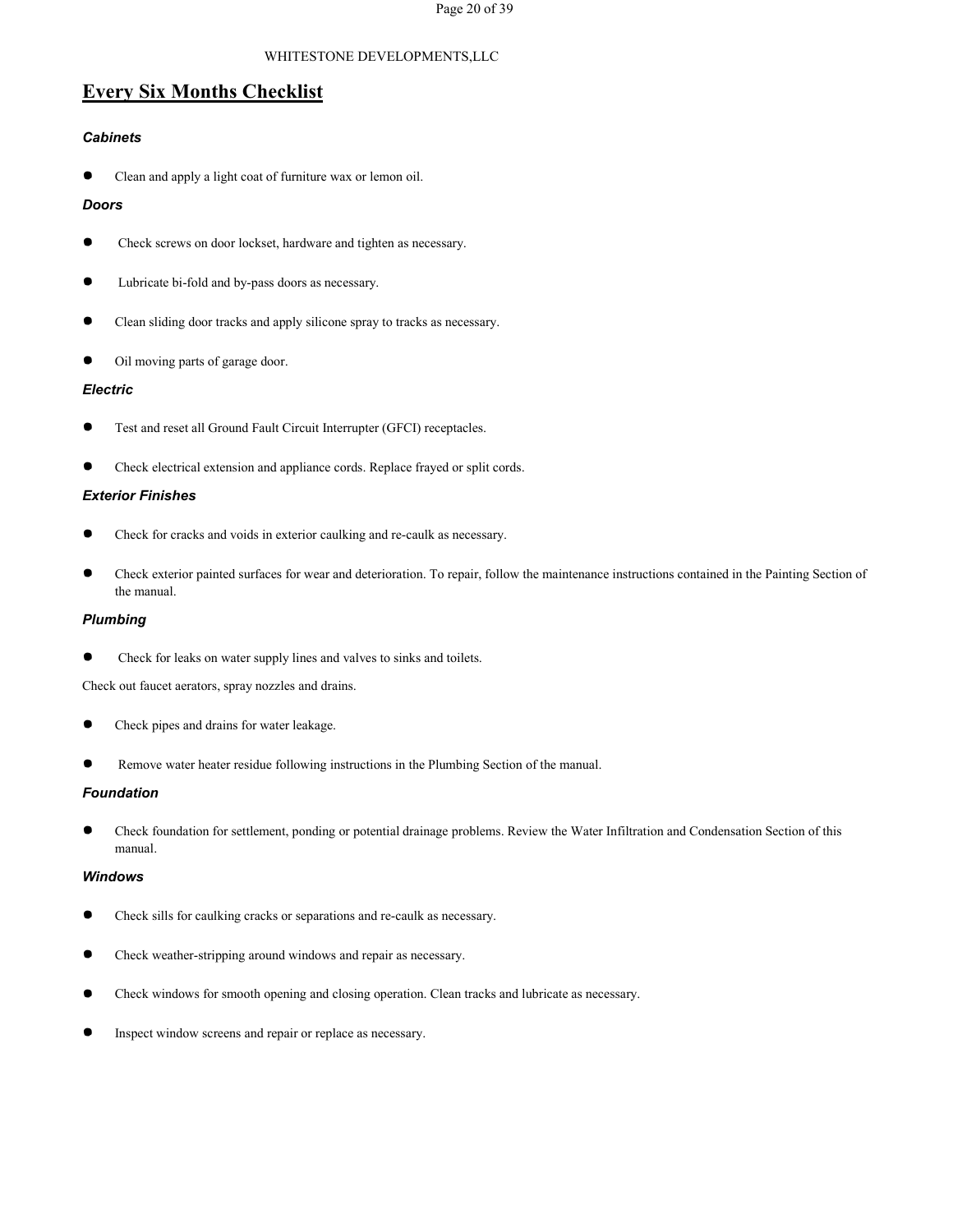# **Annual Checklist**

#### *Attic*

● Check attic insulation and move insulation back to its original location if there are voids on the attic floor.

### *Cabinets*

● Check drawers and hinges for proper alignment. Tighten and adjust as necessary.

#### *Doors*

- Check and repair or replace weather-stripping on exterior doors as necessary.
- **•** Check and tighten door hardware and lubricate as necessary.
- Tighten all bolts on garage door.

#### *Roofing*

Have a contractor check the roof for any loose shingles (due to extreme weather conditions) and gaps or breaks in caulking around vents to prevent water infiltration.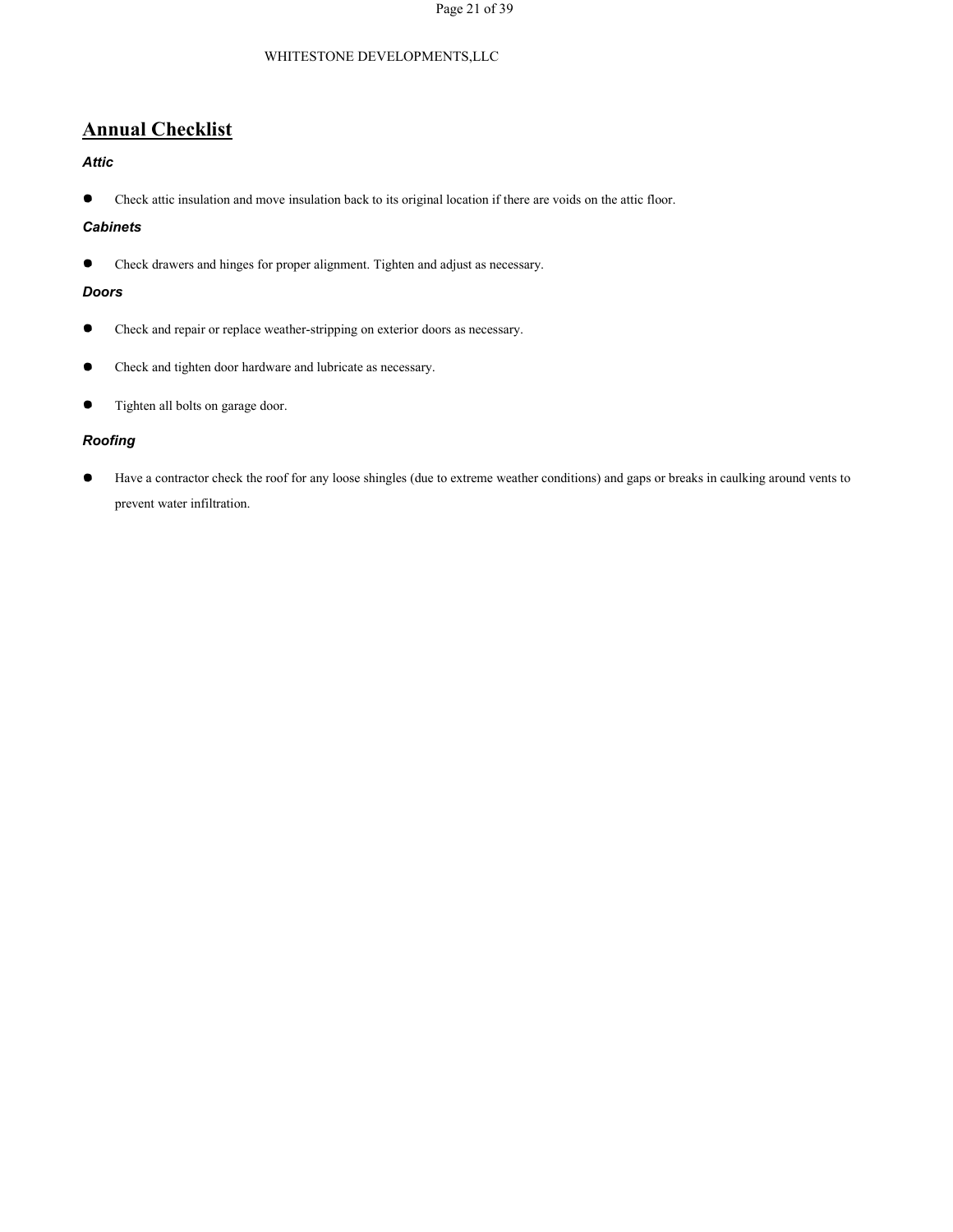# **Use and Care of Your Home**

Your home has been constructed with quality materials and the labor of experienced craftsmen. Prior to our using any material, it must meet our specifications for quality and durability. All work is done under our supervision to attain the best possible results.

A home is one of the last hand-built products left in the world. Homebuilding is part art, part science and part hard labor. No two homes, even of the same plan, will be constructed exactly alike. Once the natural and man-made materials have been assembled, the components interact with each other and the environment. Although quality materials and workmanship have been used in your home, this does not mean that it will be free from care and maintenance. A home, like an automobile, requires care and regular maintenance. This is essential to providing a quality home for a lifetime. Please refer to the schedule on **Page 17** for maintenance guidelines.

We are proud of the product we build. We strive to create long lasting value. This cannot be achieved unless you, as the homeowner, properly maintain your home and all of its components. Periodic maintenance is necessary because of a number of factors such as normal wear and tear, the inherent characteristics of the materials used in your home, and normal service required by the mechanical systems. Natural fluctuations in temperature and humidity can also impact your home.

**Many times a minor adjustment or repair done immediately by you saves a more serious time consuming and sometimes costly repair late. Note also that negligence of routine maintenance can void applicable limited warranty coverage on all or part of your home.**

We recognize that it is impossible to anticipate and describe every attention that may be needed for good home care; however, we have covered many important details. The subjects covered include components of homes we build, listed in alphabetical order. Each topic includes suggestions for use and care. Some components may be

discussed here which are not present in your home.<br>Please take time to read the literature provided by the manufacturers of consumer products and other items in your home. Although much of the information may be familiar to you, some points may be significantly different from homes you have owned in the past. The information contained in that material is not repeated here.

We make every effort to keep our information current and accurate. However, if any detail in our discussion conflicts with the manufacturer's recommendations, the manufacturer's recommendations should be followed.

**Activate specific manufacturer warranties by completing and mailing the registration cards included with their materials. In some cases, manufacturer warranties may extend beyond the first year; it is in your bestinterest to be familiar with such coverage.**

By caring for your home attentively, you insure yourenjoyment of it for years to come. The attention provided by each homeowner contributes significantly to the overall desirability of the community.

In support of this commitment, WhiteStone Developments provides you with a one year limited warranty. We suggest that you carefully read through this information as well as the service procedures that are discussed in this section of your manual. If you have any questions regarding the standards or procedures, please contact our Customer Care/Warranty Dept. at 239-560-0702.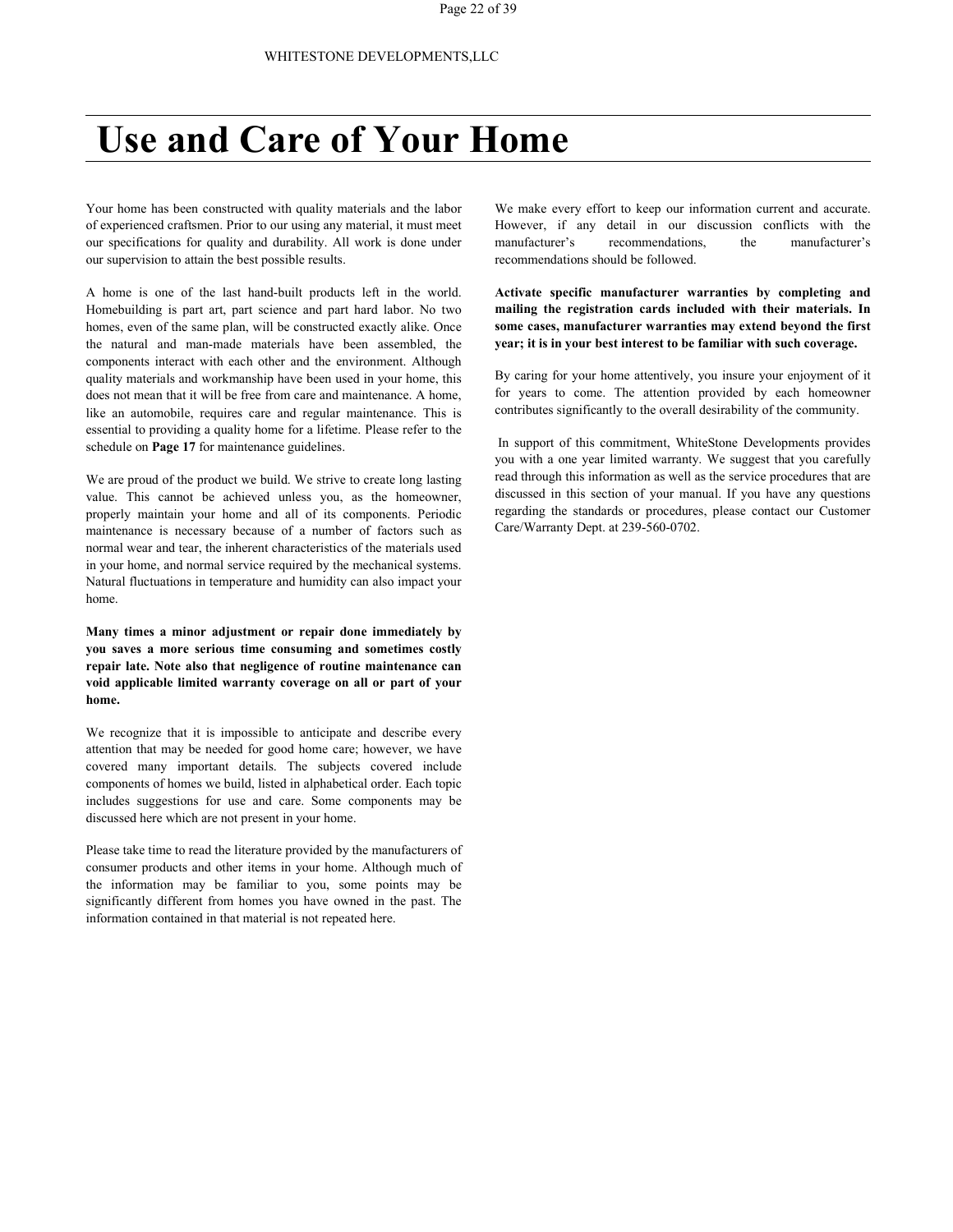### **Air Conditioning**

Since the air conditioning is combined with the heating system, the maintenance suggested for your furnace should be followed. In addition, the manufacturer's maintenance suggestions should be reviewed and followed.

Air conditioning can add much to the comfort of your home, but it can be used improperly or inefficiently, resulting in wasted energy and frustrations. These hints and suggestions are provided to help you maximize your air conditioning system.

#### *Whole House System*

To fully and efficiently utilize yourair conditioning system, you must understand that it is a total, whole-house system. The air conditioner unit is the mechanism in your home that produces cooler air.The air conditioning system involves everything inside your home including, for example, drapes and windows.

#### *Closed System*

Your home air conditioning is a closed system, which means that the interior air is continually recycled and cooled until the desired air temperature is reached. Warm outside air disrupts the system and makes cooling impossible. Therefore, you should keep all windows closed. The heat from the sun shining in through windows with open drapes is intense enough to overcome the cooling effect of the air conditioning unit. For best results, close the drapes on these windows. Your air conditioning design also contemplates that all interior doors should remain open for air circulation.

#### *Time*

Time is of paramount importance in your expectations of an air conditioning system. Unlike a light bulb which reacts instantly when you turn on a switch, the air conditioning unit only begins a process when you set a thermostat.

For example, if you come home at 6:00 p.m. on a day when the temperature has reached 90 , and then set your thermostat to 75 , the air conditioning unit will begin cooling, but will take much longer to reach the desired temperature. During the entire day, the sun has been heating not only the air in the home, but the walls, the carpet and the furniture.

At 6:00 p.m. the air conditioning units starts cooling the air, but the walls, carpet and furniture release heat and nullify this cooling. By the time the air conditioning unit has cooled the walls, carpet and furniture; you may well have lost patience.

#### *Evening Cooling*

If evening cooling is your primary goal, set the thermostat at a moderate temperature in the morning while the house is cooler, allowing the system to maintain the cooler temperature throughout the day.The temperature setting may then be lowered slightly when you arrive home, with better results. Setting the thermostat at 60° will *not* cool the home any faster and can result in the unit "freezing up" and not performing at all. Extended usage under these conditions can damage the unit.

#### *Adjust Vents*

You will find it advantageous to adjust the cooling vents to maximize air flow to occupied parts of the home. Likewise, when the seasons change, it will probably be necessary to readjust them for comfortable heating.

#### *Humidifier*

If a humidifier is installed on the furnace system, turn it off when you use the air conditioning; otherwise, the additional moisture can cause a freeze-up of the cooling system.

# *Air Conditioning (Cont)*

#### *Homeowner General Maintenance*

The following suggestions are intended to assist you in getting the maximum usage and enjoyment from your heatingand air conditioning system. We recommend that air filters be changed every **thirty (30) days** or as needed. In areas with heavy dust, more frequent changes may be in order. Fresh filters can significantly reduce operating costs and will prolong the life of your system. **You must place all panels back securely in their place or the system will not operate properly or not at all.**

While using your air conditioning system, every sixty (60) days pour one cup of bleach down the condensate line to kill any algae that may grow on the inside of the drain line. This keeps the condensate line free from obstruction and minimizes the chances of it backing into your home.

WhiteStone Developments recommends an inspection by a heating professional every year. Check the operation of your system well in advance of peak operating seasons. Notify the appropriate subcontractor of problems before seasonal service demands are the greatest.

Keep all vents and registers clean and free of dust, cobwebs and debris. Keep plants and grass trimmed well away from the outdoor unit and also from the opening end of the condensation line extending from the exterior of your home.

If any panels on the face of your furnace unit are removed for any reason, be sure they are securely and correctly returned to their proper positions; otherwise the system will not properly function.

#### *Non-Emergency*

Lack of air conditioning service is not an emergency unless we are experiencing extreme weather conditions. Problems will be handled by the heating and air conditioning contractor in the order received.

#### *Freon or Coolant*

The outside temperature must be 70° or higher for Freon or coolant to be added to the system.

#### *Service Calls*

All questions and requests for warranty service on your heating and air conditioning system should be directed to our Warranty Department at 239-560-0702. Even after your WhiteStone Developments Limited Warranty expires, we suggest that you continue to contact your **original contractor,** who will have the plans and specifications necessary to address your service needs.

#### *Compressor*

It is important to maintain the air conditioning compressor in a level condition. Failure to do so may cause the unit to malfunction.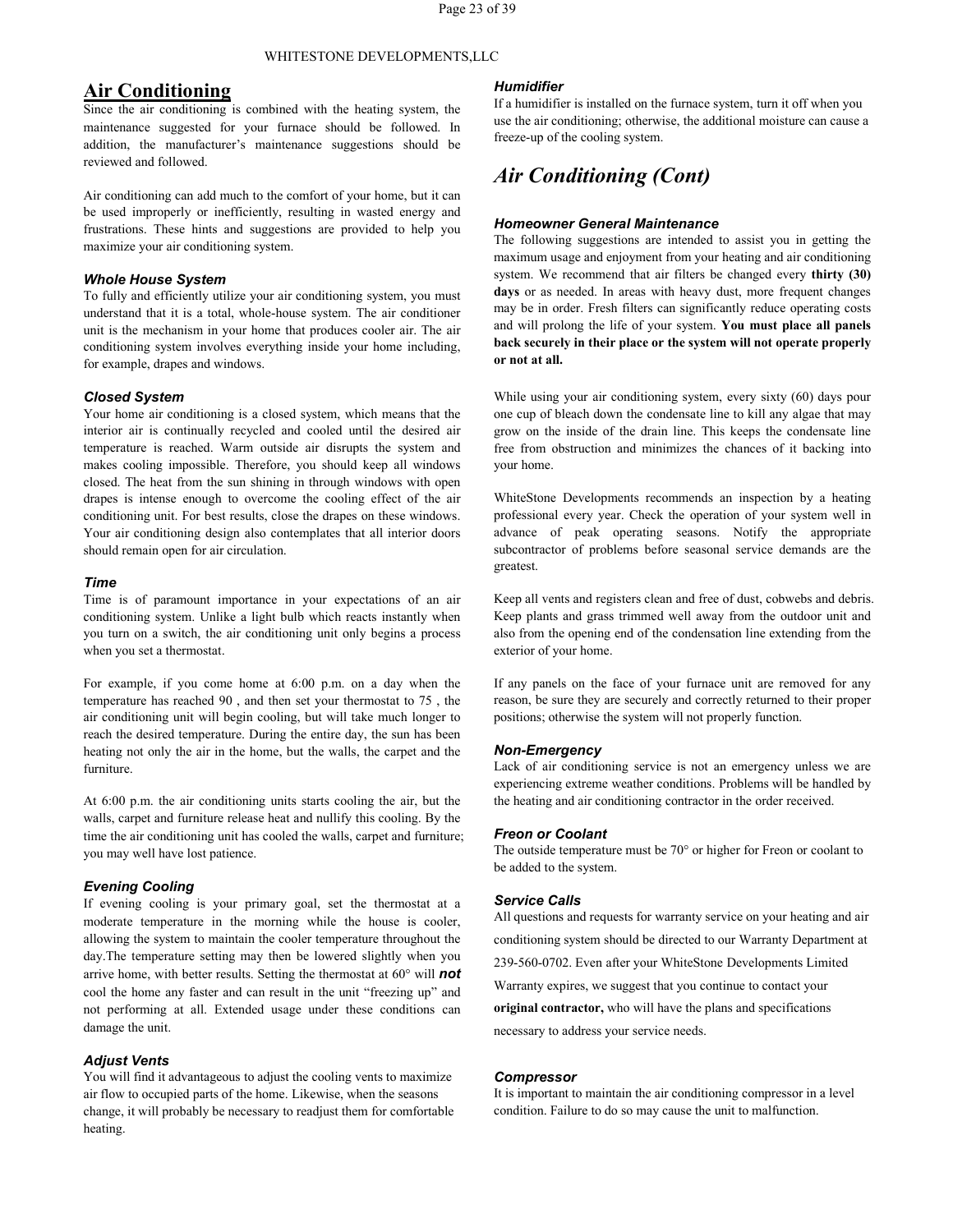#### **Appliances**

Read and follow all manufacturer requirements for each appliance in your home.

#### *Manufacturer Service*

If a problem arises with an appliance after the one year limited warranty period with WhiteStone Developments, call the customer service number listed in the manufacturer's warranty booklet. When reporting warranty items to the appliance manufacturer, be prepared to supply the following:

- **• the date of purchase (closing date)**
- **• the serial number and model number (found on a metal plate on the side or bottom of each appliance)**
- **• a description of the problem.**

#### *Registration*

Mail warranty registration cards directly to the manufacturer.

#### *Appliance Warranties*

All appliance warranties are assigned to you at the closing. The appliances are warranted directly to you in accordance with the terms and conditions of the written warranties supplied by their manufacturers.

# **Attic Access**

The attic space is not intended for storage (excessive weight could jeopardize the integrity of the trusses and void your warranty). Access is provided for purposes of maintaining mechanical equipment that may traverse the attic space. When performing any needed tasks in the attic, caution should be used not to step off wooden members onto the drywall. This can result in personal injury and/or damage to the ceiling below. Such injury or damage is not covered by your limited warranty.

### **Brass**

Brass fixtures such as plumbing hardware, towel rings and bars, door knobs and exterior light fixtures are factory treated with a clear protective coating, electro statically applied, to provide beauty and durability.

Atmospheric conditions, direct sunlight, caustic agents (such as paints) or scratches from contact with sharp objects may cause the protective coating to crack or peel, exposing the natural brass and resulting in spotting and discoloration.

#### *Cleaning*

Initial care for these products requires only periodic cleaning with a mild, non-abrasive soap and buffing with a soft cloth.

#### *Tarnish*

Brass, like sterling silver, will gradually tarnish and eventually take on an antique appearance.

#### *Corrosion*

<span id="page-24-0"></span>Unless you have purchased very high end (and expensive) solid brass fixtures, the brass on your fixtures is a coating on top of a different base metal. Water with a high mineral content is corrosive to any brass, coated or solid. Corrosion damage to the external surfaces or internal workings of plumbing fixtures is normal when exposed to water with high mineral content.

# **Brick**

#### *Tuck-pointing*

After several years, face brick may require tuck-pointing (repairing the mortar between the bricks). Otherwise, no regular maintenance is required.

#### *Weep Holes*

You may notice small holes in the mortar along the lower row of bricks or over the door and window openings. This allows moisture to escape if any has accumulated behind the brick. Do not fill these weep holes or permit landscaping materials to cover them.

#### *Settlement Cracks*

Settlement cracks are common and should be expected within certain tolerances in bricks and mortar joints.

#### *Color Variations*

If any repairs or changes are made to your brick, variations in the color of the brick and/or mortar may result.

# **Cabinets**

#### *Cleaning*

Products such as lemon oil, Liquid Gold and Old English Furniture Polish and Scratch Cover are suggested for caring for **wood** finish cabinets. Follow container directions. Use such products a maximum of once a month so as to avoid excessive build-up. Stay away using from paraffin-based spray waxes or washing cabinets with water as both of these items will damage the luster of the finish.

#### *Hinges*

If hinges catch or drawer glides become sluggish, a small amount of silicone lubricant will improve their performance.

#### *Moisture*

Damage to cabinet surfaces and warping can be caused by operating appliances that generate large amounts of moisture  $-$  such as a crock pot. When operating such appliances, place them in a location that is not directly under a cabinet. While cooking food on your stove, be sure to turn on the vent hood.

#### *Separations*

Gaps which develop between cabinets and the ceiling, or cabinets and walls, are normal and may be corrected by caulking (and paint touch up, if applicable).

#### *Warping*

Exposure to extreme temperature, humidity changes, or moisture may cause warping of cabinet doors and drawer fronts.

#### *Wood Grain*

Readily noticeable variations in wood grain and color are expected and are normal in all style selections.

# **Carpet**

#### *Cleaning*

Refer to the manufacturer's recommendations for additional information on the care of all floor covering products. Color selection sheets provide a record of the brand, style and color of floor coverings in your home. Please retain this information for future reference.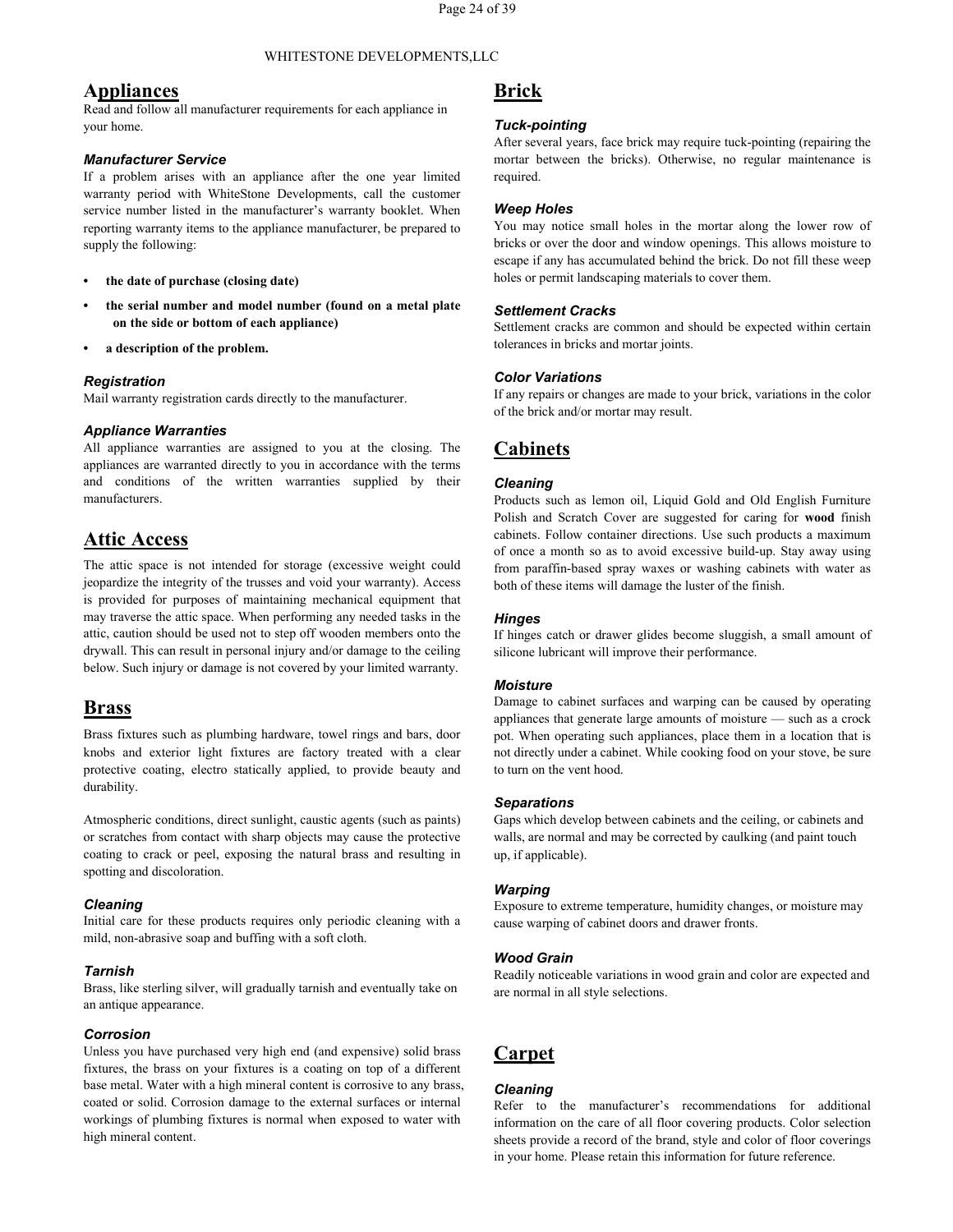One can add years to the life of carpeting with regular care. A carpet wears out because of foot traffic and dirt particles that become trampled deep into the pile beyond the suction of the vacuum.The dirt particles abrade the fibers like sandpaper and dull the carpet.

The most important thing you can do to protect your carpet is to vacuum it frequently. Vacuum twice each week lightly and once a week thoroughly. Heavy traffic areas may require more frequent cleaning. A light vacuuming is three passes; a thorough job may need seven passes. A vacuum cleaner with a beater-bar agitates the pile and is more effective in bringing dirt to the surface for easy removal.

Vacuuming high traffic areas daily helps to keep them clean and helps to maintain the upright position of the carpet nap. Wipe spills and clean stains immediately. For best results, blot or dab the spill or stain; avoid rubbing it. Tests stain removers first on an "out of the way" area of the carpet, such as a closet, to check for any undesirable effects. Professional cleaning should be performed regularly.

Some problem conditions that may occur with your new carpet and our suggested remedies are presented below:

#### *Burns*

Take care of any kind of burn immediately. First nip off the darkened fibers then use soap less cleaner and sponge with water. If the burn is extensive, talk with a professional about replacing the damaged area.

#### *Candle Ash*

Burning scented candles or oil lamps produces ash that gets distributed through out your home by the central A/C Heating system. This is especially noticeable on light colored carpet when furniture is moved.

#### *Carpet Seams*

Carpet seams will be visible. Edges of carpet along moldings and edges of stairs should be held firmly in place. In some areas, metal or other edging material may be used where carpet meets another floor covering.

#### *Crushing*

Furniture and traffic may crush a carpet's pile fibers. Frequent vacuuming in high-traffic areas and glides or cups under heavy pieces of furniture can help prevent this. Rotating your furniture to change the traffic pattern in a room promotes more even wear. Some carpets resist matting and crushing because of their level of fiber, but this does not imply or guarantee that no matting or crushing will occur. Heavy traffic areas such as halls and stairways are more susceptible to wear and crushing. This is considered normal wear.

#### *Fading*

Science has yet to develop a color that will not fade with time. All carpets will slowly lose some color due to natural and artificial forces in the environment. You can delay this process by frequently removing soil with vacuuming, regularly changing air filters in heating and air conditioning systems, keeping humidity and room temperature from getting too high, and reducing sunlight exposure with window coverings.

#### *Filtration*

If interior doors are kept closed while air conditioning is operating, air circulation from the closed room flows through the small space at the bottom of the door. This forces the air over the carpet fibers which in turn act as a filter, catching particle pollution. Over time a noticeable stain develops at the threshold.

#### *Fuzzing*

In loop carpets, fibers may break. Simply clip the excess fibers. If it continues, call a professional.

#### *Pilling*

Pills or small balls of fiber can appear on the carpet, depending on the type of carpet fiber and the type of traffic. If this occurs, clip off the pills. If they cover a large area, seek professional advice.

#### *Rippling*

With wall-to-wall carpeting, high humidity may cause rippling. If the carpet remains rippled after the humidity has left, have a professional re-stretch the carpeting.

#### *Seams*

Carpet usually comes in 12' foot widths, making seams necessary in most rooms. Visible seams are not a defect unless they have been improperly made or unless the material has a defect, making the seam appear more pronounced than normal. The more dense and uniform the carpet texture, the more visible the seam will be. Carpet styles with low, tight naps result in the most visible seams. Seams are never more visible than when the carpet is first installed. Usually with time, use, and vacuuming the seams become less visible. You can see examples of how carpet seams diminish after they have been vacuumed and have experienced traffic in the model homes.

#### *Shading*

Shading is an inherent quality of fine-cut pile carpets. Household traffic causes pile fibers to assume different angles; as a result, the carpet appears darker and lighter in these areas. A good vacuuming, which makes the pile all go in the same direction, provides a temporary remedy.

#### *Shedding*

New carpeting, especially pile, sheds bits of fiber for a period of time. Eventually these loose fibers are removed by vacuuming. Shedding usually occurs more with wool carpeting than with nylon or other synthetics. You should check your vacuum cleaner bags frequently in the first few months after moving in.

#### *Snags*

Sharp-edged objects can grab or snag the carpet fiber. When this occurs, cut off the snag. If the snag is especially large, call a professional.

#### *Sprouting*

Occasionally you may find small tufts of fiber sprouting above carpet surface. Simply use scissors to cut off the sprout. Do not attempt to pull it, because other fibers will come out in the process.

#### *Stains*

No carpet is stain proof. Although your carpet manufacturer designates your carpet as stain resistant, some substances may still cause permanent staining. These include hair dyes, shoe polish, paints, and India ink. Some substances destroy or change the color of carpet, including bleaches, acne medications, drain cleaners, plant food, insecticides, and food or beverages with strongly colored natural dyes as found in some brands of mustard and herbal tea.

Refer to your care and maintenance brochures for recommended cleaning procedures for your particular fiber. Pretest any spot-removal solution in an inconspicuous area before using it in a large area. Apply several drops of the solution, hold a white tissue on the area, and count to ten. Examine both tissue and carpet for dye transfer and check for carpet.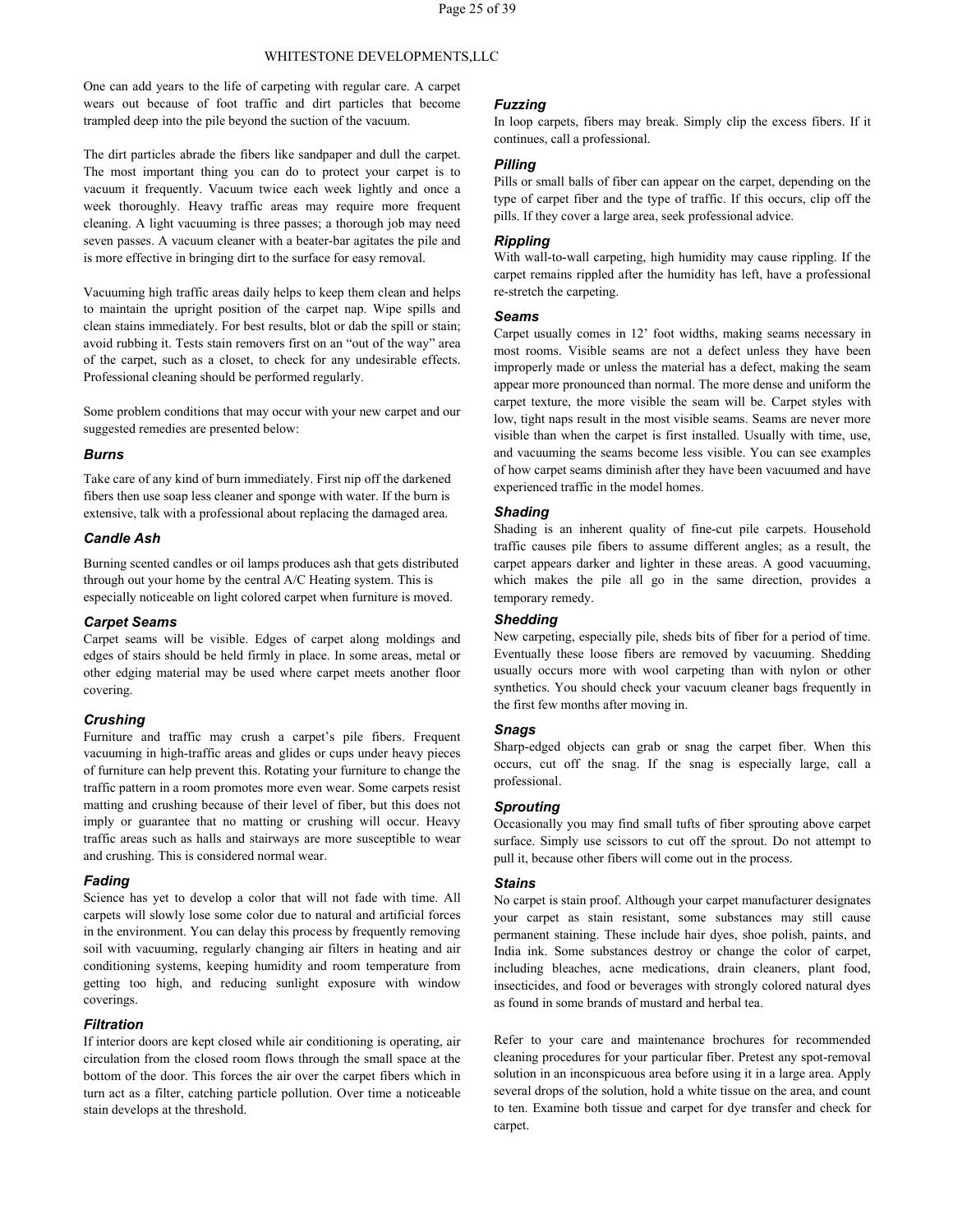## **Caulking**

Time and weather will shrink caulking and dry it out so that it no longer provides a good seal against moisture and air infiltration. As a matter of routine maintenance, check the caulking and make repairs as needed. Caulking compounds and dispenser guns are available at hardware stores. Re-caulking is a routine homeowner maintenance item.

#### *Latex Caulk*

Latex caulk is appropriate for an area that requires painting (along the stair stringer or where a countertop backsplash meets the wall).

#### *Silicone Caulk*

Caulking that contains silicone will not accept paint but works best where water is present (e.g., where the tub meets the tile or a sink meets the countertop).

#### *Wet Areas*

Homeowner maintenance of caulking around tubs and showers (especially at joints with protective wall coverings such as tile or marble panels) is absolutely necessary to prevent damage to wood and other materials behind and below these wet areas.

### **Ceramic Tile**

#### *Cleaning*

The ceramic tile installed on walls or countertops in your home may be washed with any nonabrasive soap or detergent; abrasive cleansers will dull the finish.

Ceramic tile floors are one of the easiest floor coverings to maintain. Simply vacuum as needed. Occasionally wet mopping with warm Expansion joints have been used to help control expansion; however, water may be appropriate. Avoid adding detergent to the water If you concrete is also suscepti water may be appropriate. Avoid adding detergent to the water. If you feel a cleaning agent is required, use a mild solution of warm water and dishwashing liquid. Rinse thoroughly.

*Grout Discoloration* brush, cleanser and water. Grout cleansers and whiteners are available at most hardware stores. Also, be careful what you use to clean the flooring; it may have a tendency to stain the grout since it is not sealed.

#### *Separations*

Expect slight separations to occur in the grout between tiles. These slight separations in the grout are commonly due to normal shrinkage conditions. This grout is for decorative purposes only; it does not hold the tile in place. Cracks in the grout can be filled by using "tub caulk" or premixed grout that can be purchased from flooring or hardware stores. Follow package directions. This maintenance is important to protect the underlying surface from water damage.

#### *Sealing Grout*

Sealing grout is a homeowner's decision. Once sealed, ongoing homeowner maintenance of that seal will be necessary. Please be aware that sealing grout will void the warranty coverage on such grout.

## **Concrete**

#### *Foundation*

The foundation of your home has been designed and installed in accordance with the recommendations of our consulting engineer. The walls of the foundation are poured concrete with steel reinforcing rods and cables. Even though the foundation has been designed by an

engineer and constructed in accordance with engineering requirements, cracks can still develop in the wall. Unless there is water seepage coming through such a crack, it is most likely a surface crack and will not be detrimental to the structural integrity of your home. If a crack develops in a foundation wall that allows water to seep through, please submit a Customer Service Request Form.

By maintaining good drainage, your home's foundation is protected as well as the concrete flatwork (e.g., porch, patio, driveway, sidewalks, entry walks, etc.).

#### *Flatwork*

To properly care for your exterior concrete, always be aware of areas where water is collecting and fill these in. Do not allow downspouts to drain in such a way that the water can get under the concrete.

#### *Cracks*

Although we use accepted construction procedures for the installation of concrete flatwork, this does not guarantee there will be no cracking. Due to normal expansion and contraction, some cracking in concrete occurs in almost all homes. Cracks do not mean that your foundation or flatwork is not operating properly. **Some cracks are not covered by the limited homeowner warranty.** When cracks are covered, the repair provided is sealing the crack. Concrete is not replaced due to cracking.

By maintaining good drainage away from your home, you are protecting your home's foundation. Maintenance of drainage away from all concrete slabs will minimize cracking and other forms of movement.

#### *Expansion Joints*

Expansion joints have been used to help control expansion; however, moisture can penetrate underneath the concrete and lift the expansion joint. If this occurs, the gap can be filled with a gray silicone sealant, which can be purchased at most hardware stores.

#### *Heavy Vehicles*

Do not permit heavy vehicles (e.g., moving vans, concrete trucks, etc.) to drive on your concrete work. This concrete is not intended to bear the weight of these types of vehicles.

#### *Spalling*

Repeated hosing of concrete for cleaning animal urine, radiator overflow, fertilizer, ice melting agents and/or road salts are some of the causes of spalling (e.g., chipping or flaking). WhiteStone Developments is not responsible for the repair of spalling.

Cleaning of the garage floor by hosing can also cause settling and increase soil movement by allowing water to penetrate any existing cracks. WhiteStone Developments will not be responsible for repairs needed due to such action.

#### *Sweeping/Cleaning*

Do not wash patios, porches, drives, etc. with cold water from an outside faucet when temperatures are extremely high and the hot sun has been shining on the concrete. The abrupt change in temperature can damage the surface bond of the concrete. Sweeping is the recommended method of keeping exterior concrete clean. If washing is necessary, do this when temperatures are moderate.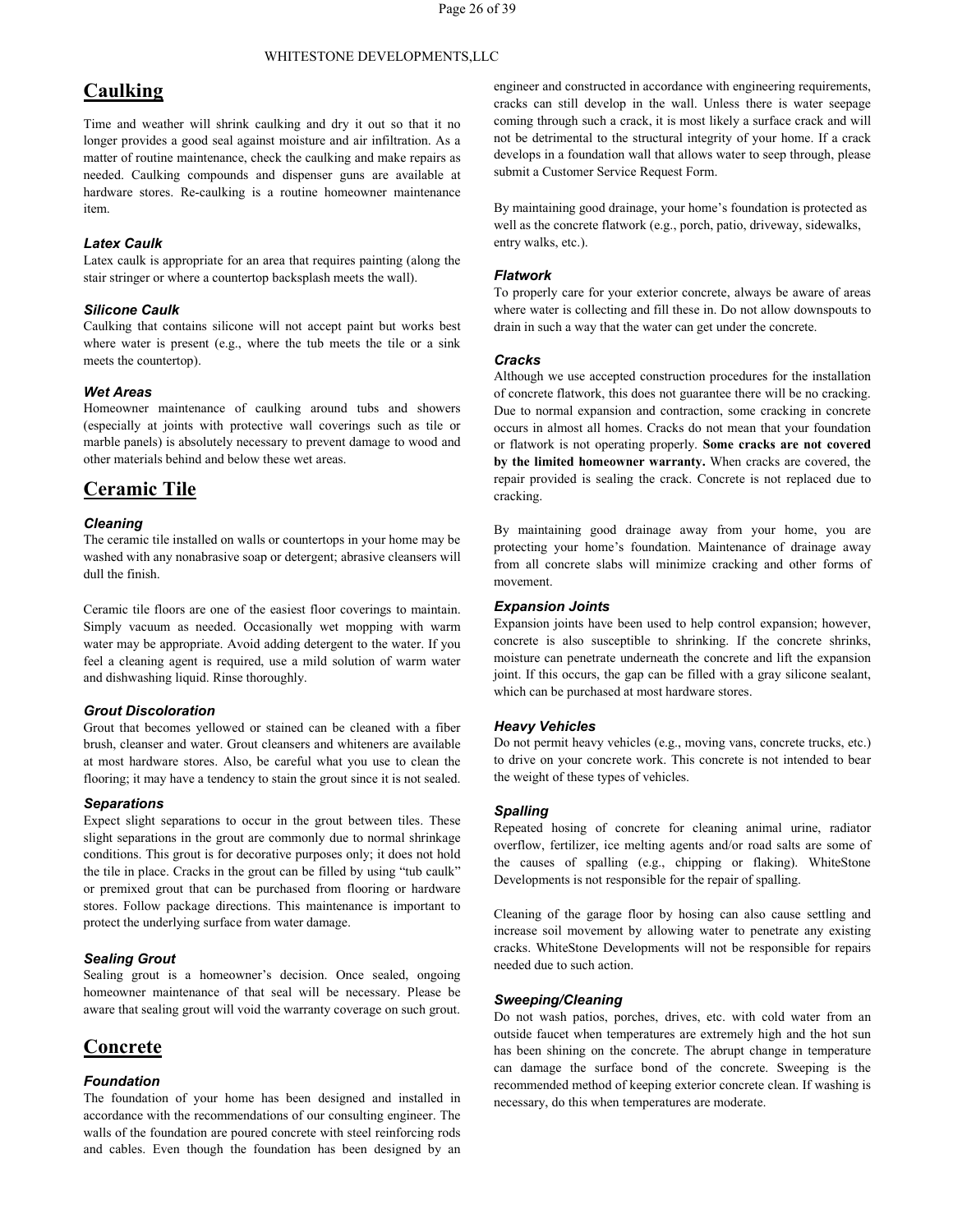#### *Settling or Heaving*

Excessive settling or heaving (over one inch) should be reported in writing so that an inspection can be made. Please refer to your warranties to determine coverage.

#### *Concrete Flatwork*

Concrete flatwork is in essence a "floating slab" — it is not attached to will damage the surface. your home's foundation. The concrete flatwork is not a structural (load bearing) element of your home and is not covered by warranties covering your home's foundation. Concrete flatwork will move due to expansion/contraction of soils on which it rests; cracks in such flatwork are normal.

# **Condensation**

Condensation on interior surfaces of the windows and frames is normal and results from high humidity within the home and low outside temperatures and inadequate ventilation. These conditions are significantly influenced by family lifestyle. If your home includes a humidifier, closely observe manufacturer's directions, especially during periods of cooler temperatures.

**Damage to the home's components, due to condensation moisture, is not covered by warranty.**

## **Countertops**

#### **WhiteStone Developments Limited Warranty Guidelines**

During the introduction to your home we confirm that all countertops are in acceptable condition. We repair noticeable surface damage such as chips, cracks, and scratches noted on the introductory list. Repair surface damage that occurs during or after your move-in is one of your home maintenance responsibilities.

Always use a cutting board when cutting, chopping, etc. Protect the countertops from heat and extremely hot pans: if you cannot put your hand on it, do not put it on the countertop. Do not use countertops as ironing boards and keep cigarettes in an ashtray.

#### *Caulking*

The caulking between the countertop and the wall, along the joint at the backsplash and around the sink may shrink, leaving a slight gap. Maintaining a good seal in these locations is important to keep moisture from reaching the wood under the laminates and prevent warping. Refer to the "Caulking" section on Page 36 for maintenance hints for this condition.

#### *Ceramic Tile Countertops*

Ceramic tile countertops are extremely susceptible to damage. Chipping, scratches, and stained grout are not warranted.

#### *Cleaning*

Avoid abrasive cleaners that will damage the luster of the surface.

#### *Corian*

Edges should be smooth and even. Where backsplashes joints occur at corners, the top edges should be even within 1/16 inch.

#### *Granite*

Cleaning and sealing recommendations: Your stone countertops are very easy to clean. Common household products will keep your stone looking beautiful for a long time.

Recommended cleaners: Soapy water; Windex; diluted job master; any NON-abrasive cleaner. Use fine steel wool #000 to remove any water or hard food residue. Recommended sealer: Ceramuseal's "Silox-8 or equivalent

Do keep sharp objects, harsh chemical cleaners, scourers and acidic substances such as fruit juices, wine spirits, etc... from granite as these

# *Countertops (cont.)*

Don't bring utensils and other heavy objects down onto your granite with force, particularly on its edges as this can cause fracturing or chopping.

Don'ts place hot utensils directly onto the surface in order to protect the surface. Efforts to prevent staining and assist cleaning should be employed. If you take good care of granite it could last a lifetime.

#### *Laminate*

Laminated countertops will have one ore more discernible seams. WhiteStone Developments will repair gaps or differential at the seams that exceed 1/16 inch.

#### *Mats*

Rubber drain mats can trap moisture beneath them causing the laminated plastic to warp and blister. Dry the surface as needed.

#### *Separation from Wall*

Separation of countertops from walls, backsplash, and around sinks results from normal shrinkage of materials. WhiteStone Developments will re-caulk these areas one time during the materials and workmanship warranty (Year one only). Subsequently, caulking will be your home maintenance responsibility.

#### *Standing Water*

Never allow liquids to stand on any countertop, particularly at any seam or caulked areas as this can cause damage to underlying materials.

#### *Wax*

Wax is not necessary, but can be used to make counters have a shiny appearance.

Also see "Ceramic Tile" in this manual.

# **Cultured Marble, Tubs and Vanity Tops**

Unlike other products for your bath, which have the average life expectancy of a few years, cultured marble should last for the life of your home if properly maintained. The maintenance rules are simple and easily followed.

#### **DO:**

- Clean your cultured marble with mild, non-abrasive window cleaner such as Windex or 409.
- Should a high gloss finish be desired, use a fiberglass boat or car wax or a good furniture polish. "Gel Gloss" is cultured marble product available at most hardware stores.

■ Should you damage your cultured marble, call the marble company.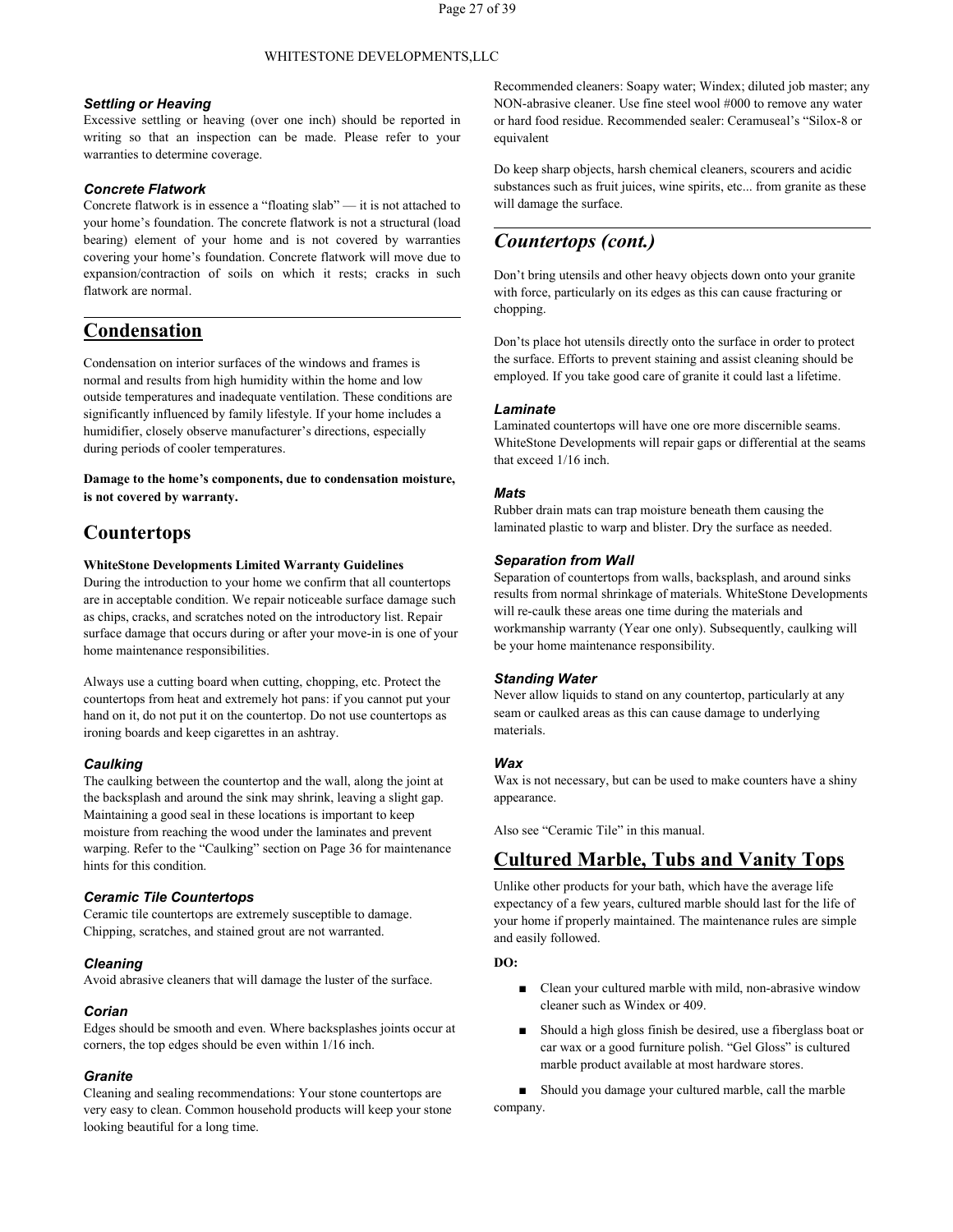#### **DO NOT:**

■ Clean your cultured marble with anything abrasive (Soft Scrub, Ajax, Zud, etc...)

- Remove paint or other matter, which has dried on your cultured marble with sharps objects.
- Clean or remove fingernail polish with polish remover or any chemical containing acetone.

■ Place hot objects such as irons directly on the surface of the marble.

#### *for Hydro Jet Tub*

- Before turning the pump on, ensure that the water level is at least two (2) inches above the highest jet. Early activation can cause the pump to burn out and invalidate warranty.
- When adding scent, bubble bath or other products, which produce bubbles, use only half the amount recommended on the package, as the action of the water will magnify the bubbles.
- Every six (6) months to a year, you may desire to clean out the plumbing of your whirlpool to remove accumulated soaps and oils. Fill the tub with hot water only and add four (4) scoops of dishwasher detergent such as "Cascade". Run the whirlpool for thirty (30) minutes. Drain the tub and refill with cold water only and run the whirlpool for twenty (20) minutes. Drain and enjoy your whirlpool for another year.

# **Doors and Locks**

The doors installed in your home are wood products subject to the natural characteristics of wood such as shrinkage and warpage. Due to natural fluctuations of humidity and the use of forced air furnaces, showers, and dishwashers, and so on, interior doors may require minor adjustments. Putty, filler, or latex caulk can be used to fill any minor separations that develop at mitered joints in door trim. Follow with painting.

#### *Bi-fold Doors*

Interior bi-folds will sometimes stick or warp due to weather conditions. Applying a silicone lubricant to the tracks can minimize this inconvenience.

#### *Door Adjustments*

Due to normal settling of the home, doors may require minor adjustments for proper fit. Panels on wood doors will normally expand or shrink due to changes in humidity and temperature. It is a homeowner's responsibility to touch up paint or stain on unfinished areas resulting from such expansion or contraction.

#### *Exterior Finish*

least once a year. Stained exterior doors with clear finishes tend to weather faster than a painted door. Treat the finish with a wood preserver (such as Old English) quarterly to preserve the varnish and prevent the door from drying and cracking. Reseal the stained exterior doors whenever the finish begins cracking or crazing.

#### *Failure to Latch*

If a doorwill not latch due to minor settling, this can be corrected by making a new opening in the jamb for the latch plate (re-mortising) and raising or lowering the plate accordingly.

#### *Hinges*

A squeaky door hinge can be remedied by removing the hinge pin and applying a silicone lubricant. Do not use oil as it can gum up; graphite works as a lubricant but can create a gray smudge on the door or floor covering beneath the hinge if too much is applied.

#### *Keys*

Keep a duplicate privacy lock key where children cannot reach it in the event a youngster locks himself/herself in a room. The top edge of the door casing is often used as a place to keep the key. Some types of privacy locks can be opened with a small screw driver or similarly shaped device.

#### *Locks*

Lubricate door locks with graphite or other waterproof lubricant. Avoid oil as it will gum up.

#### *Slamming*

Slamming doors can damage both doors and jambs, and can even cause cracking in walls. Teach children not to hang on the doorknob and swing back and forth. This can work hardware loose and cause the door to sag.

#### *Sticking*

The most common cause of a sticking door is the natural expansion of lumber due to changes in humidity. When sticking is due to swelling during a damp season, do not plane the door unless it continues to stick after the weather changes. Use sandpaper to smooth the door. Be certain to repaint the area of the door where it was sanded to seal against moisture.

Before planning a door due to sticking, try two other steps - first, apply either a paste wax, light coat of paraffin, or candle wax to the sticking surface; or second, tighten the screws that hold the door jamb or door frame.

#### *Warping*

If a door warps slightly, keep it closed as much as possible; this often helps return it to normal.

#### *Weather Stripping*

Weather stripping and exterior door thresholds occasionally require adjustment or replacement.

#### **Drywall**

Slight cracking, nail "pops" or seams may become visible in walls and ceilings. These are caused by the normal shrinkage of the wood and normal deflection of rafters to which the drywall is attached.

#### *Repairs*

To insure longer life for your exterior doors, plan to refinish them at the room is to be redecorated. To correct a nail pop, reset the nail with least once a vear. Stained exterior doors with clear finishes tend to a hamm Most drywall repairs can be easily made. This work is best done when the room is to be redecorated. To correct a nail pop, reset the nail with and hardware stores. Apply two or three thin coats. When it is dry, sand the surface with fine grain sandpaper, texture and re-paint. Indentations caused by sharp objects can be filled with spackle in the same manner. Hairline cracks can be repaired with a coat of paint; slightly larger cracks can be repaired with spackle or caulk and repainting.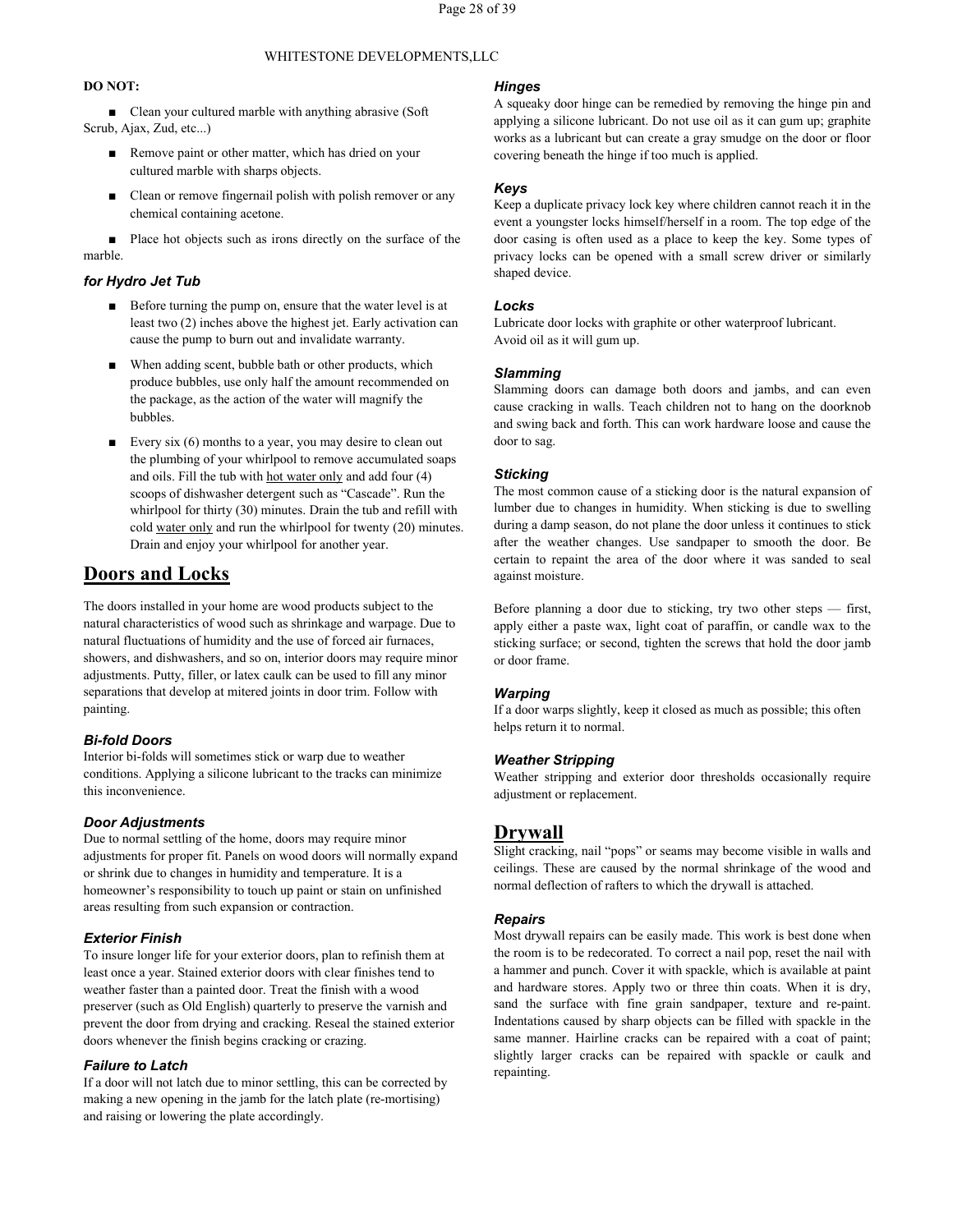## **Electrical**

The master control panel located by the electric meter contains the electrical breakers for your home. The control panel includes a main shut-off that controls all the electrical power to the home. In addition, there is a sub panel typically in the garage with individual breakers that control the separate circuits. Be certain you are familiar with the location of the master control panel and sub panel.

Each breaker is marked to help you identify which breaker is connected to which major appliance, outlet or other service. Should a failure occur in any part of your home, always check the breakers in the panel boxes first.

#### *Breakers*

Circuit breakers have three positions — on, off and tripped. When a circuit breaker trips, it must first be turned off before it can be turned on. Switching the breaker directly from the tripped position to the on position will not restore service.

#### *Outlets*

If an outlet is not working, check first to see if it is one that is controlled by a wall switch or the ground fault interrupter converter (GFIC).

#### *Breaker Tripping*

Breakers will often trip due to overloads caused by plugging too many appliances into the circuit, a worn cord, a defective item or operating an appliance with too high of a voltage requirement for the circuit. The starting up of an electric motor can also trip a breaker. If any circuit trips repeatedly, unplug all items connected to it and reset. If it trips when nothing is connected to it, an electrician is needed. If the circuit remains on, one of the items that was unplugged is defective and requires repair or replacement.

#### *Buzzing*

Fluorescent fixtures use transformer action to operate them. This action sometimes causes a "buzzing" sound.

#### *Flickering Lights*

Any flickering of an individual light other than fluorescent lights should be reported to the electrical contractor. In the event all of your lights are flickering repeatedly, please contact your local utility provider.

#### *GFIC (Ground Fault Interrupt Converter)*

GFIC receptacles have a built-in element that senses fluctuations in power. Quite simply, the GFIC is an indoor circuit breaker. Installation of these receptacles is required by building codes in the bathrooms, kitchen, outside and garage (areas where an individual can come into contact with water while holding an electrical appliance or tool). Heavy appliances such as refrigerators, freezers or power tools will trip the GFIC breaker. Do not plug a refrigerator or food freezer into a GFIC controlled outlet because it is likely that the GFIC will trip and ruin the contents.

Each GFIC receptacle has a test and reset button. Once each month press the test button. This will trip the circuit. To return service, press the reset button. If a GFIC breaker trips during normal usage, it may be an indication of a faulty appliance and some investigation is in order.<br>Please remember that one GFIC breaker can control up to three or four outlets.

#### *Grounded System*

Your electrical system is a three-wire grounded system. Never remove the bare wire that connects to the box or device.

#### *Light Bulbs*

You are responsible for replacing any burned out bulbs other than those noted on the walk through list.

#### *Light Fixtures*

Some fixtures have an on/off switch located on the fixture. If a hanging light fixture does not work, make sure the switch is on. If your fixture does not have a switch, reset any tripped circuit breakers.

If a luminous light fixture does not work, make sure all fluorescent bulbs are installed properly. Adjust any tubes that are flickering or buzzing. Check wall switches, circuit breakers and GFIC breakers.

#### *Modifications*

Do not tamper with or add to your electrical system. Contact a licensed electrician or contact our Customer Service Department for information regarding the electrician that wired your home.

#### *Power Surges*

Power surges can result in damages to sensitive electronic equipment such as televisions, alarm systems, computer and the like. WhiteStone Developments does not warrant against damages caused by power surges and recommends you install surge protectors (available at retail stores) for added protection.

#### *Unused Outlets*

If there are small children in your home, install safety plugs to cover unused outlets. This also minimizes air infiltration that can sometimes occur with these outlets. Teach children never to touch electrical outlets, sockets or fixtures.

#### *Underground Cables*

In areas with underground utilities, check the location of buried service by contacting your local utility service. In most cases, wires run in a straight line from the service panel to the nearest public utility pad. Maintain positive drainage around the foundation to protect this service.

# **Expansion and Contraction**

All building materials are subject to expansion and contraction caused by changes in temperature and humidity. Dissimilar materials expand or contract at different rates. This movement results in separation between materials, particularly dissimilar ones. The effects can be seen in small cracks in drywall and paint, especially where moldings meet drywall, at mitered corners, where tile grout meets the tub or sink and so on. This can be alarming to an uninformed homeowner, but, in fact, it is very normal, especially in the Central Texas area known for extreme fluctuations in temperature and humidity.

Shrinkage of the wooden members of your home is also inevitable and occurs in every new home.Although this is most noticeable during the first year, it may continue beyond that time. In most cases, paint and caulking is all that is needed to conceal this minor evidence of a natural phenomenon. Properly installed caulking will shrink and must be maintained by the homeowner.

This type of expansion and contraction is also applicable to the masonry and concrete portions of your home.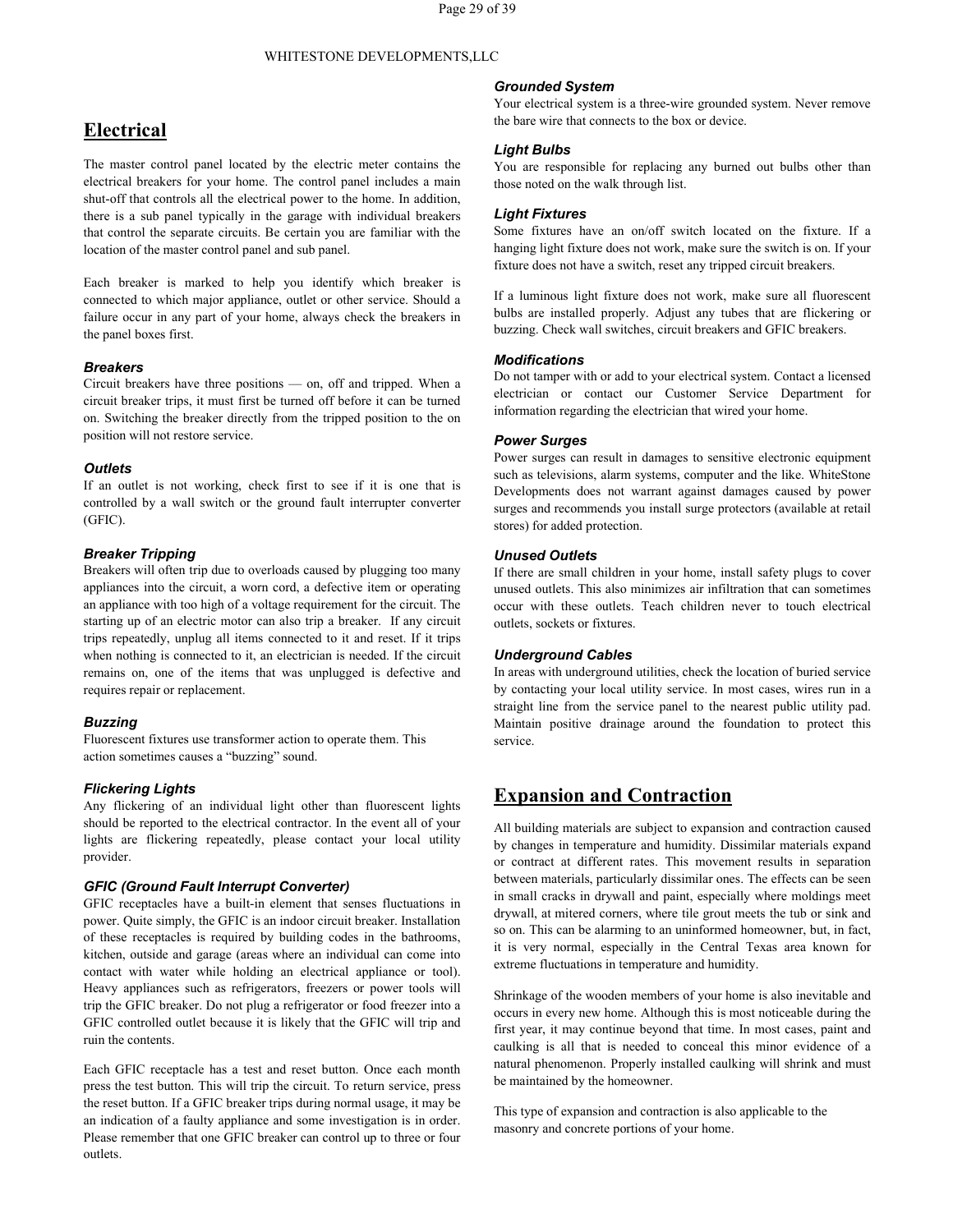# <span id="page-30-0"></span>**Fixture Finishes**

Fixture finishes such as plumbing hardware, towel rings and bars, door knobs and exterior light fixtures are factory treated with a clear protective coating, and electro statically applies, to provide beauty and durability.

Atmospheric conditions, direct sunlight, caustic agents (such as paints) or scratches from contact with sharp objects may cause the protective coating to crack or peel, exposing the natural metal and resulting in spotting and discoloration.

#### *Cleaning*

Initial care for these products requires only periodic cleaning with a mild, non-abrasive soap and buffing with a soft cloth.

#### *Tarnish*

Brass, like sterling silver, will gradually tarnish and eventually take on an antique appearance.

#### *Corrosion*

Water with a high mineral content is corrosive to any metals, coated or solid. Corrosion damage to the external surfaces or internal workings of plumbing fixtures is normal when exposed to water with high mineral content.

# **Foundation**

#### *Homeowner Use and Maintenance Guidelines*

We install the foundation of your home according to the recommendations of our consulting engineer. To protect your home's foundation, follow guidelines for installation and maintenance of landscaping and drainage in this manual.

#### *WhiteStone Developments Limited Warranty Guidelines*

If a warrantable condition exists with your home's foundation, submit a warranty request form to the Customer Service Department via the internet or fax at 866-801-3399 (North Houston), 866-821-9123 (South Houston).

WhiteStone Developments will correct warrantable problems as defined by the warranty document provided you have complied with the drainage and landscaping maintenance guidelines.

#### *Cosmetic Appearance*

Slight cosmetic imperfections in foundations, such as visible aggregate or minor shrinkage or contraction cracks are possible and require no repair unless they affect the structural integrity of your home as defined in your warranty document. Minor cracking at the outside corners of your foundation may be caused by expansion of brick. This is not warranted.

# <span id="page-30-1"></span>**Garage Overhead Door**

Since the garage door is a large, moving object, periodic maintenance along with following the manufacturer's instructions will insure safe and reliable operation.

#### *Thirty (30) Weight Oil*

Every six (6) months, apply a thirty (30) weight automobile oil or similar lubricant to all moving parts — track, rollers, hinges, pulleys and springs. At this same interval, check to see that all hardware is tight and operating as intended without binding or scraping. Avoid over lubricating to prevent dripping on cars and the concrete flooring.

#### *Lock*

If the lock becomes stiff, apply a silicone or graphite lubricant. **Do not use oil on a lock as it will stiffen in winter and make the lock difficult to operate.**

#### *Opener*

To prevent damage to the garage door opener, be sure the door is completely unlocked and the rope pull has been removed before using the operator.

#### *Painting*

The garage door should be repainted when the home is repainted or more often if needed to maintain a satisfactory appearance.

#### *Safety*

Do not allow anyone except the operator near the door when it is in motion. Keep hands and fingers away from all parts of the door except the handle. Do not allow children to play with or around the door.

For your safety, after the expiration of the one year limited warranty, have any needed adjustments made by a qualified specialist. The door springs are under a considerable amount of tension and require special tools and knowledge for accurate and safe surfacing. Have the door inspected by a professional garage door technician after any significant impact to the door.

#### *Sag*

The garage door may sag slightly due to its weight and span.

#### *Wax*

Paraffin wax, rubbed on the side jambs, will help the door operate smoothly.

Your installation of a garage door opener may void your garage door warranty. Check with the garage door manufacturer before installation of a garage door opener.

# **Gas Shut-Off**

There is a shut-off on the gas line near its connection to each item in your home that operates on gas. In addition, there is a main shut-off at the meter. These are pointed out during the homeowner orientation. If you suspect a gas leak, leave the home and call the gas company immediately for emergency service.

# **Grading and Drainage**

The final grades around your home have been inspected and approved for proper drainage. A drainage certification is done by our surveyor and is detailed on the foundation survey presented to you at closing. Inspections are made by the local building authorities as well as WhiteStone Developments. Typically, but not always, the grade around your home should slope one foot in the first ten feet, tapering to a 2 percent slope.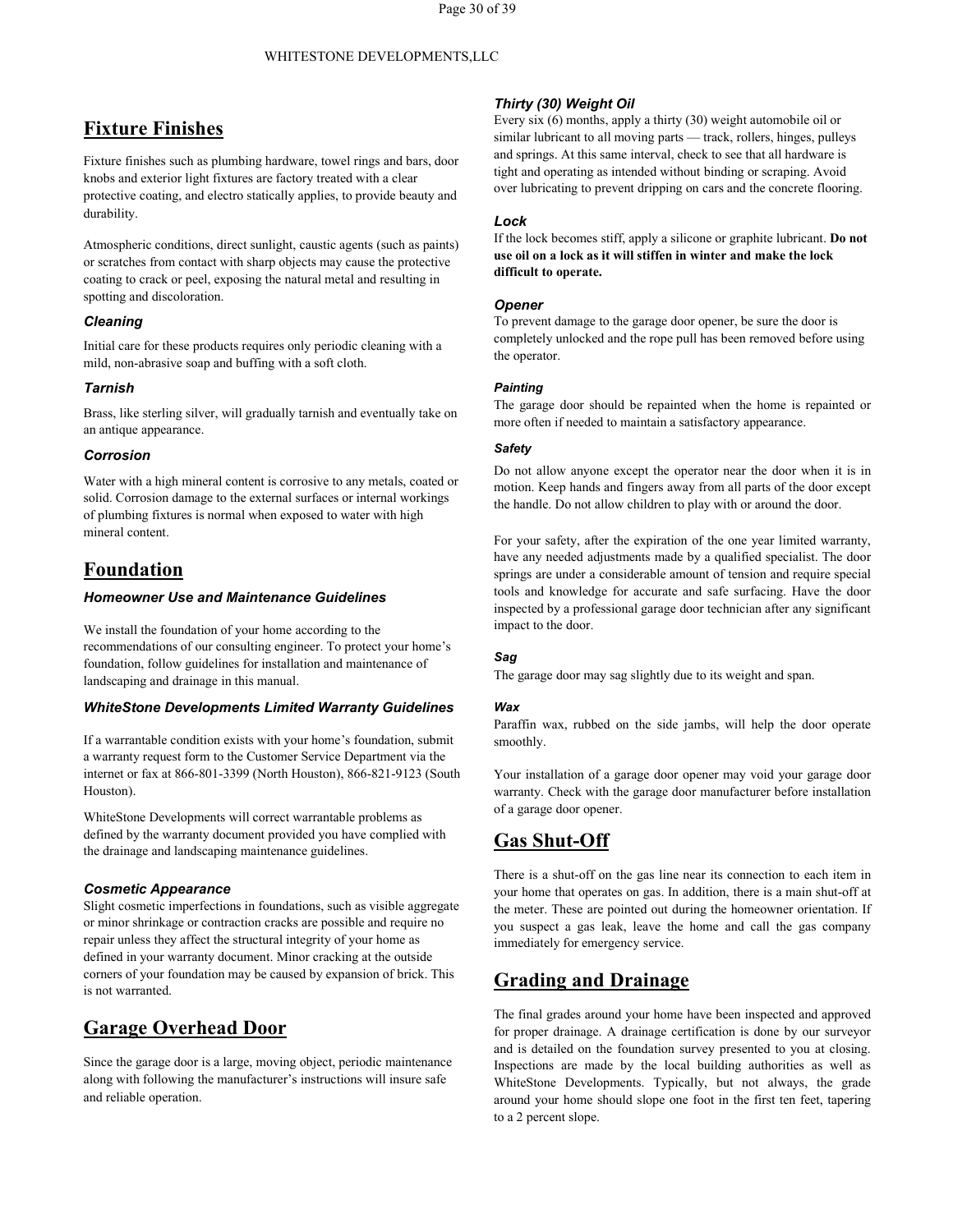#### *Positive Drainage*

It is essential that you maintain the slopes around your home to permit the water to drain away from the foundation. Failure to do so can result in major structural damage and will void warranty.

#### *Roof Water*

If you have gutters, do not remove the splash blocks or downspout extensions from underneath the downspouts. Keep these in place and sloped at all times; this enables the water to drain away from your home quickly.

#### *Rototilling*

Be cautious when rototilling. This can significantly change drainage swales. If rototilling is done, it should be done parallel to the swales rather than across them.

#### *Backfill Settlement*

Backfilled or excavated areas around the foundation and at utility trenches should not interfere with the drainage away from your home. If these areas settle, WhiteStone Developments will correct them during the one year limited warranty period.

#### *Erosion*

WhiteStone Developments is not responsible for weather related damage to un-landscaped yards after the closing date.

#### *New Sod*

New sod installation and the extra watering that accompanies it can cause temporary drainage problems, as can unusually severe weather conditions.

#### *Recommendations*

WhiteStone Developments will inspect problems in writing during the one year limited warranty period and advise you as to corrective actions.

#### *Swales*

In many cases, drainage swales do follow property boundaries. WhiteStone Developments will not alter drainage patterns to suit individual landscape plans. Typically a lot receives water from and/or passes water on to other lots. For this reason, homeowner changes in grade often affect those adjacent or near by. WhiteStone Developments advises against making such changes.

#### *Under Concrete*

WhiteStone Developments will fill visible sunken areas under concrete during the first year. Maintenance of positive drainage away from the foundation as well as all concrete slabs and walks is the homeowner's responsibility.

#### *Landscaping*

Landscaping can change the drainage pattern of your lot. Consult a professional landscape contractor in the event you desire to add landscaping to your lot.

#### *Watering*

Watering should be done in a uniform systematic manner as equally as possible on all sides of the foundation to keep the soil moist, not<br>Doorknobs and locks should operate correctly. Some slight saturated. Areas of soil that do not have ground cover may require more moisture as they are more susceptible to evaporation, causing a moisture content imbalance.

will be done by WhiteStone Developments during the first year of **Hinges** ownership. (This process is performed most effectively after your will be done by WhiteStone Developments during the first year of **Hinges**<br>ownership. (This process is performed most effectively after your **Hinges with removable hinge pins**, s<br>home has gone through at least one dry and o

During extreme hot and dry periods, close observations should be made around the foundation to insure adequate watering is being provided, preventing soil from separating or pulling back from the foundation.

#### *Trees*

Trees planted within five feet of the foundation can damage the structural integrity of the foundation. Trees planted in close proximity to the foundation can develop a root system that can penetrate beneath the foundation and draw moisture from the soil. Precautionary measures such as the installation of a root shield injection system must be taken to maintain moisture equilibrium.

# **Gutters and Downspouts**

Check gutters periodically and remove leaves or other debris (twice a year and after each heavy rain or wind storm). Materials that accumulate in gutters can slow down the draining of water from the roof, cause overflows or clog the downspouts.

#### *Extensions and Splash blocks*

Extensions should discharge outside of the rock or bark beds so that water is not dammed behind the edging materials that might be used.

#### *Ladders*

Use caution when leaning ladders against gutters as this may cause dents.

#### *Leaks*

If a joint between sections of gutters drips, caulk the inside joint using a commercial gutter caulking compound, which is available at hardware stores.

#### *Free from Debris*

As part of normal maintenance, the homeowner should keep gutters clear of debris which might clog them and cause the water to run over the downspout or the gutter's edge. It is the homeowner's responsibility to check gutters periodically to insure proper functioning.

#### *Overflow*

Gutters are installed with a slight slope so that roof water will flow to the downspouts. Gutters may overflow during periods of excessive heavy rain. Small amounts of water (up to 1 inch) will stand for short periods of time in gutters immediately after rain. No correction is required for these conditions.

#### *Downspouts*

which then direct the flow away from the foundation of the home. These extensions are for protection of the foundation and it is the homeowner's responsibility to maintain them. They should discharge water away from the foundation without eroding any of the ground around them.

## **Hardware**

#### *Doorknobs and Locks*

adjustments may be needed due to normal shrinkage of the framing. These adjustments

Hinges with removable hinge pins, such as interior and exterior doors, should be lubricated by removing the hinge pin and rubbing itwith a graphite tube or lead pencil. This helps cut down on the dust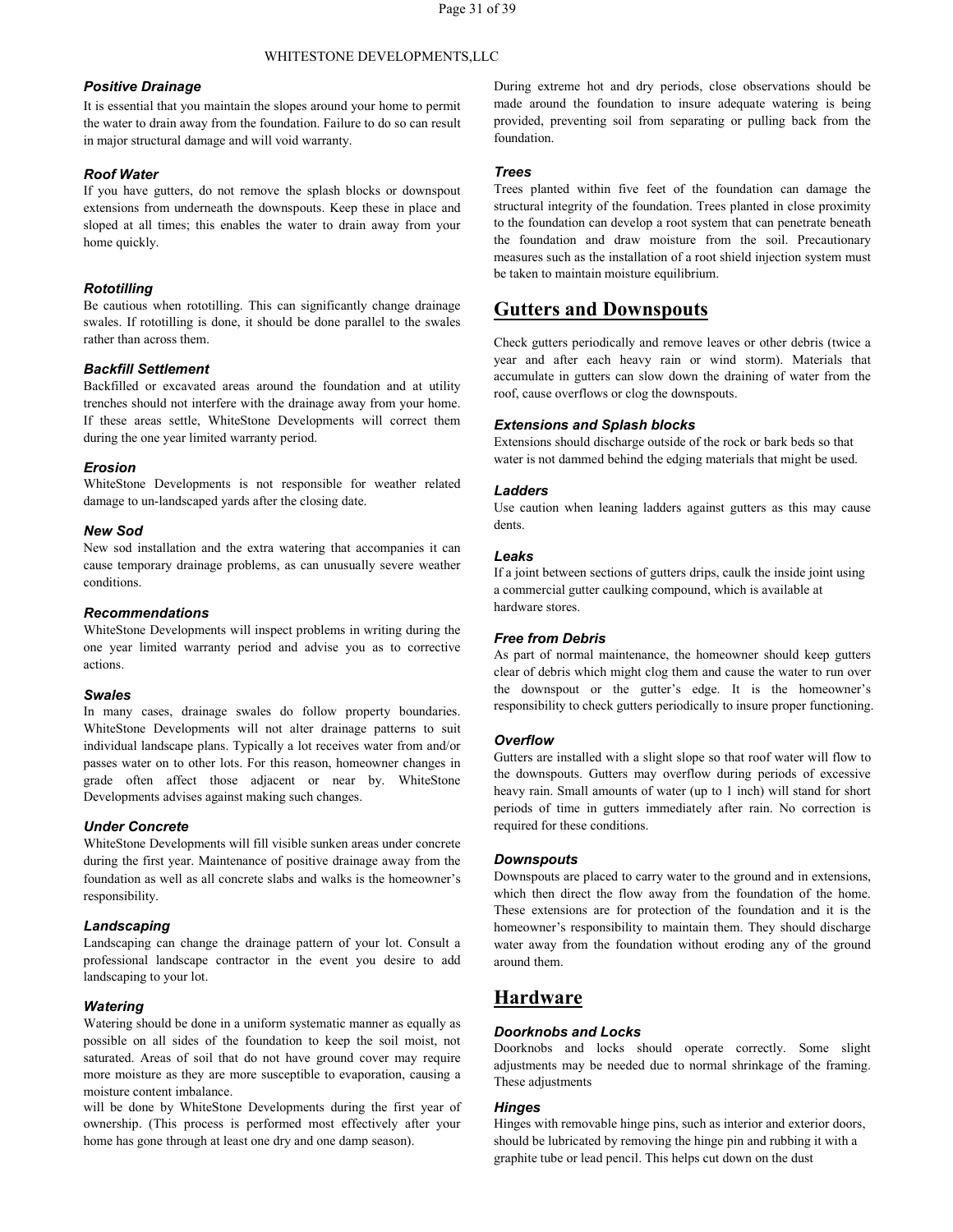accumulated by oil.

Hinges without removable hinge pins, such as cabinets and house-to garage doors can be lubricated with oil-based lubricants. It is recommended that a very small amount of oil is used; then work the door back and forth and wipe away all excess oil.

## **Hardwood Floors**

In caring for hardwood floors, a routine of preventive maintenance is the primary goal. The homeowner is responsible for this routine maintenance.

#### *Cleaning*

Sweep on a daily basis or as needed. Never wet mop a hardwood floor. Excessive water causes wood to expand, possibly damaging the floor; it is imperative that water be cleaned up immediately. Do not use water-based detergents, bleach or one-step floor cleaners on hardwood floors.

#### *Humidity*

Wood floors will respond noticeably to changes in the humidity level in the home especially in the winter. A humidifier will help but will not completely eliminate this reaction.

#### *Mats*

Use protective mats at the exterior doors to help prevent sand and grit from getting on the floor. Gritty sand is one of wood flooring's worst enemies.

#### *New Wood Floors*

When new, splinters of wood may appear. Dimples or scratches can be caused by moving furniture, dropping heavy or sharp objects, high heels, etc. Some shrinkage or warping can be expected, especially around heat vents or any heat producing appliances. Warping will occur if the floor becomes wet repeatedly or is thoroughly soaked even one time. A dulling of the finish in heavy traffic areas is likely; a white, filmy appearance is caused by moisture (often from wet shoes).

#### *Recoat*

If the floors are coated with a polyurethane finish, in six months to a

## **Insulation**

The effectiveness of blown insulation is diminished if it is uneven. The last step in any work done in your attic (e.g., the installation of a television antenna) should be to confirm that the insulation lies smoothly and evenly. Do not step on drywall ceilings; personal injury or damage to drywall can result.

#### *Building Codes*

Insulation installed in your home meets or exceeds the building codes applicable to your home at the time of construction.

# **Landscaping**

#### *Additions*

Prior to the installation of patio additions or other personal improvements, review the soils and take soil conditions into consideration in the design or engineering of youraddition.

#### *Backfill*

The foundation of your home is constructed beginning with an excavation into the earth. When the foundation is complete, the area

year you may want to have an extra coat of polyurethane applied. This should be done by a qualified contractor. The exact timing will depend on your particular lifestyle. If another finish was used (Glitza, for example), please refer to the manufacturer's recommendations.

#### *Shoes*

Keep high heels in good repair. Heels that have lost their protective cap (thus exposing the fastening nail) will exert over 8,000 pounds of pressure per square inch on the floor! That is high enough to damage hardened concrete; it **will** mark your wooden flooring!

#### *Spills*

Food spills should be cleaned up immediately using a very dry cloth. Use a vinegar and warm water solution for tough food spills.

#### *Wax*

Waxing and the use of products like Murphy's Oil Soap are neither necessary nor recommended. Once you wax a polyurethane finish floor, recoating is difficult because the new finish will not adhere to the wax. The preferred maintenance is preventive cleaning and annual recoating to maintain the desired level of luster. This should be done according to manufacturer's instructions. For more information, please contact your flooring distributor.

#### *Furniture Legs*

Install proper floor protectors on furniture used on hardwood flooring. Protectors will allow chairs to move easily over the floor without scuffing. Clean the protectors on a regular basis to remove any grit that may accumulate.

#### *Burns*

Burns from cigarettes can be difficult or impossible to remove from your hardwood flooring. Small burns can be removed by sanding lightly and staining the area with commercial wood stain. Large burns should be referred to a flooring professional.

#### *Yellowing and Warping*

<span id="page-32-0"></span>Be aware that yellowing and warping of the surface can result from rubber backing on area rugs or mats.

surrounding it is backfilled. Soil in this area is not as compact and dense as undisturbed ground. Water can penetrate through the backfill area to the lower areas of your foundation. This can cause potentially severe problems such as cracks in the foundation walls and floor slab movement. Avoid this problem through proper installation of landscaping and good maintenance of drainage patterns. See also "Grading and Drainage" on Page 49.

Backfill areas will settle and require prompt attention to avoid damage to your home and voiding of the structural warranty.

Downspout extensions should be kept in the down position so that roof run-off is channeled well away from the foundation area of the home. Routine inspection of downspouts, backfill areas and other drainage components is an excellent maintenance habit.

#### *Bark or Rock Beds*

Do not allow edgings around decorative rock or bark beds to dam the free flow of water away from the home. A non-woven membrane, such as Typar or Mirafi, can be used between the soil and rock or bark to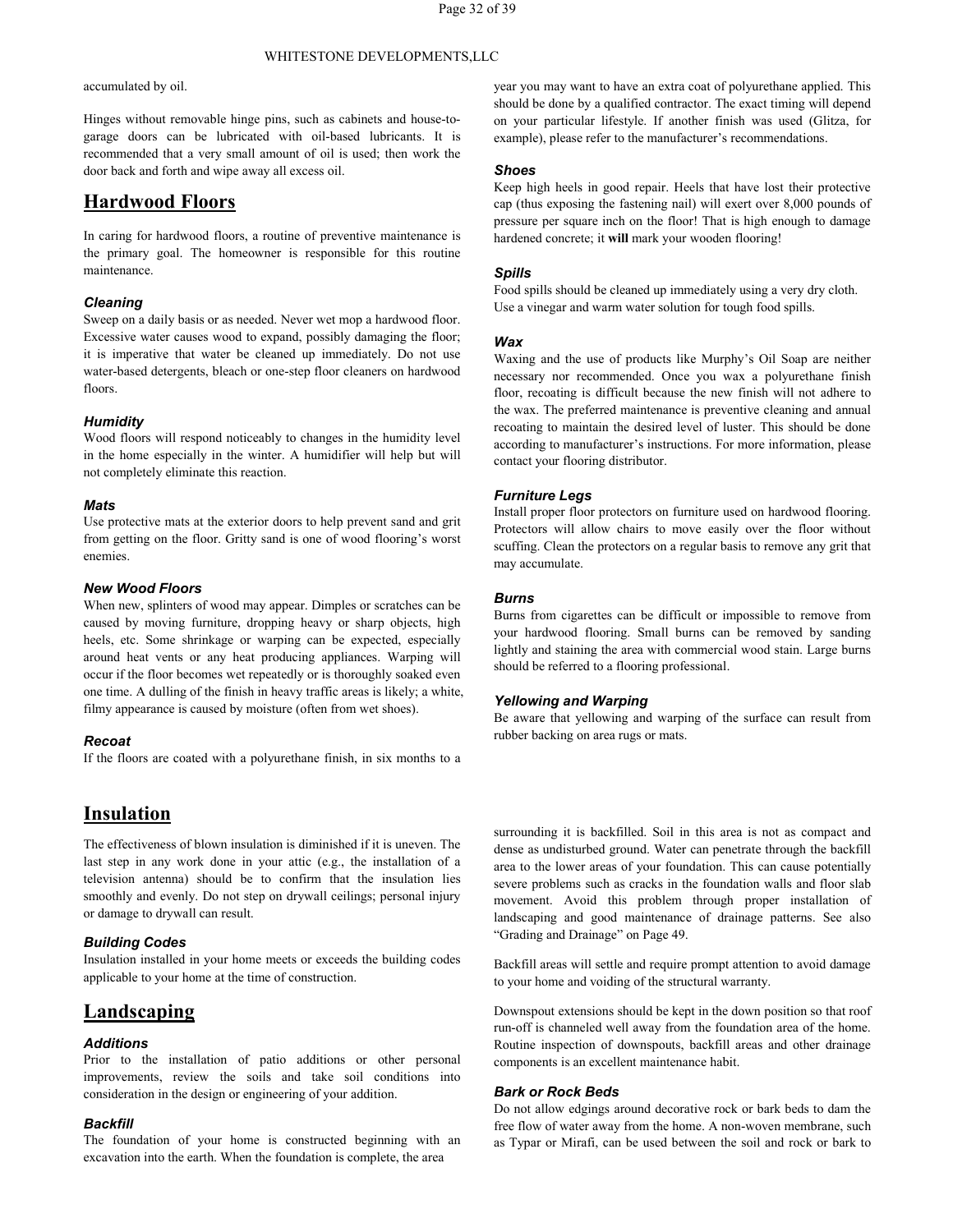restrict weed growth while still permitting normal evaporation of ground moisture.

#### *Irrigation*

Make provisions for efficient irrigation. Conduct operational checks on a weekly basis to ensure proper performance of the system. Sprinkler heads should be directed away from the home. Drain and service sprinkler systems on a regular basis.

#### *Planning*

Locate plants and irrigation heads out of the way of pedestrian and bicycle traffic and car bumpers. Space groves of trees or single trees to allow for efficient mowing and growth. Prune woody plants as needed. Do not plant trees near the home. Group plants with similar water, sun and space requirements together.

#### *Requirements*

Check with your local building department, prior to designing,installing or changing landscaping for any regulations you may be required to follow.

#### *Soil Mix*

Provide good soil mixes with sufficient organic material. Use mulch at least three inches deep to hold soil moisture and to help prevent weeds and soil compaction. In areas with high clay content, it is advisable to prepare the soil before installing your grass. First cover the soil with two inches of sand and one inch of manure, which is usually treated and odorless. Rototill this into the soil to a depth of six inches (rototill parallel to the swales).Whether you use seed or sod, this preparation helps your lawn retain moisture and requires less water. Installing a lawn over hard soil permits water to run off with little or no penetration and your lawn derives minimal benefit from watering or rain. Apply appropriate fertilizer, weed and pest controls, etc., as needed for optimum growth. Investigate organic compounds for additional protection of the environment.

#### *Utility Lines*

Settlement will not disturb your utility lines; however, you may see a slight depression develop in the front lawn along the line of the utility trench. To correct this, roll back the sod and spread top soil underneath to level the area, then replace the sod.

#### *Waiting to Landscape*

Unlandscaped ground erodes. Correcting erosion that occurs after closing is the homeowner's responsibility. Damages to neighboring property caused by unlandscaped ground on your lot will be your responsibility.

#### *Maintenance*

Plants, trees, shrubs, and lawn sod or hydromulch are not covered by any warranty and are the homeowner's sole responsibility to maintain.

#### *Drainage*

**Always** maintain a proper slope away from your home to maintain efficient drainage. See "Grading and Drainage" on Page 49 for additional information.

To clean your mirrors use any reliable liquid glass cleaner or polisher available at most hardware or grocery stores. Avoid splashing water under the mirror. The moisture will cause the silvering to deteriorate.Also, avoid pushing or leaning on your mirrors. This can cause chips or cracks at the mounting brackets.

### **Mold and Mildew**

While some types of mold may cause health concerns in some people, the general perception appears to be that exposure to any mold, in any amount, for any time period, will cause health problems in anyone. That simply is not the case.

Everyone is exposed to mold on a daily basis. Exposure to some types of mold may cause varying health concerns but the most common types of mold are generally not hazardous.

#### **Mold growth can be attributed tothe following factors:**

- Moisture water leaks, high humidity
- Nutrients cellulose-based materials
- Fungal spores mold spores
- Temperature 50 F to 75 F
- Time mold growth will occur within  $24 48$  hours

Of these factors, the only component that can be reasonably controlled is moisture. Mold needs moisture to get established, grow, and reproduce. Mold problems and long standing moisture or high humidity conditions go hand and hand. Eliminate the moisture and additional mold growth is eliminated.

#### **The following will insure better air quality by reducing the** chances of mold growth:

- When taking a shower/bath turn on your vent fan. If you do not have a fan, crack your window.
- When cooking turn on your vent hood.
- When doing laundry turn on your vent hood.

• Check for leaks at water lines, i.e. refrigerator icemaker, washing machine, dishwasher, etc.

#### **If you suspect a water leak:**

- Turn off the water either under the cabinets or the main water line that is generally located at the front left or right property line about 10 feet from the street.
- Clean up any standing water.
- Call the WhiteStone Developments Warranty Department at 239- 560-0702

Mold will not destroy a house, but it can make it look, feel, and smell bad if left undetected even for a short period of time. Mold can be cleaned by using a common bleach and water mix (1 part bleach to 10 parts water).

Please notify WhiteStone Developments Warranty Department at 239- 560-0702 in a quick and timely manner so we can eliminate the spread of mold and to insure your investment and quality of life are not compromised.

## **Paint and Stain**

#### *Interior*

The interior woodwork has been painted with oil based enamel that can be cleaned with a wet sponge. Walls have been painted with a flat latex paint and should be touched up with matching paint rather than being wiped with a wet sponge. Spackle may be used to cover any small defects prior to paint touch-up. It is recommended that you wait a minimum of thirty days prior to washing any enameled surface. Do not use soaps, abrasive cleansers, scouring pads or brushes.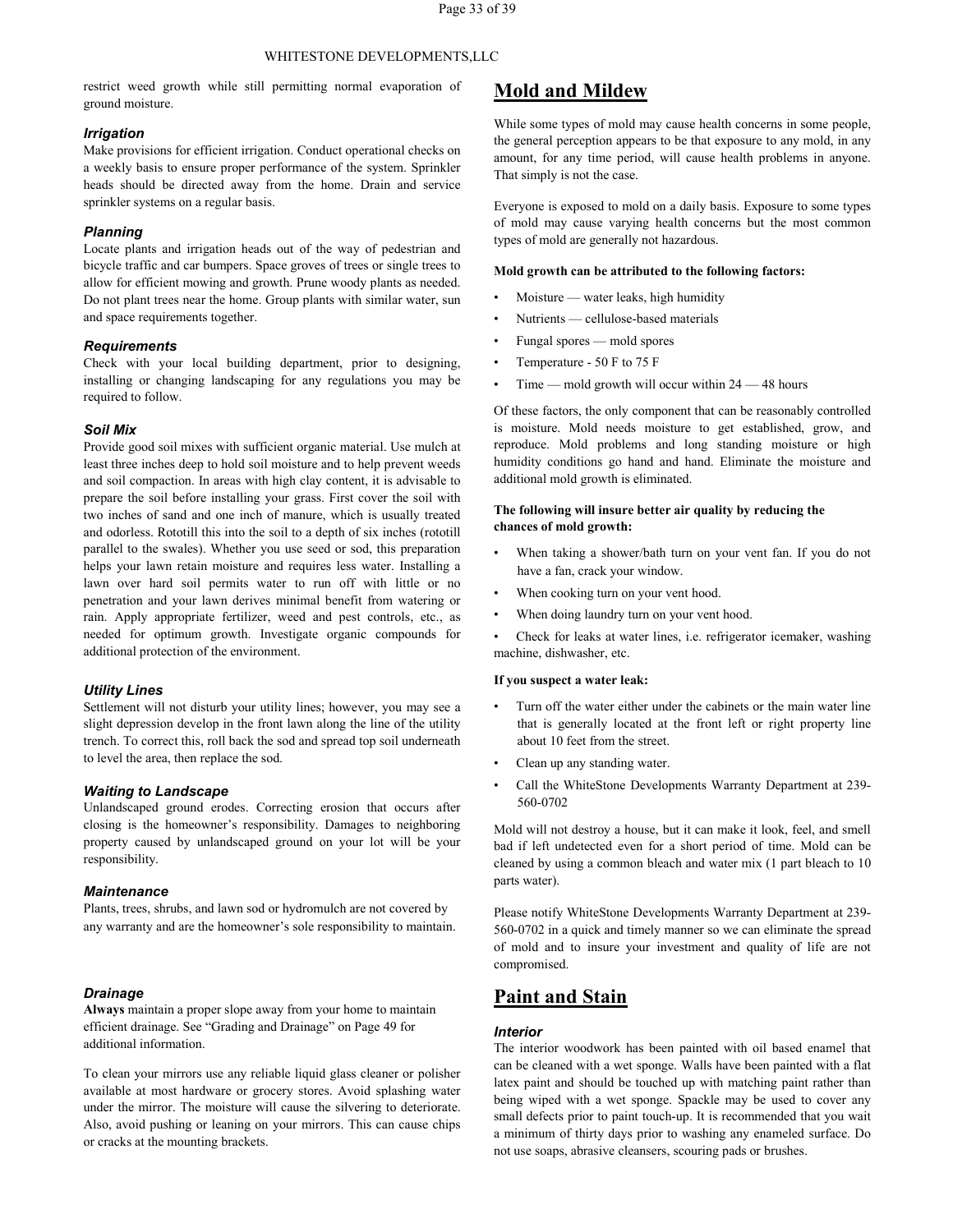#### *Exterior*

Regular painting and repair will preserve the beauty of and add value to your home. Check the painted/stained surfaces of your home's exterior annually. Repaint before much chipping or wearing away of the original finish occurs; this saves the cost of extensive surface preparation. Plan to refinish the exterior surface of your home approximately every three years or as often as your paint manufacturer suggests for your area and climate. The chemical structure of the paint used on the exterior is governed by the climatic conditions. Over a period of time, this finish will fade and dull a bit.

#### *Fading*

Fading due to sun and weather is normal. Periodic repainting will be required.

#### *Maintenance*

When you wish to repaint exterior wood work on your home, popped nails should be reset; the blistered or peeling portions should be wire brushed or scraped with a putty knife, sanded and spotted with primer. The entire area can then be repainted. Be certain to apply a top quality exterior paint that has been formulated for local climate conditions. Do not allow sprinklers to spray water on the exterior walls of your home. This will cause blistering, peeling, splintering and other types of damage to the home. Trim painted white or light colors will more readily show grain and cracks and, therefore, requires additional maintenance.

#### *Severe Weather*

Hail and wind can cause a great deal of damage in a severe storm, and your home should be inspected after such weather. Report damage caused by severe weather to your insurance company promptly.

#### *Stain*

For interior stain touch-ups, Old English Furniture Polish and Scratch Cover are inexpensive, easy to use and blend in with the wood grain. Follow directions on the bottle when using.

#### *Touch-Up*

When doing paint touch-up, use a small brush and apply paint only to the damaged area. Touch-up may not match the surrounding area exactly, even if the same paint mix is used.

When it is time to repaint a room, prepare the wall surfaces first by cleaning with a mild soap and water mixture or a reliable cleaning product. Do not scrub the walls with excessive pressure; do this very gently.

**Wall Cracks**<br>Wait until after the first heating season to repair drywall cracks or other separations due to shrinkage. See the "Drywall" section on Page 43 for additional information concerning repairs.

# **Plumbing**

Your main water shut-off is located in the front of your meter box. This is helpful to know if you install a sprinkler system or if you plan an addition to your home. It is also important to know and remember the location of the shut-off for emergencies such as a water line freeze or break. Other water shut-offs are located under the sinks in the bathroom and the kitchen. Each toilet has a shut-off valve behind the toilet bowl on the wall.

#### *Debris in Pipes*

Even though your plumbing lines have been flushed to remove dirt and foreign matter, small amounts of minerals may enter the line. Aerators on the faucets strain much of this from your water. However, minerals, etc. caught in these aerators may cause the faucets to drip because washers wear more rapidly when they come in contact with foreign matter. See "Dripping Faucets" on Page 61 for additional information.

#### *Care and Cleaning*

Follow manufacturers' directions for cleaning fixtures. Avoid abrasive cleansers as they remove the shiny finish leaving behind a porous surface that is difficult to keep clean. Clean plumbing fixtures with a soft sponge and soapy water, (a non-abrasive cleanser such as Spic-N- Span or a liquid detergent is usually recommended by manufacturers) then polish with a dry cloth to prevent water spots.

#### *Clogs*

Many plumbing clogs are caused by improper garbage disposal usage. Always use plenty of cold water when running the disposal. This applies to grease also. Supplied with a steady flow of cold water, the grease congeals and is cut up by the blades.If hot water is used, the grease remains a liquid and then cools and solidifies in the sewer line. Allow the water to run a minimum of 15 seconds after shutting off the disposal.

Clogged traps (P-traps) can usually be cleared with a "plumber's helper" (plunger). If you use chemical agents, follow directions carefully to avoid personal injury or damage to the fixtures.

Clean a plunger drain stopper, usually found in bathroom sinks, by loosening the nut under the sink at the back, pull out the rod attached to the plunger and lift the stopper. Clean and return the mechanism to its original position.

The main causes of toilet clogs are various domestic items such as disposable diapers, excessive amounts of toilet paper, sanitary supplies, Q-tips, dental floss, toys, etc.

#### *Copper Piping*

Copper piping should be maintained by running water through each faucet for approximately one minute per week to minimize stagnation of seldom used faucets.

#### *Dripping Faucets*

A dripping faucet may be repaired by shutting off the water at the valve directly under the sink, then remove the faucet stem, change the washer and reinstall the faucet stem. The shower head is repaired in the same manner. Replace the washer with another of the same type and size. You can minimize the frequency of this repair by remembering not to turn faucets off with excessive force.

#### *Freezing Pipes*

Provided your home is heated at a normal level, pipes should not freeze at temperatures above 0~ Fahrenheit. Heat should be set at 65° if you are away during the winter months. Keep garage doors closed to protect plumbing lines that may run through this area from freezing temperatures.

#### *Garbage Disposal*

**Do not load the disposal unit with food items before turning it on.**For proper operation, turn on the cold water and start the disposal unit. Then, drop the food items slowly into the unit. When the unit sounds clear, turn it off and leave the water running for several seconds. This allows the food waste to be carried into your sewer lines.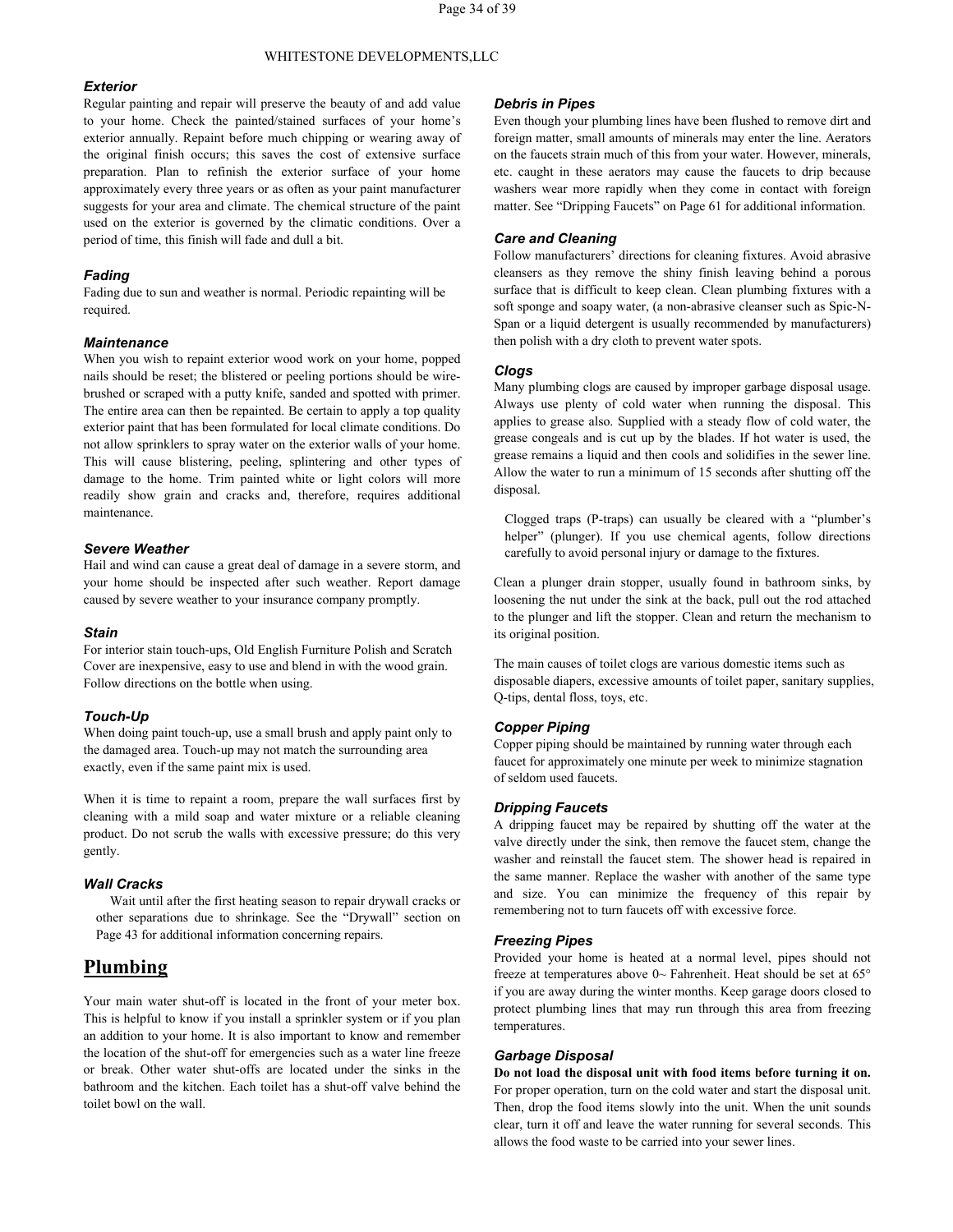Only foods that are non-fibrous and easily pulverized should be placed into the disposal unit. Examples of foods not to place in the disposal unit are corn husks, celery, onion skins, olive pits, bones and solid or liquid grease. These items may cause your unit to overload or jam. If this happens, follow these corrective measures.

#### *Garbage Disposal, cont.*

Turn off the disposal unit and the cold water. Wait three minutes for the disposal unit to cool, then press the reset button usually located on the bottom of the unit.

If this does not correct the problem, your disposal unit is probably obstructed. Follow these steps for proper removal.

Always verify that the disposal unit switch on the wall is in the "off'position before attempting <sup>a</sup> repair yourself.

Check the circuit breakers. An overload of this type may have tripped the circuit. Reset any tripped circuit breakers.

If your disposal unit has a service wrench, insert one end of the wrench into the bottom of the unit. Work back and forth until the disposal unit turns freely. If your disposal unit does not have a service wrench, insert a broom handle or mop handle into the throat of the unit and rotate the impeller back and forth. The obstruction will be loosened so that it can be removed.

After verifying that the disposal unit switch is in the "off' position, remove the obstruction, press the reset button and proceed with the above steps for proper use.

#### *Laundry Tub*

If you have a laundry tub, the faucet does not have an aerator. This enables the tub faucet to accept a hose connection.

#### *Leaks*

If a major plumbing leak occurs, the first step is to turn off the supply of water to the area involved. This may mean shutting off the water to the entire home; then contact the appropriate contractor.

If a leak is noticed under a sink or toilet, turn off the water to the fixture by using the shut-off valves located under or behind the unit. The next step would be to arrange for service.

If you notice a leak in the tub or shower, turn off the water at the main shut-off valve and do not use the shower or tub until service can be provided.

If there is a leak in the water heater, turn the shut-off valve on top of the heater to "off'. Turn off the gas if your water heater is powered by gas or the circuit breaker if you have an electric water heater; then drain the water heater.

If you notice water spots (darkened areas) on your walls or ceilings, you may have a water leak. Determine the source of water if possible and take steps to prevent further damage. If the leak can be traced to one location (one toilet, sink or tub), turn off the water to that particular fixture. Contact our Warranty Department at 239-560-0702. If the leak cannot be isolated, turn off the main water service to the home.

# **Plumbing (cont.)**

#### *Low Pressure*

It will occasionally be necessary to remove and clean the aerators on

faucets to allow the proper flow of water; normally every three or four months is sufficient.

#### *Marble or Man-made Marble*

Marble and man-made marble will not chip as readily as porcelain enamel but can be damaged by a sharp blow. Equal care should be given, however. Avoid abrasive cleansers or razor blades on man made marble; both will cause certain damage to the surface.

#### *Exterior Faucets*

Outside faucets are not freeze proof; therefore, it is recommended that you remove garden hoses during cold weather and leave faucets open to drip. If a hose is left attached, the water that remains in the hose can freeze and expand back into the pipe causing a break in the line. Repair of a broken line that feeds an exterior faucet is a homeowner maintenance item. WhiteStone Developments does not warrant exterior faucets against freezing.

#### *Porcelain*

Porcelain enamel can be damaged by a sharp blow from a heavy object. It can also be scratched. Do not stand in the bathtub wearing shoes unless you have placed a protective layer of newspaper over the bottom of the tub. If paint is splattered onto the porcelain enamel surfaces during redecorating, it should be wiped up immediately. If some spots are dry before being noticed, use a recommended solvent. Clean porcelain finishes with a non-wbrasive cleanser designed for bathroom usage.

#### *Running Toilets*

To stop running water, check the shut-off float in the tank. You will most likely find it has lifted too high in the tank, preventing the valve from shutting off completely. In this case, adjust the set screws on top of the valve until the shut-off float stops the water at the correct level. The float should be free and not rub the side of the tank or any other parts.

Also check the chain on the flush handle, if it is too tight it will prevent the rubber stopper at the bottom of the tank from sealing, resulting in running water.

#### *Stainless Steel*

Stainless steel sinks should be cleaned with soap and water to preserve their luster. Avoid abrasive cleaners; these will damage the finish. An occasional cleaning with a good stainless steel cleaner will enhance the finish. Avoid leaving produce on a stainless steel surface since prolonged contact with produce can stain the finish.

#### *Tank/Bowl Care*

Toilets are made of vitreous china, a glasslike material that is almost impervious to staining. Clean your toilets with a toilet bowl cleaner and a brush or cloth. Vitreous china isbrittle and will easily break or shatter if hit with a hard object. Do not stand on your toilets. Uneven pressure applied to the toilet can break the wax seal at the base of the toilet, thereby causing a leak.

#### *Tank/Bowl Care, cont.*

Toilets which are designed to use less water, approximately 1.6 gallons, have been installed in your home in an effort to reduce the amount of water used and the amount of wastewater treated and returned to our water sources. All of this result in a lower utility cost to you and an improvement to our environment.

Since these toilets use approximately 50% of the water that older,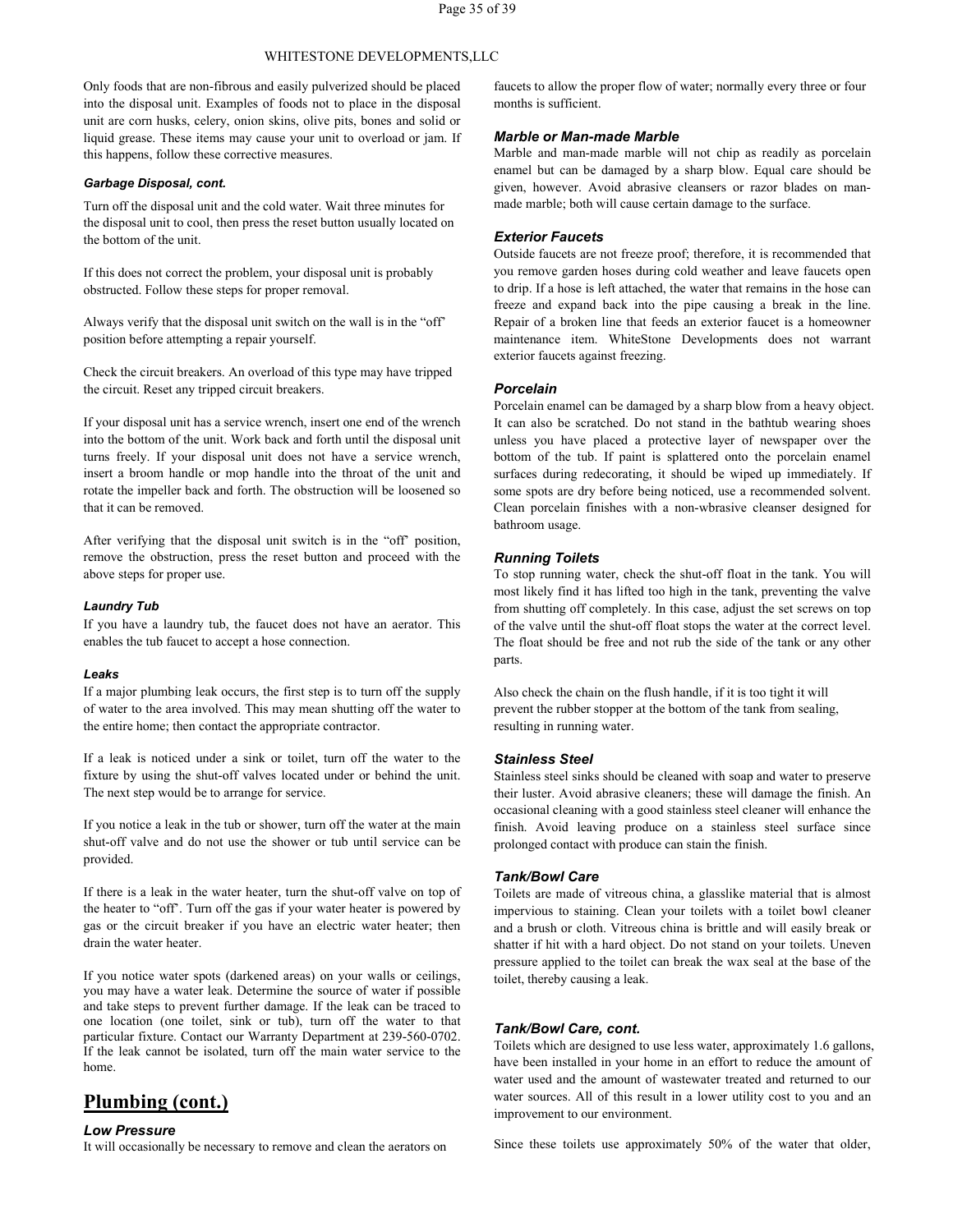traditional toilets use, you need to be aware of a few inconveniences you may experience. The toilets have a tendency to become clogged more frequently than a traditional toilet because of the newer toilet's reduced water flush capacity. On the occasions where one needs to dispose of a large amount of tissue, it is advisable to flush the toilet prior to the disposal of all tissue. Educating your family members as to the capacity of the toilet will help avoid unnecessary stoppages. Do not place objects other than toilet paper in the toilet.

Always keep a plumber's plunger on hand to use in the event of a stoppage of a toilet. If a stoppage occurs, close the shut-off valve on the back side of the toilet. Usually a few vigorous pumps with the plunger will free the obstruction. Stoppages that are not construction related are the homeowner's responsibility. If you are unable to clear the obstruction yourself, we suggest that you call a plumber.

Do not use drain cleaners in toilets. The harsh chemicals in drain cleaners can damage the toilet seals and cause a leak.

The flush valve in your toilet should last for many years. If it fails or begins to leak, a new flush valve can be purchased at a home center or hardware store. If you are not entirely comfortable with this do-it yourself project, a plumber can perform this task.

#### *Toilet Seat Cover*

Do not stand on the toilet seat cover. It is not designed for this purpose and may crack.

# **Resilient Flooring**

Refer to manufacturer's recommendations for additional information on the care of all floor covering products. Color selection sheets provide a record of the brand, style and color of the floor coverings in the home. Please retain this information for future reference.

Although resilient floors are designed for minimum care, they do vary in maintenance needs. Some resilient floors require regular application of a good floor finish. This assures you of retaining a high gloss. However, no cleaning or finishing agents should be used on the new floor until the adhesive has set thoroughly. This takes about two weeks. Because of its relatively soft texture, vinyl flooring can be damaged by heavy appliances, dropped objects, high-heeled shoes and by rough usage. This damage is permanent and cannot be repaired.

#### *Limit Water*

Wipe up spills immediately to avoid staining and vacuum crumbs instead of washing resilient floors frequently with water. Mopping or washing with water should be limited; excessive amounts of water on resilient floors can penetrate seams and get under edges causing the material to lift and curl.

#### *Moving Furniture*

Use extreme caution when moving appliances across resilient floor covering. Tears and wrinkles can result. **Coasters should be installed under furniture legs to prevent permanent damage.** Dimples and scratches can be caused by moving furniture, dropping heavy or sharp objects, high heels. Etc.

#### *Shrinkage or Warping*

Some shrinkage or warping can be expected, especially around heat vents or any heat providing appliances.

#### *No Wax*

The resilient flooring installed in your home is the no -wax type. Nowax means it is coated with a clear, tough coating which provides both a shiny appearance and a wearing surface. **Even this surface will scuff or mark.** Follow all manufacturers' specific recommendations for care and cleaning of all your hard surface floors. Do not use abrasive cleaners or full strength bleach on vinyl flooring. Abrasives will dull the finish and can cause permanent damage. Full strength bleach can etch and destroy the surface of the flooring.

#### *Raised Nail Heads*

Raised nail heads are the result of movements of the floor joist caused by natural shrinkage and deflection. Special nails have been used to nail down your subfloor. If a nail head becomes visible through resilient flooring, place a block of wood over it and hit the block with a hammer to reset the nail. Flooring of any type can shrink and seams may separate slightly due to this shrinkage.

#### *Ridges*

The joints of underlayment (sheets 4' *x* 8') have been sanded and filled to minimize the possibility of ridges showing through resilient floor coverings. Some ridging is unavoidable, however, and there is no recommended maintenance for this condition.

#### *Scrubbing & Buffing*

Frequent scrubbing or electric buffing is harder on floors than regular foot traffic. Use acrylic finishes often if you scrub or buff. Clean vinyl flooring with a solution of warm water and a commercial vinyl floor cleaner.

#### *Seam Lifting*

Seams can lift or curl if excessive moisture is allowed on the floor. A special caulking can be used at tub or floor joints to seal seams at those locations. Avoid getting large amounts of water on the floor from baths and showers.

#### *Yellowing and Warping*

Be aware that yellowing and warping of the surface can result from rubber backing on area rugs or mats.

## **Roof**

#### *Clean Gutters*

Maintain the gutters and downspouts so that they are free of debris and able to drain precipitation quickly and efficiently from the roof.

#### *Leaks*

If a leak occurs, try to detect the exact location; this will greatly simplify locating the area that requires repair when the roof is dry.

#### *Limit Walking*

Limit walking on your roof. The weight and movement can loosen the roofing material and break the integrity of the roofing material, which can, in turn, result in leaks. Never attempt to walk on the roof of your home when the shingles are wet——they are extremely slippery.

#### *Severe Weather*

After severe storms, do a visual inspection of the roof for damages. Notify your homeowner insurance company if damage is noted. Even when properly installed, wind driven snow and rain may enter through vents. This is not a defect.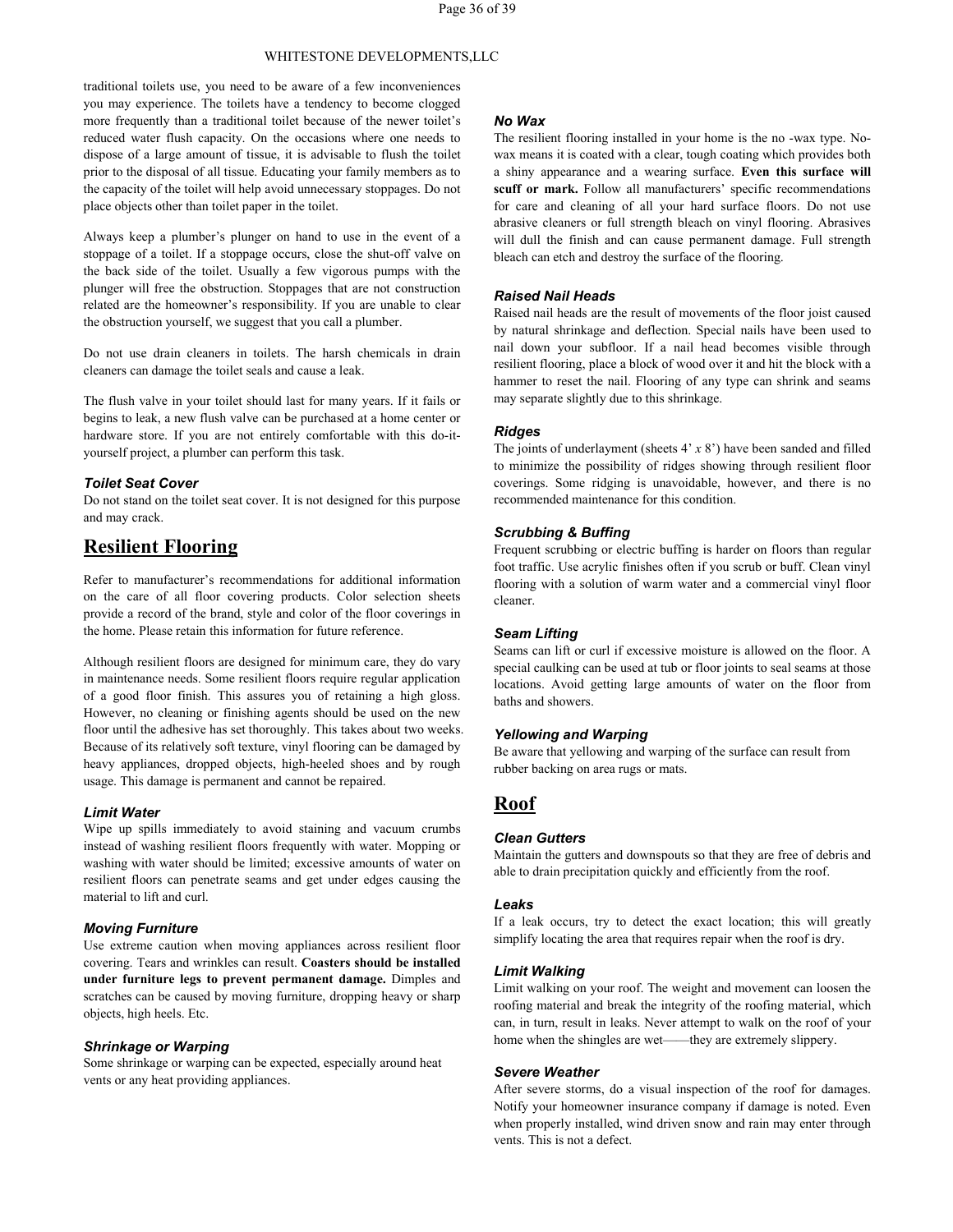## **Siding**

#### *Caulking*

All caulking shrinks and replacement is a homeowner's maintenance item. Separation at the joints in the exterior trim and between the trim and the surfaces of exterior siding or masonry should not exceed 3/8 of an inch. Siding, trim and masonry must be capable of excluding the elements. WhiteStone Developments will make a one time correction if necessary.

# **Smoke Detectors**

**Read the manufacturer's manual for detailed information on the care of your smoke detectors.**

#### *Cleaning*

Once a quarter, smoke alarms should be cleaned (vacuumed) to prevent a false alarm or lack of response to a fire. After cleaning, push the red button to test; the alarm should sound. For your safety, it is important that these devices be kept clean and in good operating condition.

#### *No Representation*

WhiteStone Developments does not represent that the smoke detection device will provide the protection for which it is installed. The homeowner is responsible for obtaining insurance.

#### **Vents**

#### *Attic*

A sheet of plastic can be placed over the insulation in the attic in front of vents to protect ceilings from driving snow/rain. Be cautious in placing this so as to not displace the insulation or step off wood members onto drywall.

#### *Range Hood*

Remove and clean the filter. Clean accumulated grease deposits from the fan housing.

#### *Dryer Vent*

Remove the dryer hose from the dryer vent stack. Check for lint build up or blockage. This will help increase the life expectancy of the dryer.

# **Water Heater**

**Carefully read and follow the manufacturer's literature for your specific model of water heater.**

#### *Condensation*

Condensation inside your new water heater may drip onto the burner flame. This causes no harm and in most cases will disappear in a short period of time.

#### *Drain Tank*

Review and follow the manufacturer's timetable and instructions for draining several gallons of water from the bottom of the water heater.

#### *Pilot*

Never light a gas pilot or turn on electricity when the water heater tank is empty. Always turn off the gas or electric power before shutting off the cold water supply (located at the top of the tank).

To light the water heater pilot, first remove the cover panel on the tank to expose the pilot. Then rotate the on/off/pilot knob to the "pilot" position. When the knob is in this position, the red button can be depressed. While depressing the red button, hold a match at the pilot. Once the pilot lights continue to hold the red button down for 30 to 60 seconds.

When the red button is released, the pilot should stay lit. If it does not, wait several minutes to allow the gas to dissipate from the tank and repeat the entire process.If it stays lit, rotate the on/off/pilot knob to the "on" position. Reinstall the cover panel and adjust the temperature setting with the regulating knob on the front of the tank.

Water heaters sometimes collect small quantities of dirty water and scale in the main gas lines, which may extinguish the pilot light.

While away from home for an extended period, set the temperature to its lowest point and leave the pilot lit.

#### *Safety*

The area around a gas-fired water heater should be vacuumed as needed to prevent dust from interfering with proper flame combustion. The top of a heater should not be used as a storage shelf.

#### *Temperature*

Set the water heater thermostat at the recommended setting; higher settings waste energy. The recommended thermostat setting for normal everyday use is "normal" on gas models and "140 degrees" on electric models.

#### *No Hot Water*

If you discover you have no hot water, check the pilot, temperature setting, and water supply valve before calling for service. Refer to the manufacturer's literature for specific locations of these items and other trouble shooting information.

## **Windows, Screens, and Patio Doors**

In heavy rains, water may collect in the bottom channel of window frames. Weep holes are provided to allow excess water to escape to the outside. Keep the bottom window channels and weep holes free of dirt and debris for proper operation.

#### *Cleaning*

Once a month, clean aluminum metal surfaces with warm water. Do no use a powdered cleaner. After each cleaning, apply a silicone lubricant.

#### *Condensation*

Condensation on interior surfaces of the window and frame is the result of high humidity within the home and low outside temperatures. The humidity level within the home is largely influenced and controlled by your family's lifestyle.

#### *Door Locks*

Acquaint yourself with the operation of the door hardware for maximum security.

#### *Door Tracks*

Keep patio door tracks clean for smooth operation and to prevent damage to the door frame. Silicone lubricants work well for these tracks.